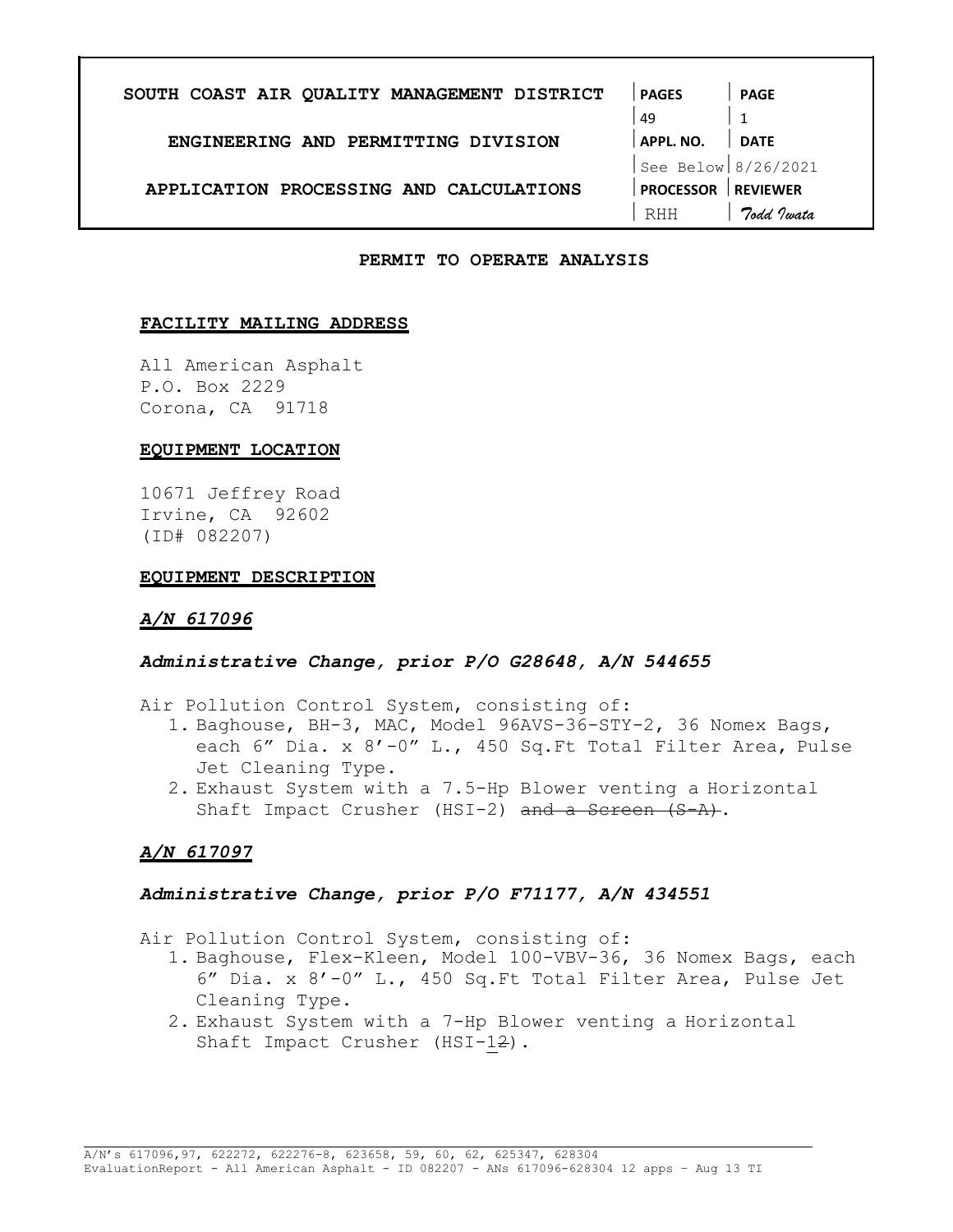| SOUTH COAST AIR QUALITY MANAGEMENT DISTRICT | <b>PAGES</b>        | <b>PAGE</b>     |
|---------------------------------------------|---------------------|-----------------|
|                                             | 49                  |                 |
| ENGINEERING AND PERMITTING DIVISION         | APPL. NO.           | <b>DATE</b>     |
|                                             | See Below 8/26/2021 |                 |
| APPLICATION PROCESSING AND CALCULATIONS     | <b>PROCESSOR</b>    | <b>REVIEWER</b> |
|                                             | RHH                 | Todd Justa      |

New, stationary source permit – Installed and operating. Previously operating under Existing Various Locations Permit: All American Asphalt – Various Locations ID# 122876 P/O F57256, A/N 379338

Crumb Rubber/Asphalt Blending System, consisting of:

- 1. Hopper, Receiving, Crumb Rubber, 7'-0" W. x 8'-0" L. x 15'- 0" H., 10,000 Lbs. Capacity, 2-Hp Vane Feeder.
- 2. Hopper, Receiving, High Natural Rubber, 5'-0" W. x 8'-0" L. x 15'-0" H., 4,000 Lbs. Capacity, 2-Hp Vane Feeder.
- 3. Conveyor, Screw, 5-Hp.
- 4. Heat Exchanger, Asphalt Oil, 15-Hp Transfer Pump.
- 5. Tank, Extender Oil, 8'-0" Dia. x 7'-0" L., 2,000 Gals. Capacity, 2-Hp Transfer Pump.
- 6. Tank, Mixing,  $4'$ -0" Dia. x  $5'$ -0" H., 400 Gals. Capacity, 30-Hp Mixing Auger, and a Vapor Condenser with 4" thick Steel Wool.
- 7. Tank, Secondary Mixing and Storage, Two Compartments, 10'- 0" Dia. x 45'-0" L., 30,000 Gals. Capacity, two 10-Hp Horizontal Mixing Augers, Vapor Condenser with 4" thick Steel Wool, and a 20-Hp Transfer Pump.

## A/N 622276

New, stationary source permit – Installed and operating. Previously operating under Existing Various Locations Permit: All American Asphalt – Various Locations ID# 122876 P/O F60378, A/N 379337

Heater, Process Oil Heater, CEI Enterprises, Model HDI-400, 4,500,000 BTU/Hr Natural Gas Fired Low NOx Burner, Power Flame, Model NP2R-G-520, with Flue Gas Recirculation, and a 10-Hp blower.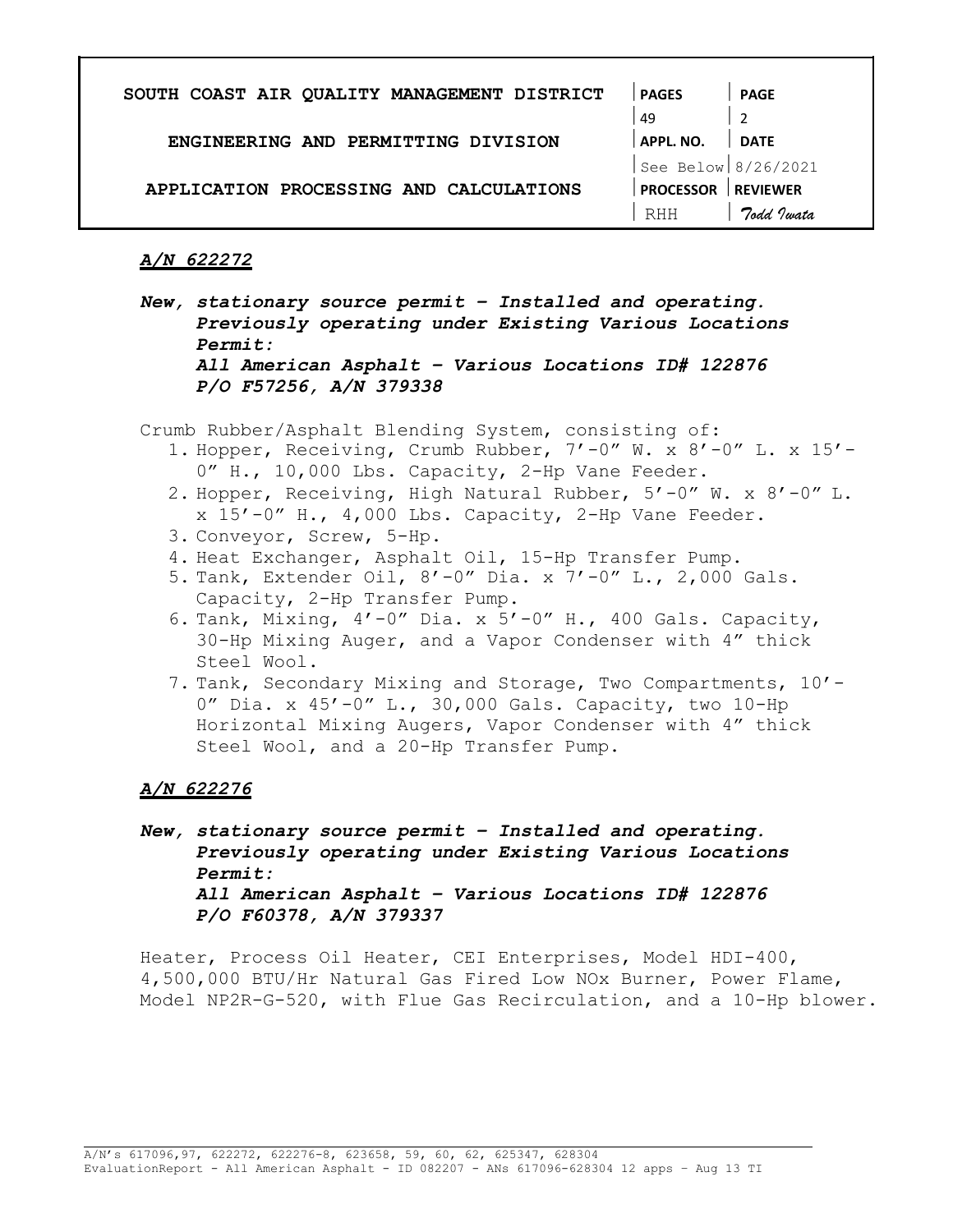| SOUTH COAST AIR QUALITY MANAGEMENT DISTRICT | <b>PAGES</b>        | <b>PAGE</b>     |
|---------------------------------------------|---------------------|-----------------|
|                                             | 49                  |                 |
| ENGINEERING AND PERMITTING DIVISION         | APPL. NO.           | <b>DATE</b>     |
|                                             | See Below 8/26/2021 |                 |
| APPLICATION PROCESSING AND CALCULATIONS     | <b>PROCESSOR</b>    | <b>REVIEWER</b> |
|                                             | <b>RHH</b>          | Todd Justa      |

#### New, installed and operating

Air Pollution Control System, consisting of:

- 1. Electrostatic Precipitator, Trion Air Boss, Model T1300, Two Chambers, 0.9 Kw.
- 2. Exhaust System with a 1-Hp Blower, venting a Mixing Tank.

# A/N 622278

## New, installed and operating

Air Pollution Control System, consisting of:

- 1. Electrostatic Precipitator, Trion Air Boss, Model T2600, Two Chambers, 1.925 Kw.
- 2. Exhaust System with a 2-Hp Blower, venting a Secondary Mixing and Storage Tank.

# A/N 623658

## Modification, prior P/O G28647, A/N 544654

Rubber Storage System, consisting of:

- 1. Silo, SS-2, Crumb Rubber, 10'-0" Dia. x 42'-0" H., 300-Tons Capacity, with a Filter Vent, Astec, 18 Aramid Filter Bags, each 4-1/2" Dia. x 8'-0" L., 170 Sq.Ft. Total Filter Area, Pulse Jet Cleaning Type.
- 2. Hopper, H-3, Crumb Rubber, 4'-0" W. x 4'-0" L., 3-Tons Capacity.

# A/N 623659

## Modification, prior P/O G28646, A/N 544653

Air Pollution Control System, consisting of:

- 1. Baghouse, BH-4, Flex-Kleen, Model 100-VBV-36, 36 Nomex Bags, each 6" Dia. x 8'-0" L., 450 Sq.Ft Total Filter Area, Pulse Jet Cleaning Type.
- 2. Exhaust System with a 7-Hp Blower venting a Two Screens (S-1).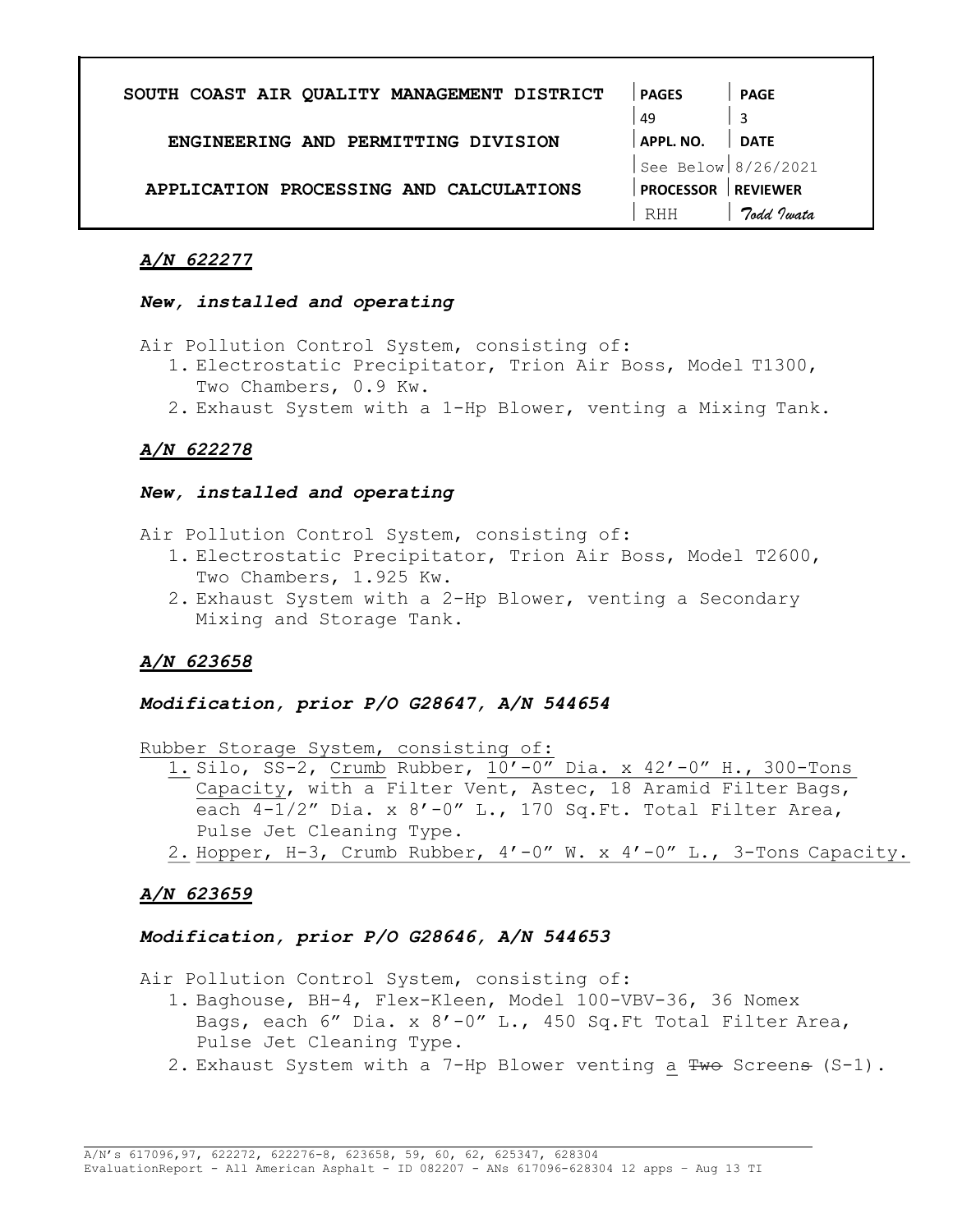| SOUTH COAST AIR QUALITY MANAGEMENT DISTRICT | <b>PAGES</b>        | PAGE            |
|---------------------------------------------|---------------------|-----------------|
|                                             | 49                  | 4               |
| ENGINEERING AND PERMITTING DIVISION         | APPL. NO.           | <b>DATE</b>     |
|                                             | See Below 8/26/2021 |                 |
| APPLICATION PROCESSING AND CALCULATIONS     | <b>PROCESSOR</b>    | <b>REVIEWER</b> |
|                                             | RHH                 | Todd Justa      |

Modification, prior P/O G28645, A/N 544652

Recycled Asphalt Pavement (RAP) Receiving, Crushing, Conveying, and Storage System, consisting of:

- 1. Hopper, H-4, Feed, Recycled Asphalt Pavement (RAP), 15'-0" W. x 20'-0" L. x 7'-0" H., 32-Tons Capacity.
- 2. Crusher, HIS-2, Lipman Horizontal, Shaft Impact, RAP, 125-Hp.
- 3. Conveyor, Belt, BC-18, RAP, 3'-0" W. x 20'-0" L., 10-Hp.
- 4. Conveyor, Belt, BC-25, Recycled Asphalt Pavement (RAP), 2'- $6''$  W.  $x$   $52'$   $-0''$  L.,  $7.5$  -Hp.
- 5. Conveyor, Belt, C, RAP, 2'-6" W. x 60'-0" L., 15-Hp.
- 6. Screen, A, Telsmith, RAP, 6'-0" W. x 16'-0" L., 25-Hp.
- 7. Conveyor, Belt, D, RAP, 2'-6" W. x 28'-0" L., 15-Hp.
- 8. Conveyor, Belt, E, RAP, 2'-6" W. x 24'-0" L., 15-Hp.
- 9. Conveyor, Belt, F, RAP, 2'-6" W. x 58'-0" L., 15-Hp.
- 10. Hopper, H-1, Drive Over, RAP/Aggregate, 12'-0" W. x 15'-0" L. x 11'-8" H., 25-Tons Capacity (Common to Aggregate System).
- 11. Conveyor, Belt, BC-1, RAP/Aggregate, 3'-0" W. x 14'-0" L., 15-Hp (Common to Aggregate System).
- 12. Conveyor, Belt, BC-2, RAP/Aggregate, 3'-6" W. x 276'- 0" L., 100-Hp. (Common to Aggregate System).
- 13. Conveyor, Belt, Shuttle, BC-3, RAP/Aggregate, 3'-6" W. x 117'-6" L., 30-Hp (Common to Aggregate System).
- 14. Conveyor, Belt, BC-4, RAP, 3'-6" W. x 43'-0" L., 15-Hp.
- 15. Silo, SS-1, RAP, 25'-0" Dia. x 42'-0" H., 600-Ton Capacity.
- 16. Conveyor, Belt, RAP, 2'-6" W. x 60'-0" L., 15-Hp (Optional).

# A/N 623662

## Modification, prior P/O G42344, A/N 553263

Hot Mix Asphalt Plant, Drum Mix Type, consisting of:

- 1. Two Hoppers, H-5, H-6, Recycled Asphalt Pavement (RAP), each 30-Tons Capacity.
	- 1. Receiving Hopper, H-5, Recycled Asphalt Pavement (RAP), 7'- 6" W. x 14'-6" L. x 5'-6" H., 30-Tons Capacity.
- 2. Receiving Hopper, H-6, Recycled Asphalt Pavement (RAP), 8'- 5" W. x 14'-5" L. x 10'-6" H., 30-Tons Capacity.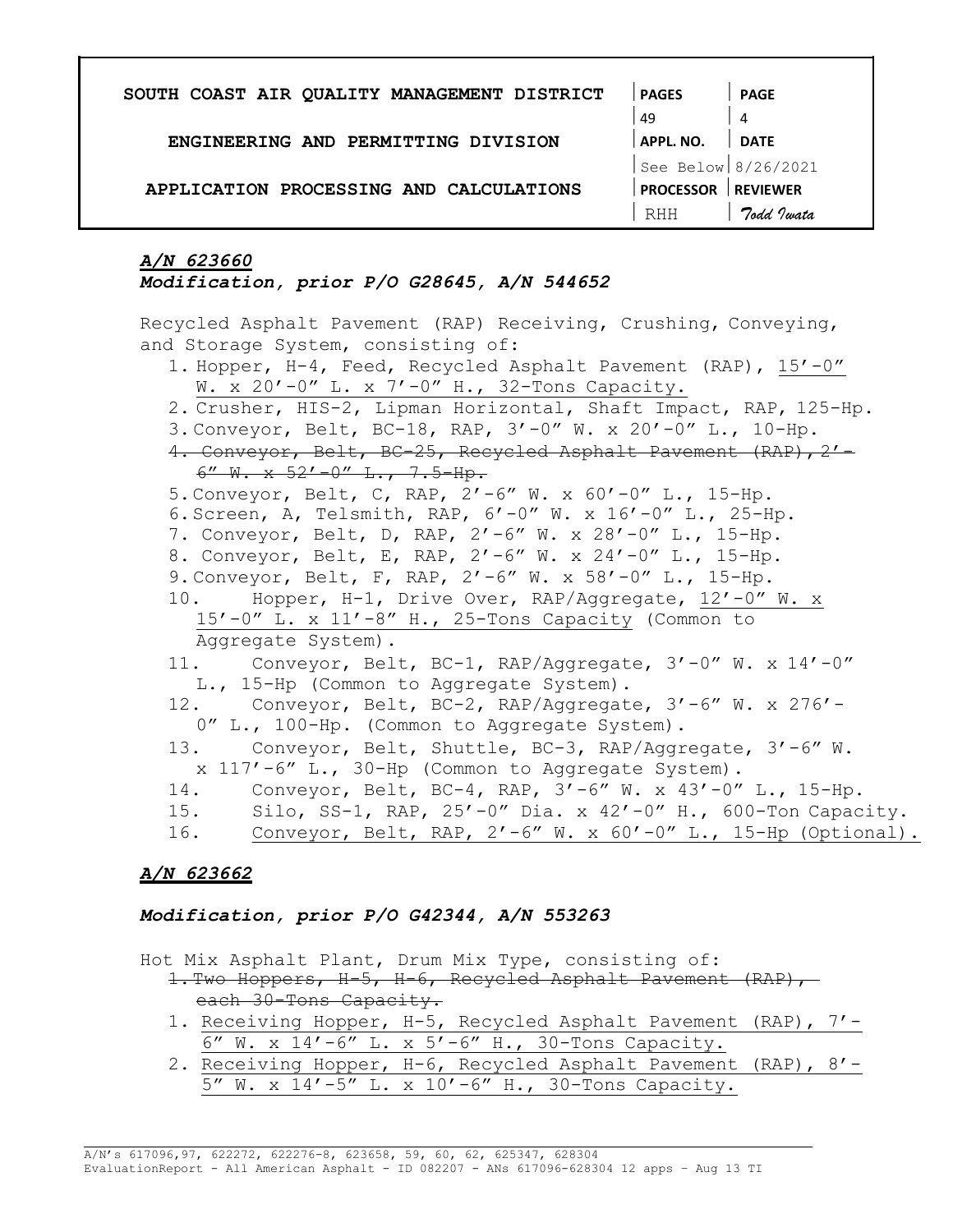| SOUTH COAST AIR QUALITY MANAGEMENT DISTRICT                                                                                                                                                                                                                                 | <b>PAGES</b>              | <b>PAGE</b>           |
|-----------------------------------------------------------------------------------------------------------------------------------------------------------------------------------------------------------------------------------------------------------------------------|---------------------------|-----------------------|
|                                                                                                                                                                                                                                                                             | 49                        | 5 <sup>5</sup>        |
| ENGINEERING AND PERMITTING DIVISION                                                                                                                                                                                                                                         | $ $ APPL. NO. $ $ DATE    |                       |
|                                                                                                                                                                                                                                                                             |                           | See Below $8/26/2021$ |
| APPLICATION PROCESSING AND CALCULATIONS                                                                                                                                                                                                                                     | <b>PROCESSOR REVIEWER</b> |                       |
|                                                                                                                                                                                                                                                                             | RHH                       | 7odd Iwata            |
|                                                                                                                                                                                                                                                                             |                           |                       |
| 3. Two Conveyors, Belt, BC-23, BC-24, RAP, 3'-0" W. x 20'-0"<br>$L.,$ each $10-Hp.$                                                                                                                                                                                         |                           |                       |
| 4. Conveyor, Belt, BC-25, RAP, 2'-6" W. x 60'-0" L., 15-Hp.<br>5. Conveyor, Belt, BC-21, Aggregate/RAP, $4'$ -0" W. x $14'$ -0" L.,<br>$15-Hp.$                                                                                                                             |                           |                       |
| 6. Conveyor, Belt, BC-6, Aggregate/RAP, $3'-6''$ W. x $110'-0''$ L.,<br>$30-Hp$ .                                                                                                                                                                                           |                           |                       |
| 7. Screen, S-1, Aggregate/RAP, 7'-0" W. x 20'-0" L., 30-Hp.<br>8. Conveyor, Belt, BC-20, Aggregate/RAP, $2'-6''$ W. x $21'-0''$ L.,<br>$5-Hp$ .                                                                                                                             |                           |                       |
| 9. Magnet, Overhead, OM-1, Aggregate/RAP, 7.5-Hp.<br>10. Crusher, HIS-1, Telsmith, Horizontal Shaft Impact,<br>Model 4230, Aggregate/RAP, 125-Hp.                                                                                                                           |                           |                       |
| 11. Conveyor, Belt, BC-50, Aggregate/RAP, 3'-0" W. x 18'- 0"<br>$L., 7.5-Hp.$                                                                                                                                                                                               |                           |                       |
| 12. Conveyor, Belt, BC-7, Aggregate/RAP, 2'-6" W. x 102'-<br>$0''$ L., $30-Hp$ .                                                                                                                                                                                            |                           |                       |
| 13. Conveyor, Belt, BC-26, Aggregate/RAP, 2'-6" W. x 35'- 0"<br>$L., 10-Hp.$                                                                                                                                                                                                |                           |                       |
| 14. Conveyor, Belt, BC-27, Aggregate/RAP, 2'-6" W. x 24'- 0"<br>$L., 15-Hp.$                                                                                                                                                                                                |                           |                       |
| 15. Dryer, Rotary, Astec, Double Barrel Drum/Mixer Type, Model<br>DB-9640EXP, 8'-0" Dia. x 40'-0" L., with a Low NOx Natural<br>Gas Fired Burner, Astec, Phoenix Phantom, Model PP- 125,<br>125,000,000 BTU/Hr, a 125-Hp Combustion Air Blower, and a<br>200-Hp Drum Drive. |                           |                       |
| Bucket Elevator, B-1, Asphalt, 100-Hp.<br>16.                                                                                                                                                                                                                               |                           |                       |
| 17. Conveyor, Drag Slant, DS-1, 25-Hp.<br>Two Conveyors, Drag Slant, DS-2, DS-3, each 40-Hp.<br>18.                                                                                                                                                                         |                           |                       |
| Two Conveyors, Drag Slant, DS-4, DS-5, each 30-Hp.<br>19.                                                                                                                                                                                                                   |                           |                       |
| 20. Five Silos, Loadout, AS-1 thru AS-5, Asphalt, each                                                                                                                                                                                                                      |                           |                       |
| 13'-0" Dia. x 40'-0" H., 250-Tons Capacity.                                                                                                                                                                                                                                 |                           |                       |
| 21.<br>Truck Loading Station.                                                                                                                                                                                                                                               |                           |                       |
| 22. Eight Conveyors, Belt, BC-8 thru BC-15, Aggregate, 2'- 6"<br>W. x $20' - 0''$ L., each 10-Hp.                                                                                                                                                                           |                           |                       |
| 23. Conveyor, Belt, BC-16, Aggregate, 3'-6" W. x 280'-0"                                                                                                                                                                                                                    |                           |                       |
| $L., 40-Hp.$                                                                                                                                                                                                                                                                |                           |                       |
| 24. Screen, S-2, Aggregate, 6'-0" W. x 16'-0" L., 30-Hp.<br>25. Conveyor, Belt, BC-22, Aggregate, 2'-6" W. x 40'-0"                                                                                                                                                         |                           |                       |
| $L., 10-Hp.$                                                                                                                                                                                                                                                                |                           |                       |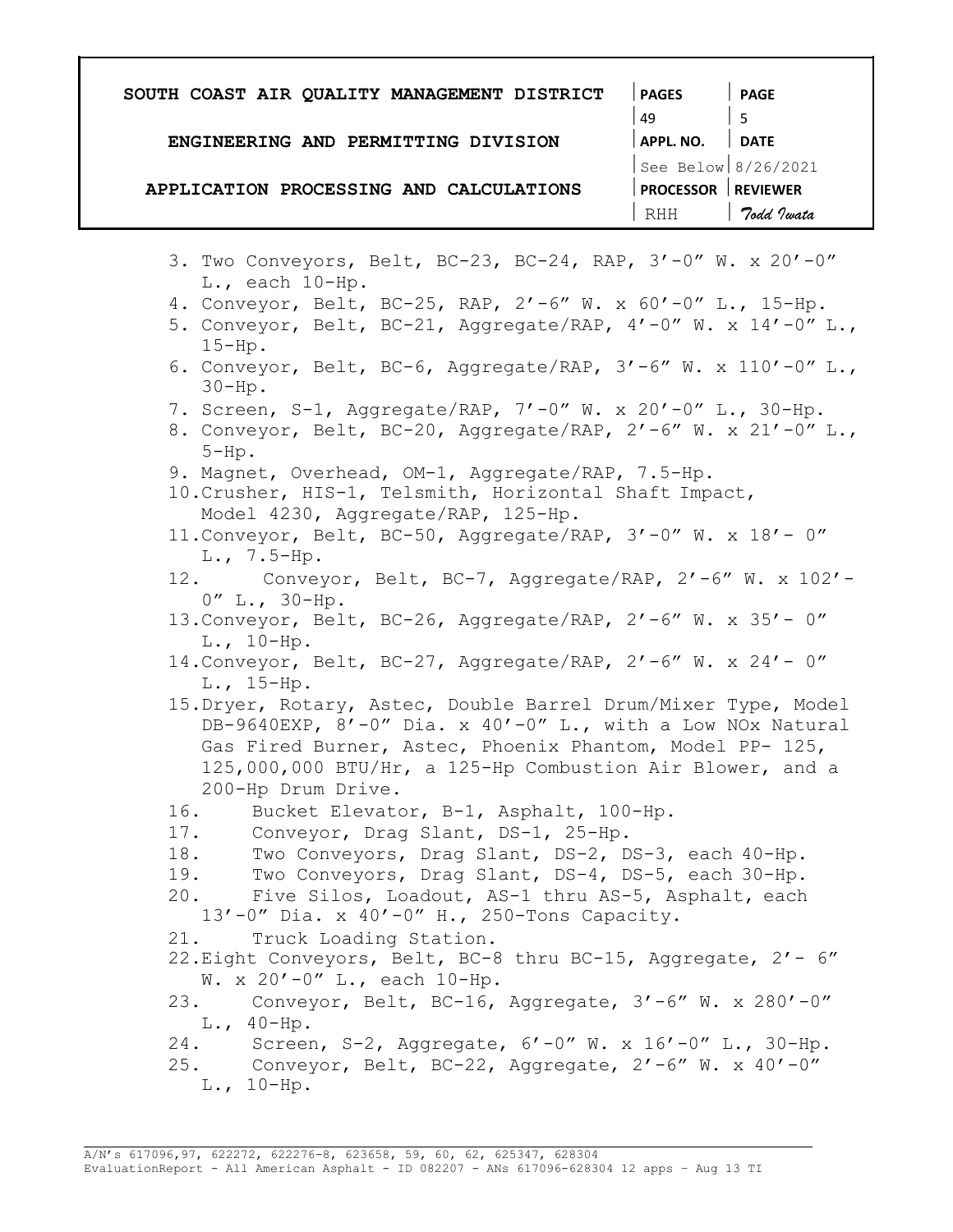| SOUTH COAST AIR QUALITY MANAGEMENT DISTRICT | <b>PAGES</b>          | PAGE            |
|---------------------------------------------|-----------------------|-----------------|
|                                             | 49                    | -6              |
| ENGINEERING AND PERMITTING DIVISION         | APPL. NO.             | <b>DATE</b>     |
|                                             | See Below $8/26/2021$ |                 |
| APPLICATION PROCESSING AND CALCULATIONS     | <b>PROCESSOR</b>      | <b>REVIEWER</b> |
|                                             | RHH                   | Todd Jwata      |

- 26. Conveyor, Belt, BC-17, Aggregate, 3'-6" W. x 86'-6" L., 40-Hp.
- 27. Conveyor, Screw, SC-2, Dust, 15-Hp.
- 28. Hopper, SS-3, Dust, 6'-0" Dia. x 7'-6" H., 64 Cu.Ft. Capacity.
- 29. Conveyor, Screw, SC-3, Dust/Crumb Rubber, 5-Hp.
- 30. Conveyor, Screw, SC-5, 15-Hp.
- 31. Conveyor, Screw, 7.5 Hp.

## Modification, P/O G14359, A/N 523217

Air Pollution Control System, consisting of:

- 1. Cyclone Separator, Astec, 12'-0" Dia. x 16'-0" L., with a Collecting Screw Conveyor, 10-Hp.
- 2. Baghouse, Astec, Model RBH-112-WSP SBH-87:DB, 1,280 Filter Bags, each 8" Dia. x  $10'$ -0" L., 26,822 Sq.Ft Total Filter Area, Pulse Jet Cleaning Type with One Discharging Screw Conveyor, and a Bag Leak Detection System, Envea Goyen, Model Dust Alarm 40 EMP6.
- 3. Exhaust System with Two 200-Hp Blowers venting a Drum Mixer.
- 4. Conveyor, Screw, SC-2, 7.5 Hp.

## A/N 628304

#### New, installed and operating

Air Pollution Control System, consisting of:

- 1. Carbon Adsorber, ENVENT Corporation, Model EC-2000, with Two Canisters in series (Primary and Secondary), each 3'-9.5" Dia. x 7'-10" H. and each with 2,000 Pounds of Activated Carbon.
- 2. Exhaust System with a 10-Hp Blower venting Two Electrostatic Precipitators.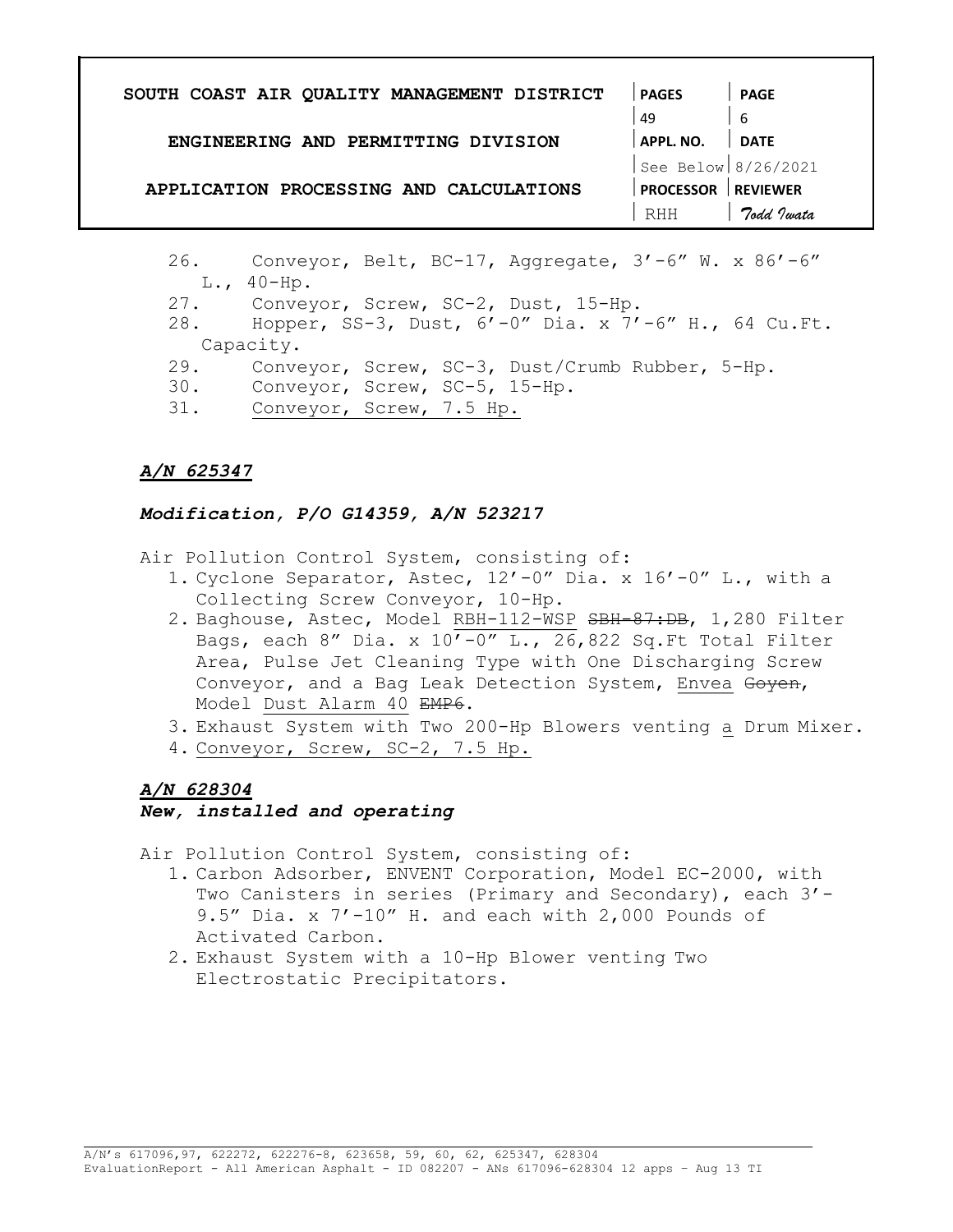| SOUTH COAST AIR QUALITY MANAGEMENT DISTRICT | <b>PAGES</b>        | PAGE            |
|---------------------------------------------|---------------------|-----------------|
|                                             | 49                  |                 |
| ENGINEERING AND PERMITTING DIVISION         | APPL. NO.           | <b>DATE</b>     |
|                                             | See Below 8/26/2021 |                 |
| APPLICATION PROCESSING AND CALCULATIONS     | <b>PROCESSOR</b>    | <b>REVIEWER</b> |
|                                             | RHH                 | Todd Justa      |

#### HISTORY

The applications have a validated receipt dates as follows:

| A/N                | Validated Receipt date |
|--------------------|------------------------|
| 617096,7           | 11/12/2019             |
| 622272, 6, 7, 8    | 5/27/2020              |
| 623758, 59, 60, 62 | 8/12/2020              |
| 625347             | 10/20/2020             |
| 628304             | 4/8/2021               |

A/N 617096 was filed for an Administrative Change to an existing Permit to Operate (P/O), P/O G28648, A/N 544655, to remove the venting of Screen (S-A) to the baghouse. Screen S-A filters large pieces of Recycled Asphalt Pavement (RAP). PM10 emissions are not generated since fine materials (virgin aggregate and sand) are not screened but rather pass through the screen. The screen does not need to be vented to the baghouse. Based on review of the prior files and information, it has been determined that the prior permit revision to add the venting of the screen was mistakenly required and submitted. The screen was never vented to the baghouse.

A/N 617097 was filed for an Administrative Change to an existing Permit to Operate (P/O), P/O F71177, A/N 434551, to correct the identification of the crusher vented to this baghouse, from HSI-2 to HSI-1. Note: HSI-2 is vented to the baghouse under A/N 617096 in this report.

A/N 622272 was filed for a Permit to Construct (P/C) for the stationary source permitting of an existing portable crumb rubber system (All American Asphalt (Various Locations) – ID# 122876, P/O F57256, A/N 379338). The system was operating greater than the 12 months limitation required under the Various Locations Permits and hence, a stationary source permit was required.

The crumb rubber system, along with a carbon adsorber, process oil heater and two electrostatic precipitators, were previously issued a Rule 441 – Research Operations permit under A/N 623921, as further discussed below.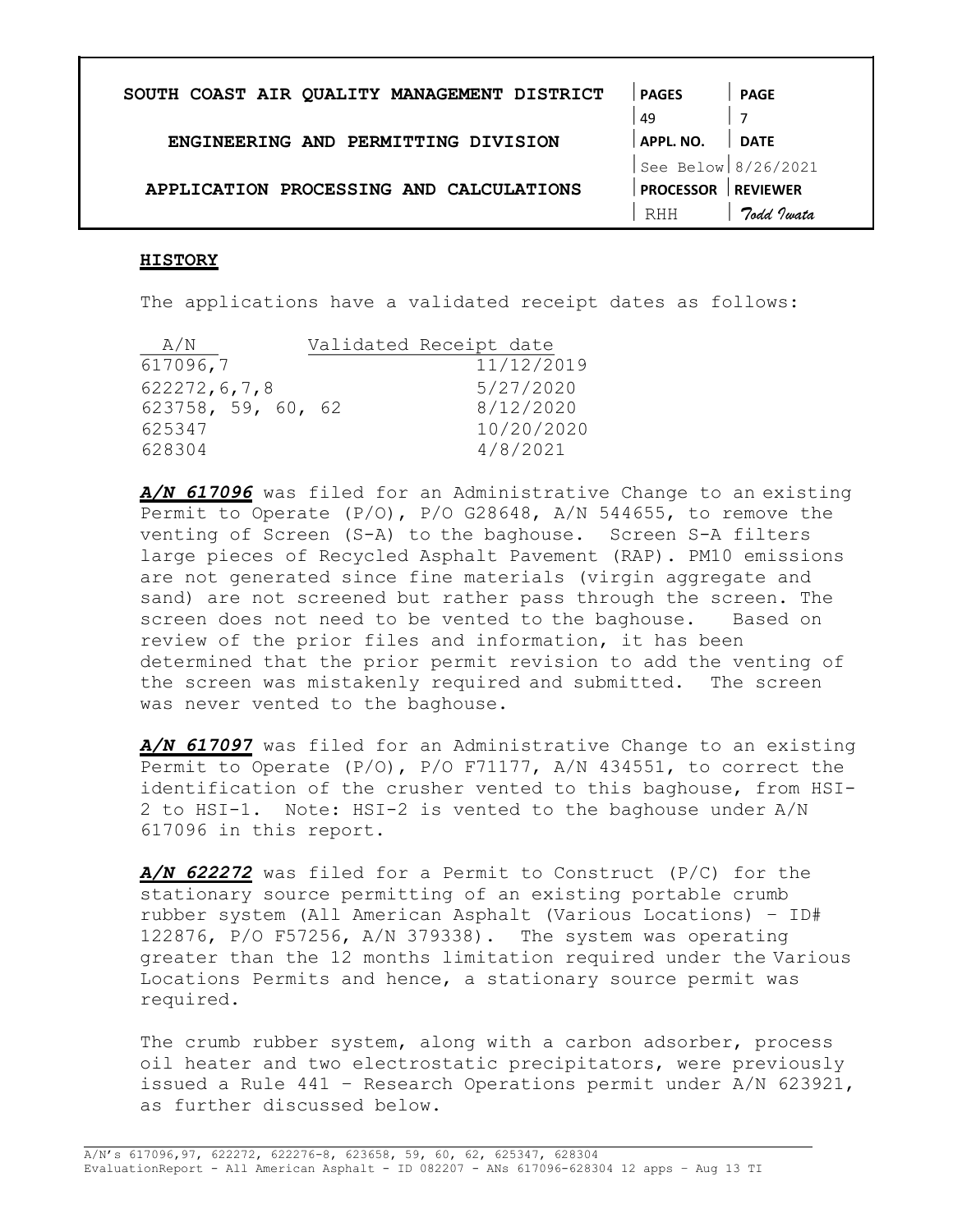| SOUTH COAST AIR QUALITY MANAGEMENT DISTRICT | <b>PAGES</b>        | PAGE            |
|---------------------------------------------|---------------------|-----------------|
|                                             | 49                  | -8              |
| ENGINEERING AND PERMITTING DIVISION         | APPL. NO.           | <b>DATE</b>     |
|                                             | See Below 8/26/2021 |                 |
| APPLICATION PROCESSING AND CALCULATIONS     | <b>PROCESSOR</b>    | <b>REVIEWER</b> |
|                                             | <b>RHH</b>          | Todd Jwata      |

A/N 622276 was filed for a P/C for the stationary source permitting of an existing portable process oil heater (All American Asphalt (Various Locations) – ID# 122876, P/O F60378, A/N 379337). The heater was operating greater than the 12 months limitation required under the Various Locations Permits and hence, a stationary source permit was required.

The original equipment proposal was for a 7 MMBTU/hr burner. The installed and source tested burner is rated at 4.5 MMBTU/hr.

A/N 622277 was filed for a P/C for an electrostatic precipitator (ESP) to control particulate emissions from the mixing tank. The equipment installation and testing have been completed and is ready for a final P/O.

A/N 622278 was filed for a P/C for an ESP to control particulate emissions from the secondary mixing and storage tank. The equipment installation and testing have been completed and is ready for a final P/O.

A/N 623658 was filed for a modification to existing P/O G28647, A/N 544654, to add a crumb rubber hopper to the discharge of the rubber silo. The hopper is enclosed, and therefore no emission increase will occur.

A/N 623659 was filed for a modification to existing P/O G28646, A/N 544653, to remove the venting of screen S-2 (trash separator) to this baghouse. Screen S-2 filters trash and unwanted oversized bulk items not intended for the process. PM10 emissions are not generated since fine materials (virgin aggregate and sand) are not screened but rather pass through the screen. The screen does not need to be vented to the baghouse. Screen S-1 will be the only screen that vents to the baghouse.

A/N 623660 was filed for a Modification to existing P/O G28645, A/N 544652, to remove a RAP belt conveyor, and add an optional RAP stacking belt conveyor.

A/N 623662 was filed for a Modification to existing P/O G42344, A/N 553263, to add an enclosed screw conveyor for transfer of dust from air pollution control equipment to the drum mixer, and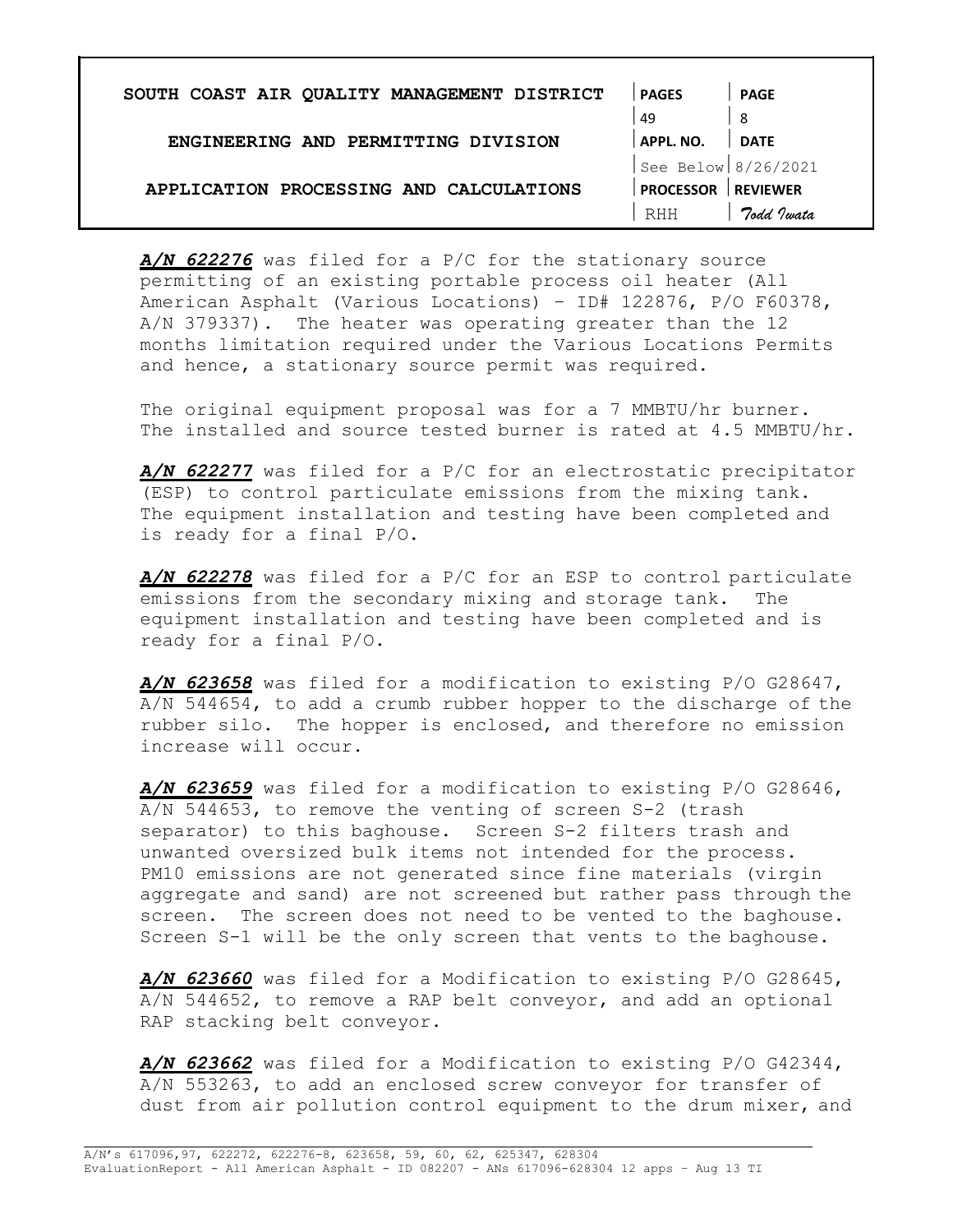| SOUTH COAST AIR QUALITY MANAGEMENT DISTRICT | <b>PAGES</b>        | <b>PAGE</b>     |
|---------------------------------------------|---------------------|-----------------|
|                                             | 49                  | 9               |
| ENGINEERING AND PERMITTING DIVISION         | APPL. NO.           | <b>DATE</b>     |
|                                             | See Below 8/26/2021 |                 |
| APPLICATION PROCESSING AND CALCULATIONS     | <b>PROCESSOR</b>    | <b>REVIEWER</b> |
|                                             | RHH                 | Todd Justa      |

clarification in the conditions that only one screen is vented to a baghouse. The two receiving hoppers were also separated into two devices in the permit wording.

A/N 625347 was filed for a Modification to existing P/O G14359 to replace the existing bag leak detection system and to add a screw conveyor.

A/N 628304 was filed for a Permit to Operate for a Carbon Adsorption Unit that was previously issued a Rule 441 Research Operations permit under A/N 623921.

As mentioned previously, A/N 623921 (not listed above) was submitted as a Rule 441 – Research Operations permit application to install a new carbon adsorber to control VOC and odor emissions from two electrostatic precipitators which in turn control emissions from one mixing tank and a secondary mixing and storage tank of the crumb rubber/asphalt oil blending system. The purpose of the Rule 441 permit was to expand the state of the knowledge of the operation of the subject equipment, including criteria pollutant emissions, odor emissions, and toxic emissions. Rule 441 allows for equipment to operate for a limited period and provides for an exemption from South Coast AQMD Regulation IV rules, but excludes Rule 402 – Public Nuisance. All other South Coast AQMD rules apply to research permits.

Over the last three years, numerous odor complaints have been filed against the facility and in response, All American Asphalt decided to install a carbon adsorber to help reduce the ongoing complaints regarding odors, while at the same time reducing VOC emissions. Based on the investigation conducted at the facility by Dr. Rosenfeld, the "Memorandum Regarding Odor Investigation At The All American Asphalt Facility In Irvine, California" dated July 31, 2020, from SWAPE found that the odor sources are the electrostatic precipitators associated with the Blending Tank and Storage Trailer.

The final version of the Rule 441 Research Operations permit, A/N 623921, was issued on December 17, 2020.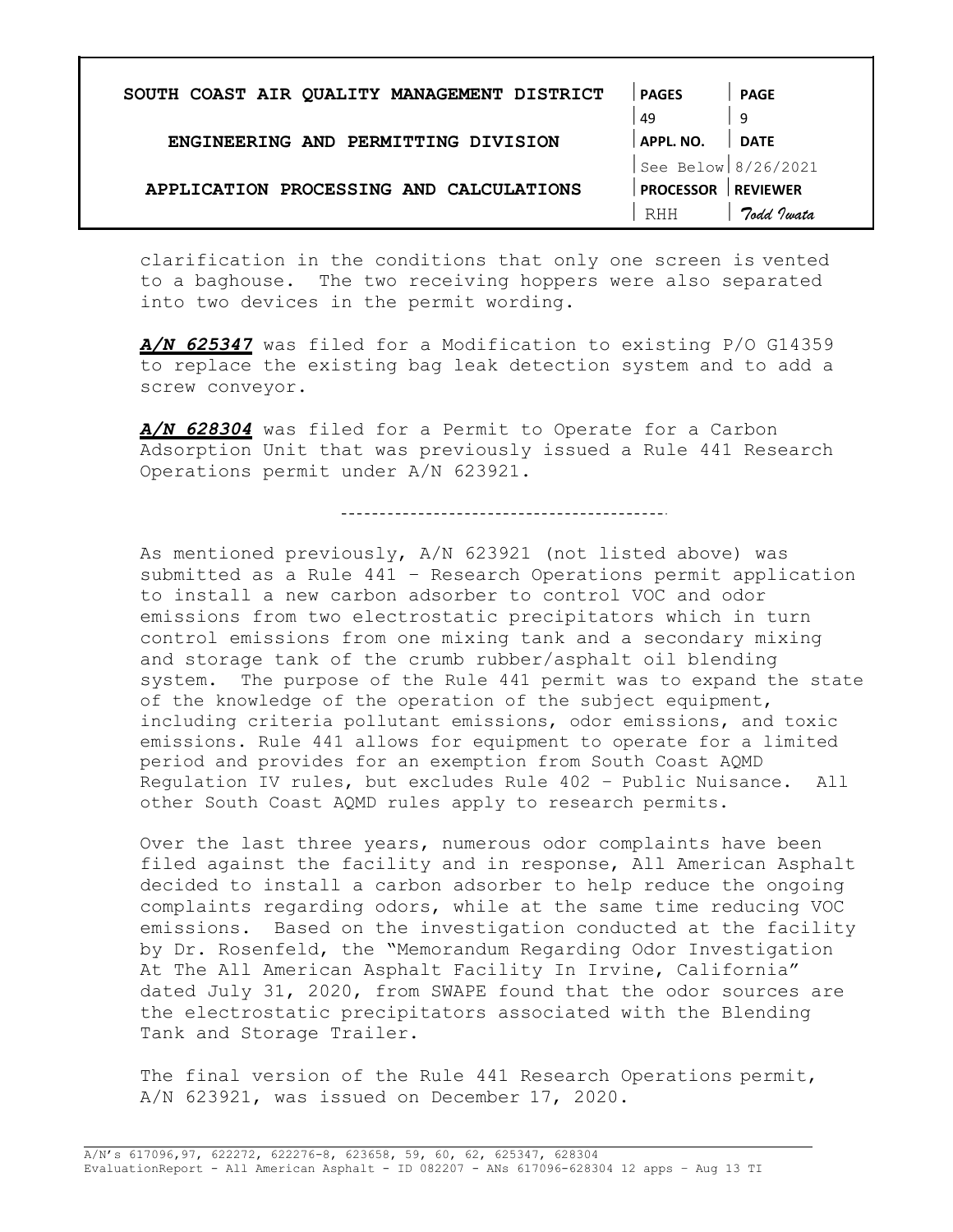| SOUTH COAST AIR QUALITY MANAGEMENT DISTRICT | <b>PAGES</b>          | <b>PAGE</b> |
|---------------------------------------------|-----------------------|-------------|
|                                             | 49                    | 10          |
| ENGINEERING AND PERMITTING DIVISION         | APPL. NO.             | <b>DATE</b> |
|                                             | See Below $8/26/2021$ |             |
| APPLICATION PROCESSING AND CALCULATIONS     | <b>PROCESSOR</b>      | REVIEWER    |
|                                             | <b>RHH</b>            | Todd Justa  |

The following timelines were requirements included in the Rule 441 Research Operations permit:

 General Condition No. 1: Permit shall expire within 90 days from the issuance date of the permit (March 17, 2021), or 90 days after completion of installation/commencing operation of the equipment (May 19, 2021), whichever is later. Note: Equipment operation commenced on February 18, 2021,

therefore, 90 days later was May 19, 2021.

## General Condition No. 3:

Within 90 days of completion of the research equipment (July 15, 2021), the operator shall submit a comprehensive report.

Note: Completion of the research equipment is considered to be the date of the submittal of all testing reports. The test report for the hot oil heater was submitted on April 13, 2021, and the test report for the carbon adsorption unit was submitted on April 16, 2021. Therefore, the report would be required 90 days after April 16, 2021, or July 15, 2021. The report was submitted on May 10, 2021.

 $\bullet$  Oil Heater Condition No. 5C:

The source test shall be conducted within 30 days after completion of installation/commencing operation of the equipment (March 20, 2021) or receipt of the South Coast AQMD source test protocol approval (March 28, 2021), whichever is later.

Note: Equipment operation commenced on February 18, 2021, therefore, 30 days later was March 20, 2021. Source test protocol approval was submitted on February 26, 2021, therefore, 30 days later was March 28, 2021. The source test was conducted on March 24, 2021.

**Oil Heater Condition No. 7:** The source test report shall be submitted to the South Coast AQMD within 30 days after the source testing date (April 18, 2021).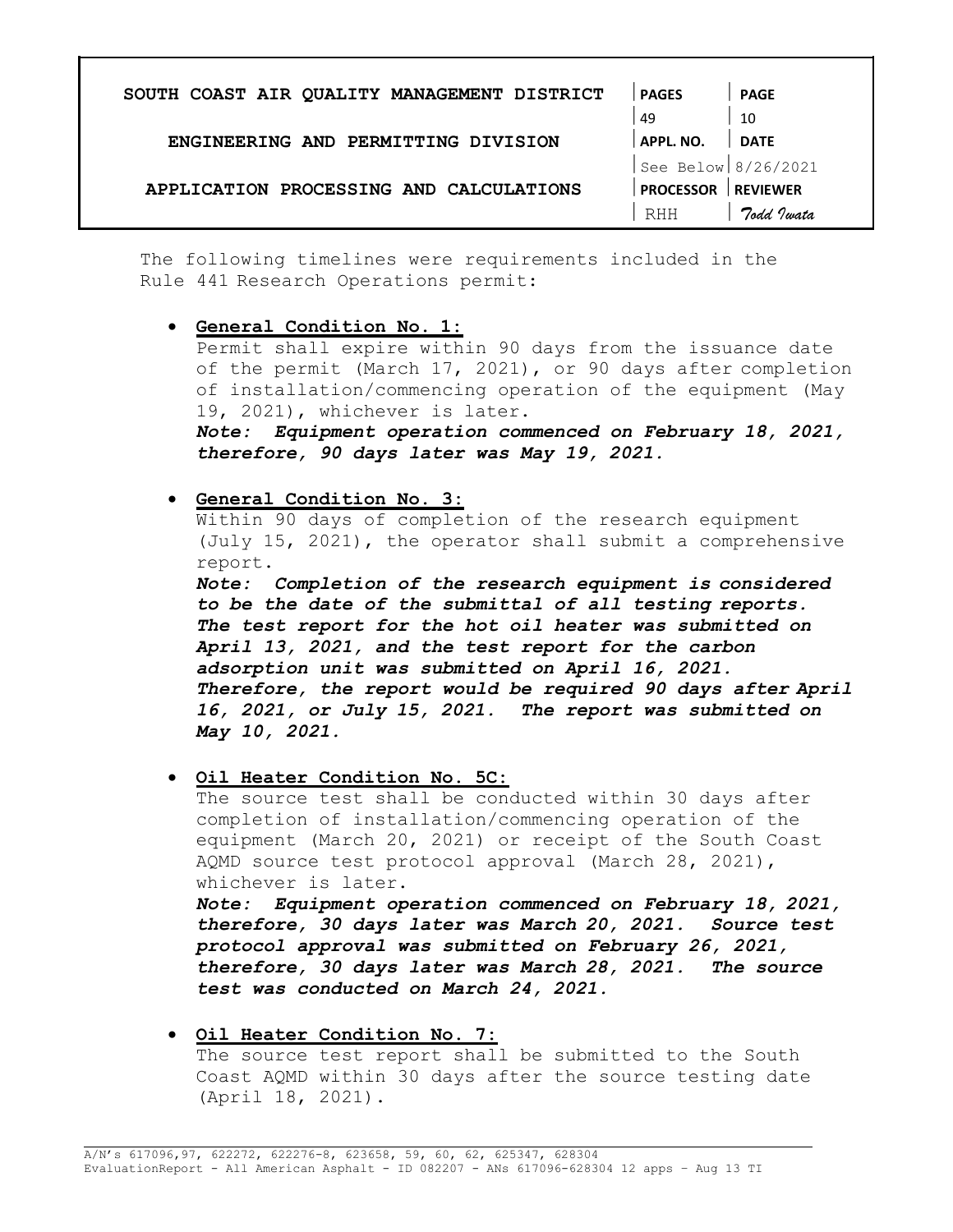| SOUTH COAST AIR QUALITY MANAGEMENT DISTRICT | <b>PAGES</b>        | <b>PAGE</b>     |
|---------------------------------------------|---------------------|-----------------|
|                                             | 49                  | 11              |
| ENGINEERING AND PERMITTING DIVISION         | APPL. NO.           | <b>DATE</b>     |
|                                             | See Below 8/26/2021 |                 |
| APPLICATION PROCESSING AND CALCULATIONS     | <b>PROCESSOR</b>    | <b>REVIEWER</b> |
|                                             | <b>RHH</b>          | Todd Jwata      |

Note: The source test was conducted on March 24, 2021, therefore, 30 days later was April 23, 2021. The source test report was submitted on April 13, 2021.

Carbon Adsorber Condition No. 7C:

The source test shall be conducted within 30 days after completion of installation/commencing operation of the equipment (March 20, 2021) or receipt of the South Coast AQMD source test protocol approval (March 7, 2021), whichever is later.

Note: Equipment operation commenced on February 18, 2021, therefore, 30 days later was March 20, 2021. Source test protocol approval was submitted on February 5, 2021, therefore, 30 days later was March 7, 2021. The source test was conducted on March 17-19, 2021.

 Carbon Adsorber Condition No. 9: The source test report shall be submitted to the South Coast AQMD within 30 days after the source testing date (April 23, 2021). Note: The source test was conducted on March 24, 2021, therefore, 30 days later was April 23, 2021. The source test report was submitted on April 13, 2021.

# Therefore, all timelines specified in the Rule 441 Research Operations Permit were met.

Through this research permit, the facility installed and has been operating the carbon adsorption unit as described in the equipment description with emissions evaluations detailed later in this report. The research permit expired on May 19, 2021, and the operation of the carbon adsorption unit and equipment controlled by this unit are now under final evaluation for Permits to Operate covered by the open permit applications that are a part of this report. The carbon adsorption unit will be analyzed for a Permit to Operate under A/N 628304.

The following compliance activity was found in District records, computer database, except as noted, during the past 2 years: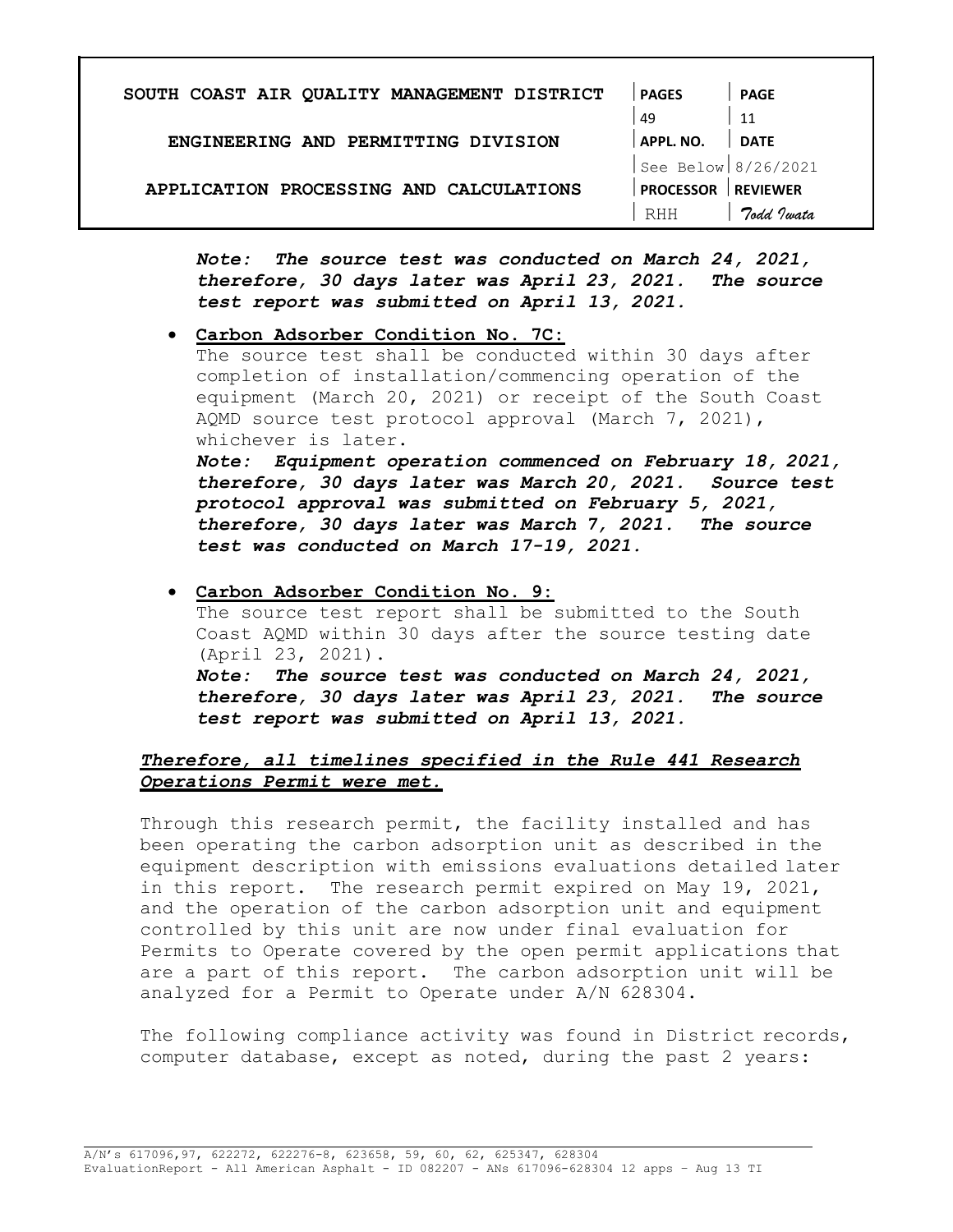| SOUTH COAST AIR QUALITY MANAGEMENT DISTRICT | <b>PAGES</b>          | <b>PAGE</b>     |
|---------------------------------------------|-----------------------|-----------------|
|                                             | 49                    | 12              |
| ENGINEERING AND PERMITTING DIVISION         | APPL. NO.             | <b>DATE</b>     |
|                                             | See Below $8/26/2021$ |                 |
| APPLICATION PROCESSING AND CALCULATIONS     | <b>PROCESSOR</b>      | <b>REVIEWER</b> |
|                                             | RHH                   | Todd Justa      |
|                                             |                       |                 |

Complaints: (provided by Victor Yip, Assistant Deputy Executive Officer, April 29, 2021)

| Month-Year    | Nos.           | <b>NOVs</b>  | <b>Notes</b>                                                                                                                                               |
|---------------|----------------|--------------|------------------------------------------------------------------------------------------------------------------------------------------------------------|
| September-19  | 227            | 3            | P69725 - 9/12/2019 for Rule 402 and<br>H&S 41700;<br>P69580 - 9/20/2019 for Rule 402 and<br>H&S 41700;<br>P69581 - 9/21/2019 for Rule 402 and<br>H&S 41700 |
| October-19    | 131            |              |                                                                                                                                                            |
| November-19   | 14             |              |                                                                                                                                                            |
| $December-19$ | 77             | $\mathbf{1}$ | P68583 - 10/31/2019 for Rules 203<br>(a), 203 (b), 1146, 1155                                                                                              |
| January-20    | 26             |              |                                                                                                                                                            |
| February-20   | 26             |              |                                                                                                                                                            |
| March-20      | 3              |              |                                                                                                                                                            |
| April-20      | 16             |              |                                                                                                                                                            |
| $May-20$      | 49             | $\mathbf 1$  | P69600 - 5/7/2020 for Rule 402 and<br>H&S 41700                                                                                                            |
| $July-20$     | $\overline{2}$ |              |                                                                                                                                                            |
| August-20     | 27             |              |                                                                                                                                                            |
| September-20  | 90             |              |                                                                                                                                                            |
| October-20    | 129            | $\mathbf{1}$ | P68592 - 10/14/2020 for Rule 402 and<br>H&S 41700                                                                                                          |
| $November-20$ | 19             |              |                                                                                                                                                            |
| $December-20$ | 7              |              |                                                                                                                                                            |
| January-21    | 35             |              |                                                                                                                                                            |
| February-21   | 30             |              |                                                                                                                                                            |
| March-21      | 53             |              |                                                                                                                                                            |
| April-21      | $\overline{4}$ |              |                                                                                                                                                            |
| Grand Total   | 965            |              |                                                                                                                                                            |

Note: No additional complaints on file since April 2021.

## Notices to Comply:

- E49640 – Issued date 10/4/19, to Provide aggregate and RAP throughput (2 yrs), asphalt throughput (2 yrs), monthly natural gas usage (2 yrs), last source test on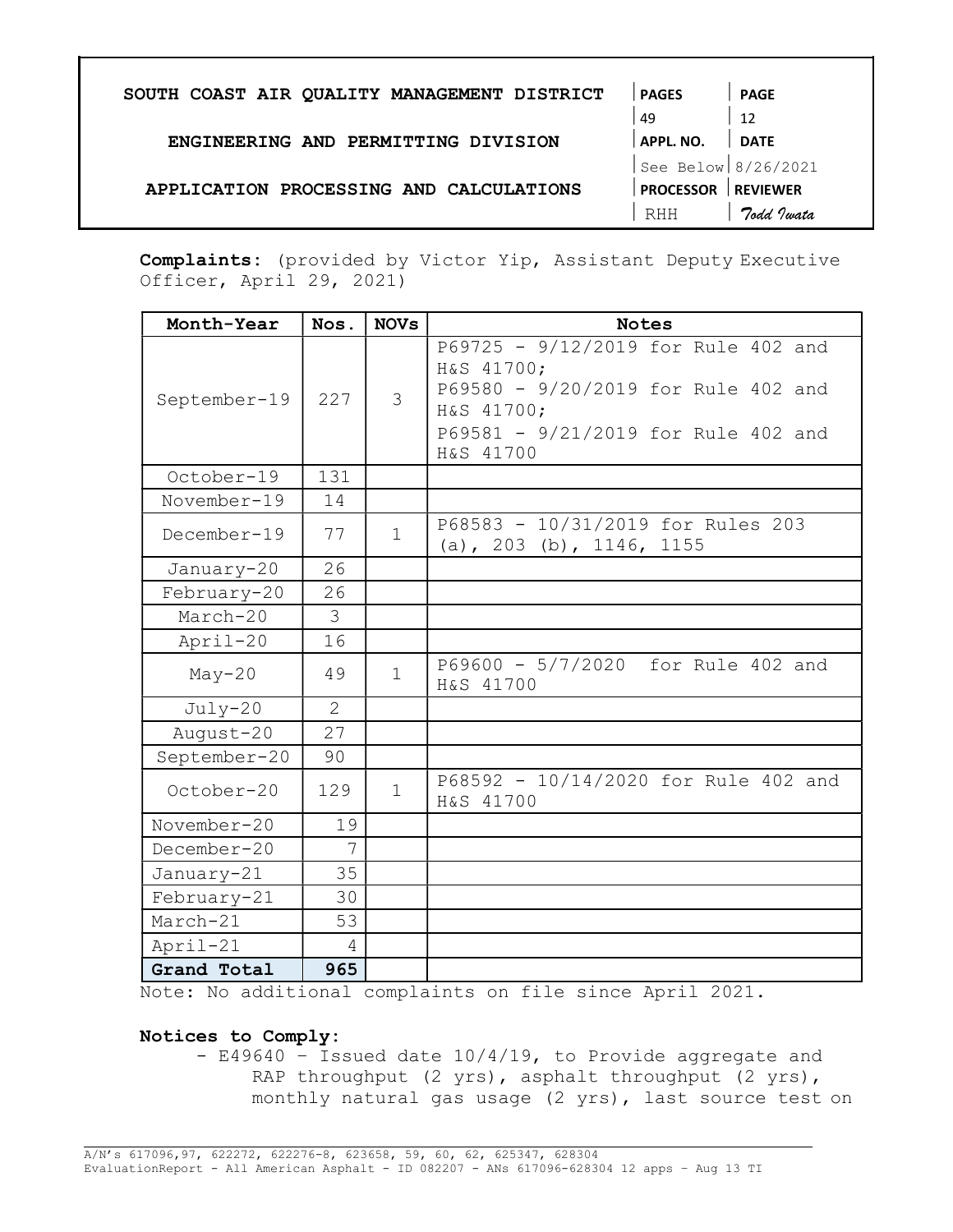| SOUTH COAST AIR QUALITY MANAGEMENT DISTRICT | <b>PAGES</b>        | <b>PAGE</b>     |
|---------------------------------------------|---------------------|-----------------|
|                                             | 49                  | -13             |
| ENGINEERING AND PERMITTING DIVISION         | APPL. NO.           | <b>DATE</b>     |
|                                             | See Below 8/26/2021 |                 |
| APPLICATION PROCESSING AND CALCULATIONS     | <b>PROCESSOR</b>    | <b>REVIEWER</b> |
|                                             | RHH                 | Todd Twata      |
|                                             |                     |                 |

the process heater, diagnostic emissions checks for process heater (2 yrs), rubber plant throughput, and baghouse info. Deemed in compliance by South Coast AQMD inspector on 10/7/19. (Health & Safety Code 42303)

## Notices of Violation:

- P68592, Issued and Violation date 10/14/20, for discharging such quantities of air contaminants which cause nuisance to a considerable number of persons or to the public. This is a pending open case based on the required permitting actions included in this evaluation report that have not been completed and permits not yet issued as of this date. (Rule 402, and Health & Safety Code 41700)
- P69600, Issued Date 5/14/20, Violation Date 5/7/20, for discharging such quantities of air contaminants which cause nuisance to a considerable number of persons or to the public. This is a pending open case based on the required permitting actions included in this evaluation report that have not been completed and permits not yet issued as of this date. (Rule 402, and Health & Safety Code 41700)
- P69581, Issued Date 9/27/19, Violation Date 9/21/19, for discharging such quantities of air contaminants which cause nuisance to a considerable number of persons or to the public. This is a pending open case based on the required permitting actions included in this evaluation report that have not been completed and permits not yet issued as of this date. (Rule 402, and Health & Safety Code 41700)
- P69580, Issued Date 9/27/19, Violation Date 9/20/19, for discharging such quantities of air contaminants which cause nuisance to a considerable number of persons or to the public. This is a pending open case based on the required permitting actions included in this evaluation report that have not been completed and permits not yet issued as of this date. (Rule 402, and Health & Safety Code 41700)
- P69725, Issued Date 9/19/19, Violation Date 9/12/19, for discharging air contaminants which caused a nuisance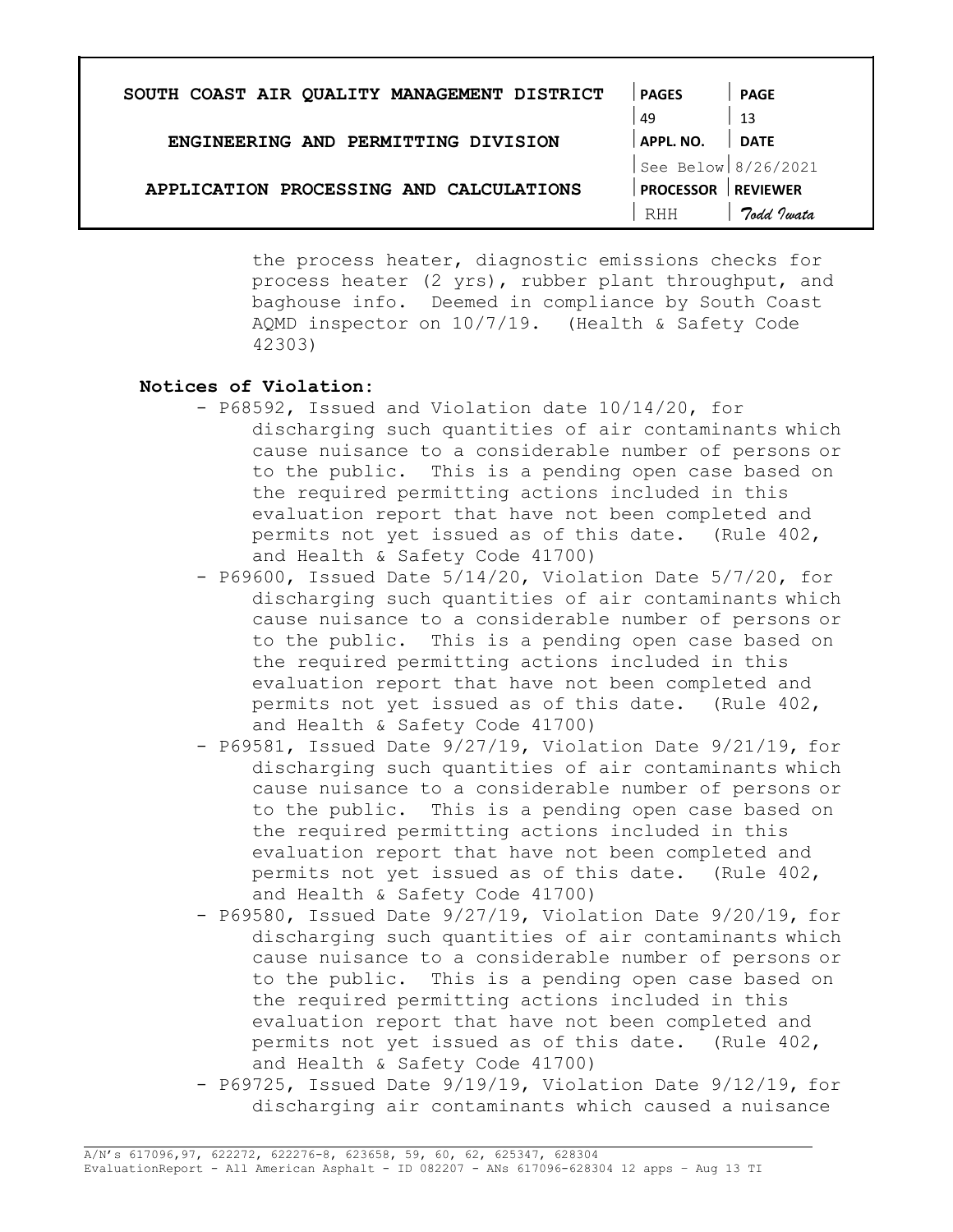| SOUTH COAST AIR QUALITY MANAGEMENT DISTRICT | <b>PAGES</b>     | <b>PAGE</b>         |
|---------------------------------------------|------------------|---------------------|
| 49                                          |                  | 14                  |
| ENGINEERING AND PERMITTING DIVISION         | APPL. NO.        | <b>DATE</b>         |
|                                             |                  | See Below 8/26/2021 |
| APPLICATION PROCESSING AND CALCULATIONS     | <b>PROCESSOR</b> | <b>REVIEWER</b>     |
|                                             | <b>RHH</b>       | Todd Twata          |

to a considerable number of persons, specifically odors. This is a pending open case based on the required permitting actions included in this evaluation report that have not been completed and permits not yet issued as of this date. (Rule 402, and Health & Safety Code 41700)

- P68583, Issued Date 10/31/19, Violation Date 11/7/18, for failure to obtain a stationary Permit to Operate (P/O) for portable rubber plant and heater, failure to obtain a P/O for ESP attached to the rubber plant, operating asphalt batch plant without venting screen S2 to a baghouse, failing to conduct source tests. As of this date, all required applications have been received, and the required source tests have been conducted. (Rules 203, 1146, and 1155)
- P68595, Issued Date 8/13/21, Violation Date 8/13/21, for failure to submit source test report within 120 days of source test protocol approval. The test report report was submitted to the District just beyond the 120 day time frame.

#### PROCESS DESCRIPTION

The facility produces asphaltic concrete. Asphaltic concrete typically consists of asphalt oil and aggregate. This facility also produces asphaltic concrete with the use of a mixture of asphalt oil and crumb rubber, in lieu of only asphalt oil. The benefits of using crumb rubber includes reduced asphalt oil usage, the addition of final product elasticity, and the recycling of rubber that would normally be sent to landfills or other unfavorable environmental options. The use of the crumb rubber/asphalt oil mix is merely an alternative to only using asphalt oil in the final asphaltic concrete product.

In the crumb rubber/asphalt blending system, recycled crumb rubber is transferred to a mixing tank via a hopper and virgin asphalt oil is pumped into the mixing tank and blended with the crumb rubber. A heater is used to boost the virgin asphalt oil from about 325 deg. F to about 445 deg. F to aid in the mixing process. The asphalt oil's maximum operating temperature is 450 deg. F., and occurs just prior to charging the mixing tank. The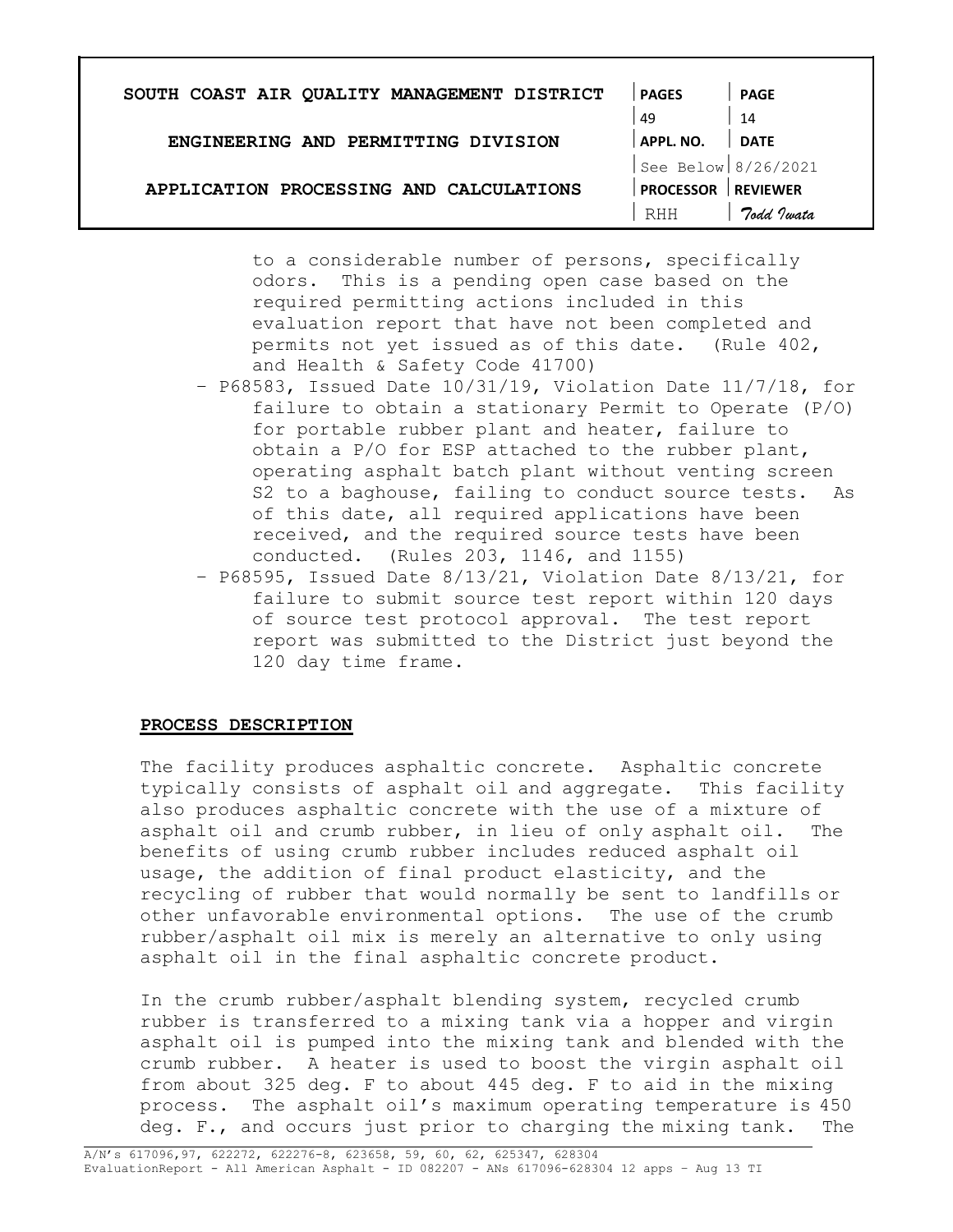| SOUTH COAST AIR QUALITY MANAGEMENT DISTRICT | <b>PAGES</b>        | <b>PAGE</b>     |
|---------------------------------------------|---------------------|-----------------|
|                                             | 49                  | 15              |
| ENGINEERING AND PERMITTING DIVISION         | APPL. NO.           | <b>DATE</b>     |
|                                             | See Below 8/26/2021 |                 |
| APPLICATION PROCESSING AND CALCULATIONS     | <b>PROCESSOR</b>    | <b>REVIEWER</b> |
|                                             | RHH                 | Todd Justa      |

crumb rubber dust cloud flash point is 543 deg. F and up to 608 deg. F, based on the Safety Data Sheets for the crumb rubber used at this facility. The melting temperature of crumb rubber is approximately 750 deg. F. Therefore, the crumb rubber used in the process will not melt and will not flash or burn off. Extender oil, which is maintained under ambient temperature, is added to meet the desired viscosity of the crumb rubber/asphalt oil mix. The mixture is then pumped to the secondary mixing and storage tank and held there until it is required for further processing to produce the final asphaltic concrete in the hot mix asphalt plant. The remaining equipment included in this report are typical equipment in a hot mix asphalt plant.

## **EVALUATION**

## A/N 617096 (Baghouse)

- $-Finter$  ratio 3,000 scfm/450 sq.ft. = 6.67 scfm/sq.ft. This is an acceptable ratio for the baghouse w/pulse jet cleaning.
- The rate of 3,000 scfm is more than adequate to effectively control the emissions from the crusher.

PM/PM10 emissions will be zero for this air pollution control equipment.

## A/N 617097 (Baghouse)

- $-Finter$  ratio 3,000 scfm/450 sq.ft. = 6.67 scfm/sq.ft. This is an acceptable ratio for the baghouse w/pulse jet cleaning.
- The rate of 3,000 scfm is more than adequate to effectively control the emissions from the crusher.

PM/PM10 emissions will be zero for this air pollution control equipment.

# A/N 622272 (Crumb Rubber/Asphalt Oil Blending)

# Given:

- Operating schedule – 8 hrs/day, 6 days/wk, 49 wks/yr (52 wks/yr will be considered for worst case PTE emissions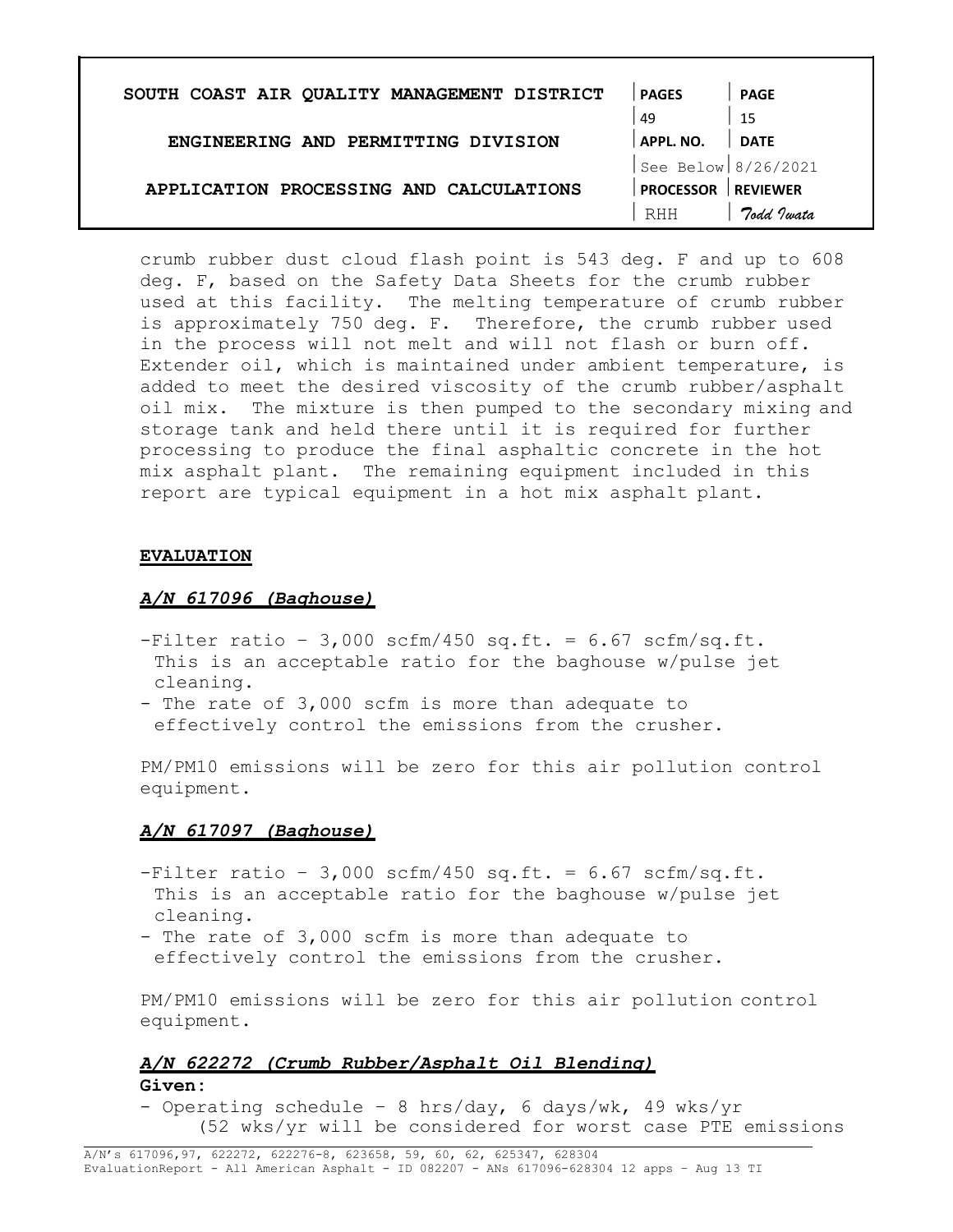| SOUTH COAST AIR QUALITY MANAGEMENT DISTRICT                                                                                                                                                                                                                                                                                                                                              | <b>PAGES</b>              | <b>PAGE</b> |
|------------------------------------------------------------------------------------------------------------------------------------------------------------------------------------------------------------------------------------------------------------------------------------------------------------------------------------------------------------------------------------------|---------------------------|-------------|
|                                                                                                                                                                                                                                                                                                                                                                                          | 49                        | 16          |
| ENGINEERING AND PERMITTING DIVISION                                                                                                                                                                                                                                                                                                                                                      | APPL. NO.                 | <b>DATE</b> |
|                                                                                                                                                                                                                                                                                                                                                                                          | See Below $8/26/2021$     |             |
| APPLICATION PROCESSING AND CALCULATIONS                                                                                                                                                                                                                                                                                                                                                  | <b>PROCESSOR REVIEWER</b> |             |
|                                                                                                                                                                                                                                                                                                                                                                                          | RHH                       | Todd Jwata  |
| evaluations.)<br>- Process Weight Rates:                                                                                                                                                                                                                                                                                                                                                 |                           |             |
| The individual component process weight rates, on an hourly<br>basis, are based on applications submittal, Part 1 -<br>Project Description, Section D - Description of Process<br>Line, 3. Production Rates. The monthly maximum production<br>rate is based on the existing various locations permit<br>limit of 6,900 tons/mon. (i.e. no emission potential change<br>at the facility) |                           |             |

÷

| - Crumb Rubber -                                                                                                                                                                                                    |
|---------------------------------------------------------------------------------------------------------------------------------------------------------------------------------------------------------------------|
| - Asphalt Oil -                                                                                                                                                                                                     |
| - Extender Oil -                                                                                                                                                                                                    |
| - Total -<br>$=$ > 6,900 tons/mon.<br>$\Rightarrow$ 82,800 tons/yr (12 mon./yr)<br>The VOC (HC) emissions calculated by TANKS for asphalt are<br>assumed to be 78% VOC and 22% PM, with 98% of the PM<br>being PM10 |
| - Specific Gravity and lbs/gal.:<br>- Asphalt Oil - 1.01 sq ==> 8.43 lbs/gal<br>- Extender Oil - $0.95$ sq ==> 7.93 lbs/gal                                                                                         |
| - Overall PM control efficiency (condenser and ESP) - 90% (typical)                                                                                                                                                 |
| - VOC control efficiency:<br>BACT for carbon adsorber - 90%<br>As tested - 97.94% (based on test results that follow)                                                                                               |
| - Control equipment venting scfm:<br>- ESP - Trion T1300, vents Mixing Tank - 1,000 scfm<br>A/N's 617096,97, 622272, 622276-8, 623658, 59, 60, 62, 625347, 628304                                                   |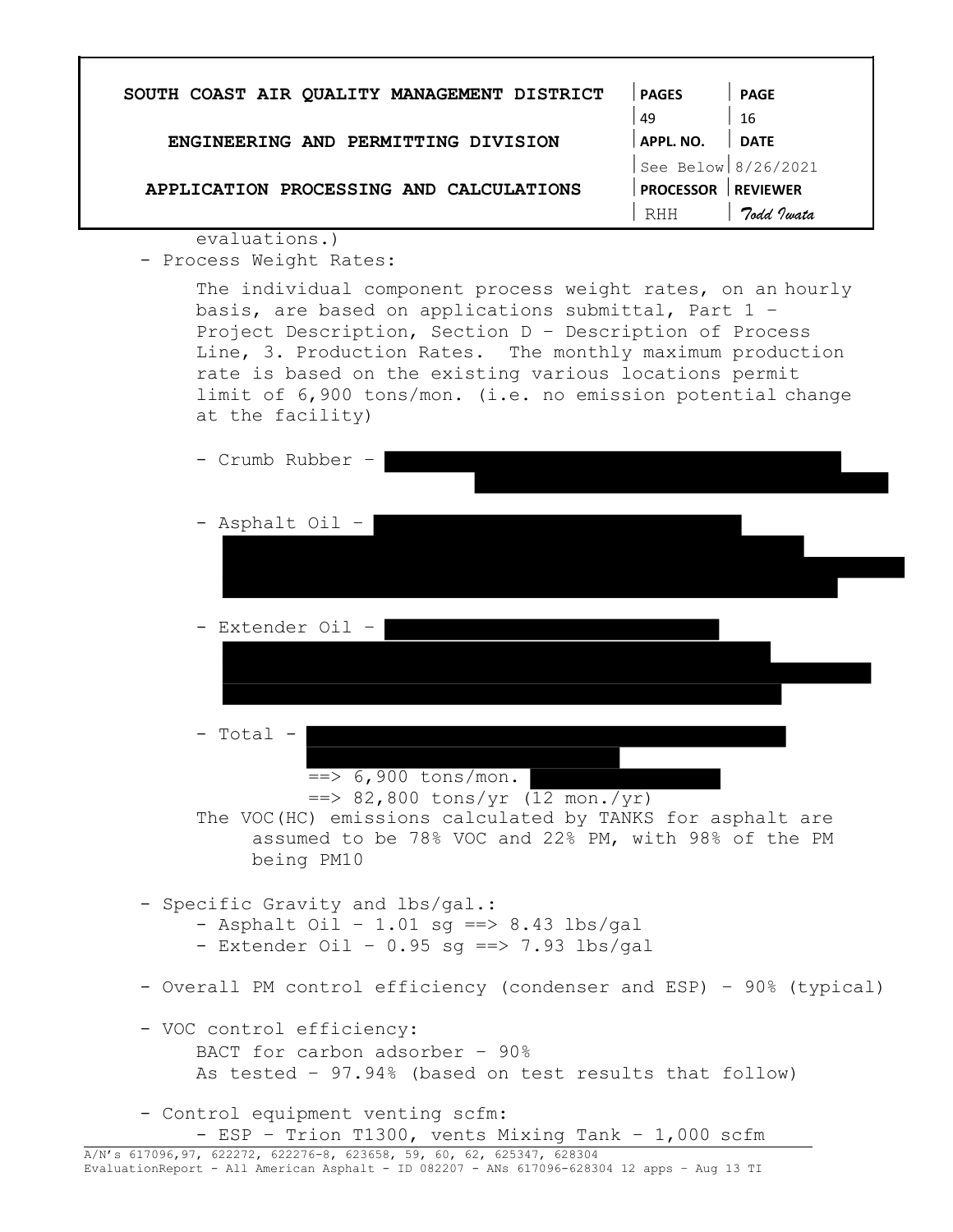| SOUTH COAST AIR QUALITY MANAGEMENT DISTRICT | <b>PAGES</b>        | <b>PAGE</b>     |
|---------------------------------------------|---------------------|-----------------|
|                                             | 49                  | 17              |
| ENGINEERING AND PERMITTING DIVISION         | APPL. NO.           | <b>DATE</b>     |
|                                             | See Below 8/26/2021 |                 |
| APPLICATION PROCESSING AND CALCULATIONS     | <b>PROCESSOR</b>    | <b>REVIEWER</b> |
|                                             | RHH                 | Todd Twata      |
|                                             |                     |                 |

- ESP – Trion T2600, vents Secondary Mixing/Stor. Tank – 2,000 scfm

- Total permit unit venting scfm = 3,000 scfm

- Source Test results: (March 17-19, 2021)

- Sulfur:
	- Inlet Concentration 3.9 ppmvd
	- Inlet Emission Rate 0.014 lb/hr
	- Outlet Concentration 0.05 ppmvd\*
	- Outlet Emission Rate 0.00019 lb/hr\*
		- \* Not actual values, detection limit
- VOC: (Total Gaseous Non-Methane/Ethan Organics)
	- Inlet Concentration 591.0 ppmvd
	- Inlet Emission Rate 0.97 lb/hr
	- Outlet Concentration 11.2 ppmvd
	- Outlet Emission Rate 0.020 lb/hr

- TO-15, PAH, and Metals results are attached to the end of this report.

#### Emission Calculations:

 $Total Emissions = Crumb Rubber Processing Emissions +$ Extender Oil Emissions + Virgin Asphalt Oil Emissions + Mixing Tank and Secondary Mixing and Storage Tank Emissions

## Crumb Rubber Processing Emissions:

- Crumb rubber, whether from tire scraps or other manufactured crumb rubber are not expected to produce any PM or PM10 emissions due to not having any inherently fine material. Additionally, the crumb rubber used in the process is not crushed, screened or conveyed through material size reducing equipment.

#### Extender Oil Emissions:

- Extender Oil emissions are not expected from the Extender Oil Tank, as the tank is unheated and completely enclosed (i.e. no vent). Therefore, emissions from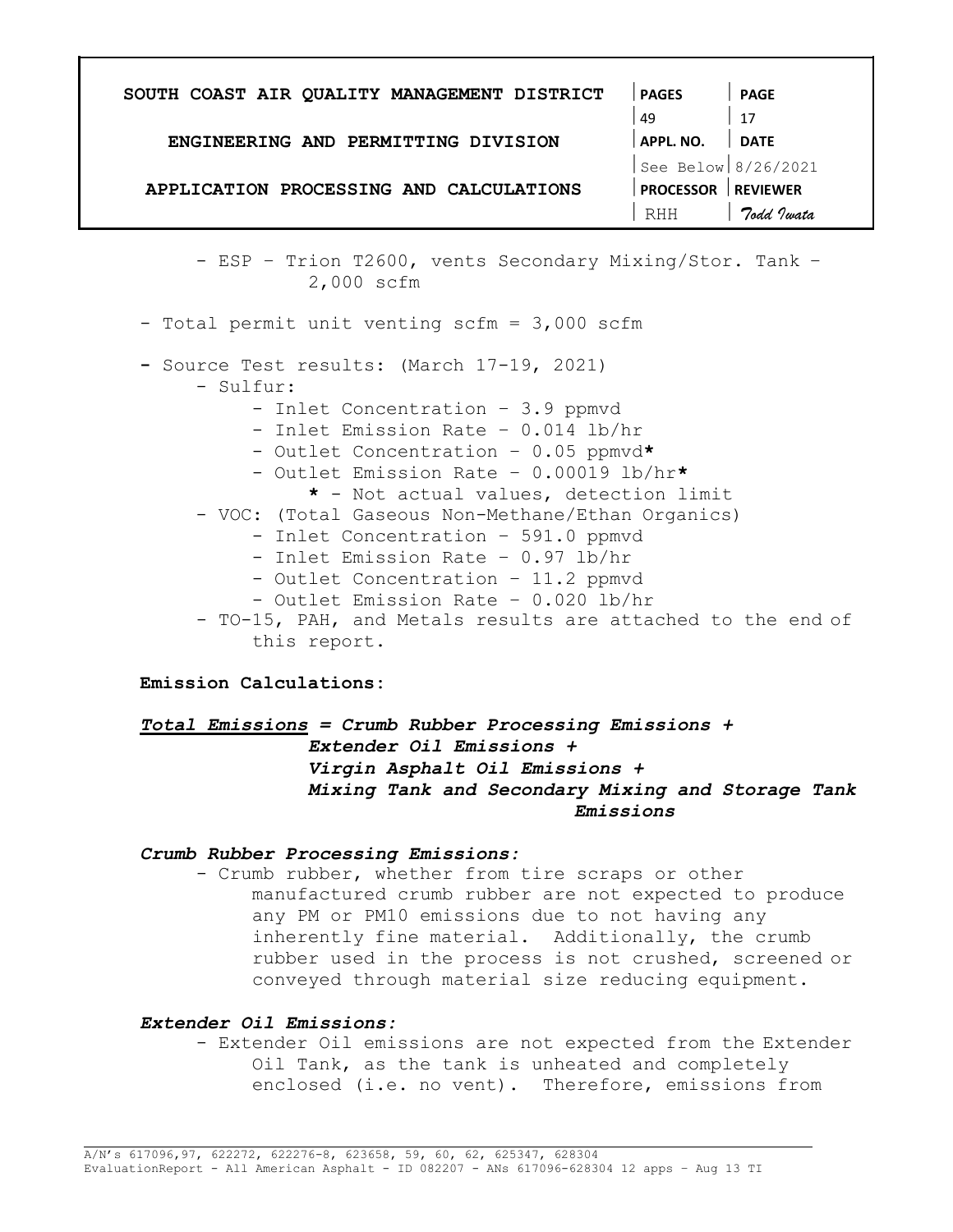| 49<br>ENGINEERING AND PERMITTING DIVISION<br>APPL. NO.      | 18<br><b>DATE</b>     |  |
|-------------------------------------------------------------|-----------------------|--|
|                                                             |                       |  |
|                                                             |                       |  |
|                                                             | See Below $8/26/2021$ |  |
| APPLICATION PROCESSING AND CALCULATIONS<br><b>PROCESSOR</b> | <b>REVIEWER</b>       |  |
| <b>RHH</b>                                                  | Todd Justa            |  |

the extender oil will occur once the extender oil is charged to the mixing tank.

## Virgin Asphalt Oil Emissions:

- Virgin Asphalt Oil emissions will only occur once the asphalt oil is charged to the mixing tank.

## Mixing Tank and Reaction/Holding Tank Emissions:

- Mixing Tank and Secondary Mixing and Storage Tank emissions will result from the loading and processing of the extender oil and virgin asphalt oil in these equipment. Since the throughput of mix is identical for the mixing tank and secondary mixing and storage tank, the emissions from each will be identical.
- Crumb Rubber emissions during the mixing and reaction/holding processes are deemed to be negligible. The flash point of crumb rubber dust is over 500 deg. F, and dust is not existent in this process. Additionally mixing tank operating temperature is less than maximum virgin asphalt oil operating temperature of 445 deg. F. Therefore, no additional emissions are expected from the processing of the crumb rubber.

#### Therefore:

Total Emissions = Mixing Tank and Secondary Mixing and Storage Tank Emissions (Based on source test results, for VOC, and P/C emission estimates, for PM/PM10)

#### Mixing Tank emissions: (PM/PM10)

- ROG emissions from test results, and PM/PM10 emissions will be conservatively estimated from the Tanks Program (based on Rule 441 – Research Operations permit evaluation) using the following data:

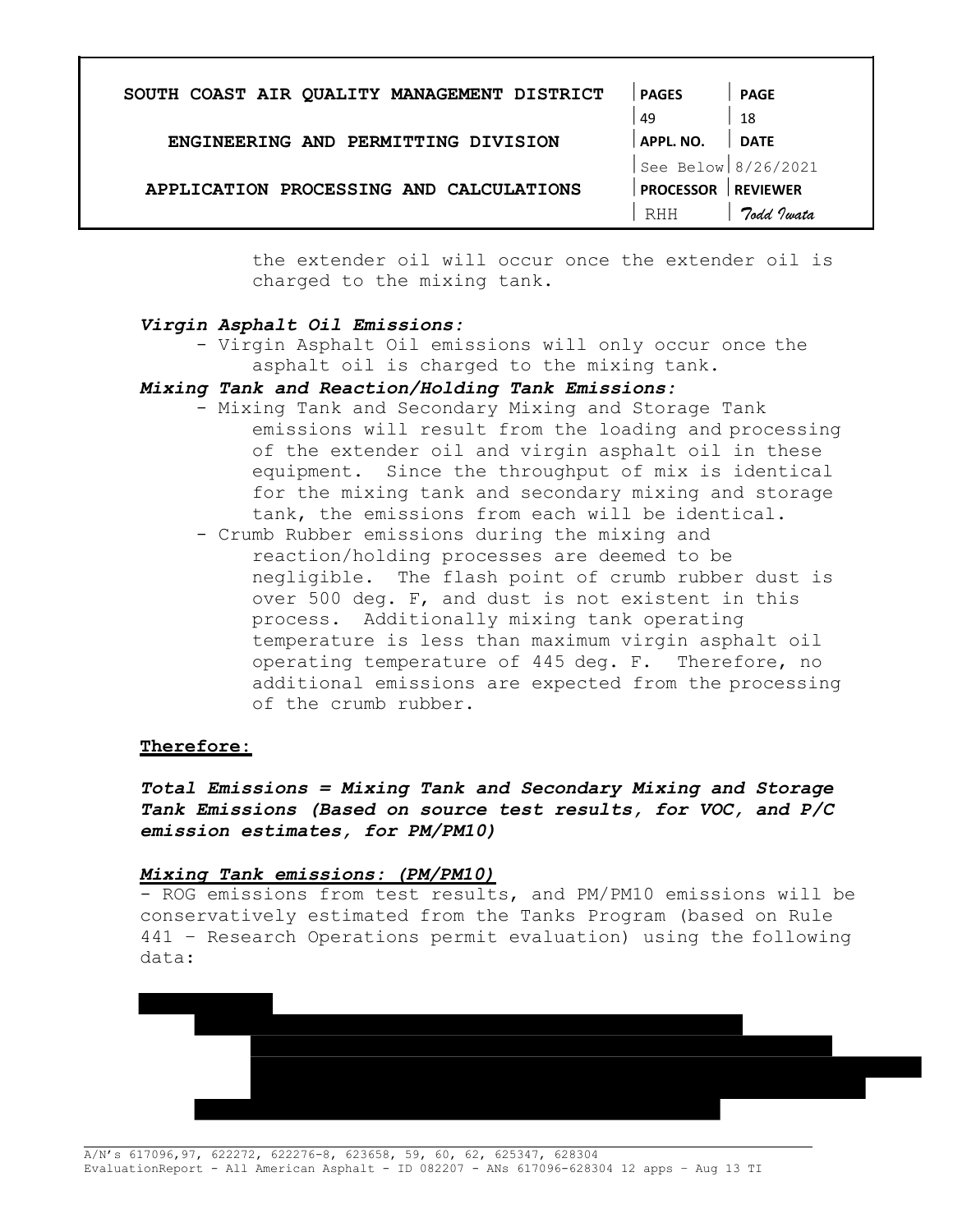| SOUTH COAST AIR QUALITY MANAGEMENT DISTRICT | <b>PAGES</b>          | <b>PAGE</b>     |
|---------------------------------------------|-----------------------|-----------------|
|                                             | 49                    | 19              |
| ENGINEERING AND PERMITTING DIVISION         | APPL. NO.             | <b>DATE</b>     |
|                                             | See Below $8/26/2021$ |                 |
| APPLICATION PROCESSING AND CALCULATIONS     | <b>PROCESSOR</b>      | <b>REVIEWER</b> |
|                                             | RHH                   | Todd Jwata      |

Data used in Tanks Program, and assumptions:

- Residual Oil No. 6 is a conservative representation of the Asphalt Oil and Extender Oil mix.
	- The VOC(HC) emissions calculated by TANKS for asphalt are assumed to be 78% VOC and 22% PM, with 98% of the PM being PM10.
	- Standing Loss is 24 hrs/day, and 30 days/mon.
	- Working Loss is 8 hrs/day, and 24.64 days/mon.
	- For NSR calculation purposes:
		- Standing and Working Loss monthly emissions will be factored to the operating schedule of 8 hrs/day and 24.64 days/mon. for PTE calculations, as follows:
			- Hourly emissions = Monthly emission x 1/24.64 x 1/8 ==> Monthly emission x 0.00507
- Based on Tanks Program results: (for Mixing Tank) - Standing Loss – 0.01 lb/yr (Annual)  $\Rightarrow$  0.0007 lb/mon. (Highest month) - Working Loss – 13.50 lbs/yr (Annual)  $\Rightarrow$  1.1254 lbs/mon.

Emissions PM, and PM10 based on Tanks results: (Mixing tank)

R1: (hourly, uncontrolled)

#### PM:

```
= (Monthly standing loss + Monthly working loss) x 0.00507 x 0.22 
= (0.0007 + 1.1254) \times 0.00507 \times 0.22= 0.0013 lb/hr
```
#### PM10:

```
= (Monthly standing loss + Monthly working loss) x 0.00507 x 0.22
= (0.0007 + 1.1254) x 0.00507 x 0.22 x 0.98
= 0.0012 lb/hr
```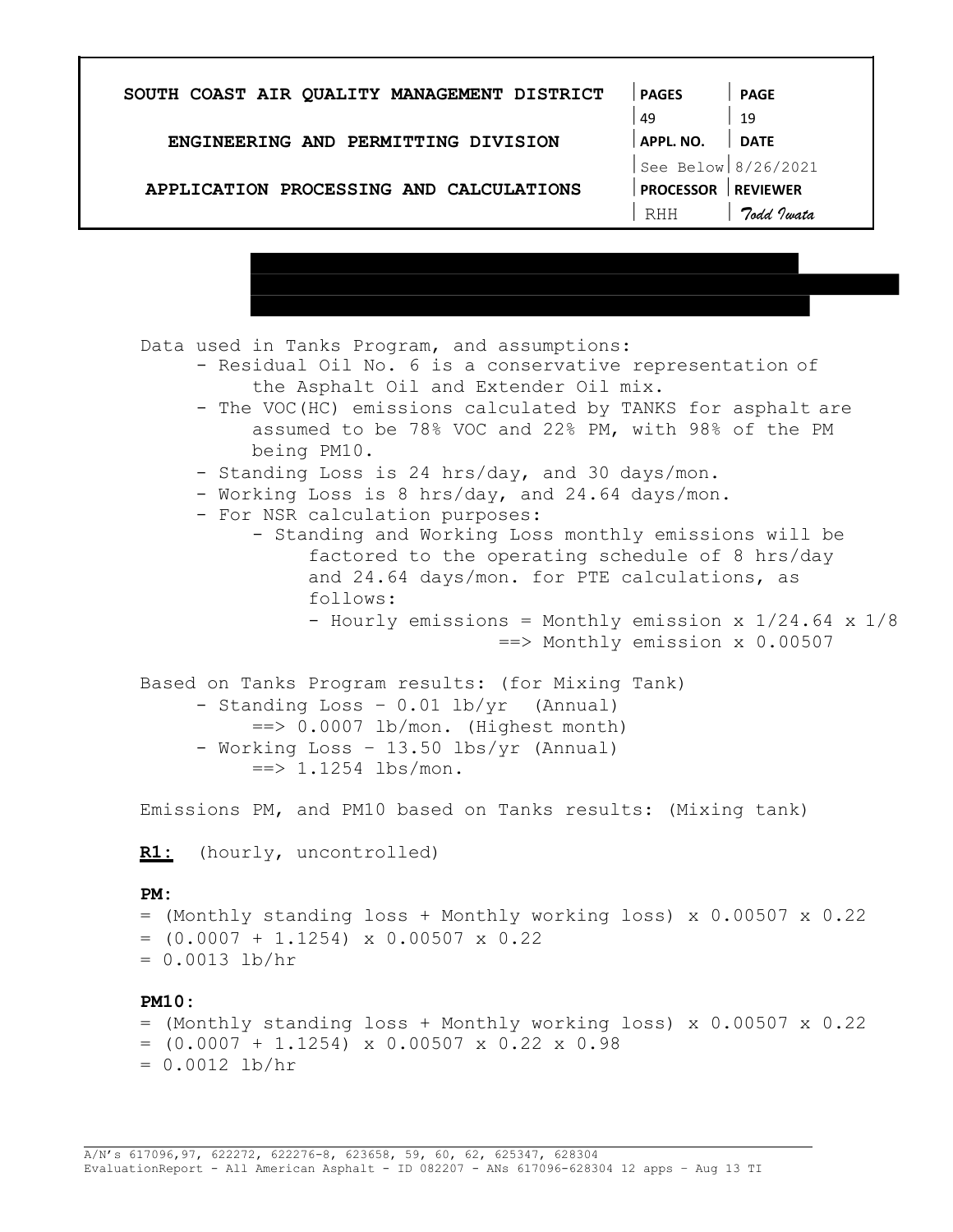| SOUTH COAST AIR QUALITY MANAGEMENT DISTRICT | <b>PAGES</b>        | <b>PAGE</b>     |
|---------------------------------------------|---------------------|-----------------|
|                                             | 49                  | -20             |
| ENGINEERING AND PERMITTING DIVISION         | APPL. NO.           | <b>DATE</b>     |
|                                             | See Below 8/26/2021 |                 |
| APPLICATION PROCESSING AND CALCULATIONS     | <b>PROCESSOR</b>    | <b>REVIEWER</b> |
|                                             | <b>RHH</b>          | Todd Twata      |

Secondary Mixing and Storage Tank emissions: (PM/PM10)

Secondary Mixing and Storage Tank emissions will be conservatively estimated from the Tanks Program using the following data:



Data used in Tanks Program, and assumptions: (Same as mixing tank)

- Residual Oil No. 6 is a conservative representation of the Asphalt Oil and Extender Oil mix.
- The VOC(HC) emissions calculated by TANKS for asphalt are assumed to be 78% VOC and 22% PM, with 98% of the PM being PM10.
- Standing Loss is 24 hrs/day, and 30 days/mon.
- Working Loss is 8 hrs/day, and 24.64 days/mon.
- For NSR calculation purposes:
	- Standing and Working Loss monthly emissions will be factored to the operating schedule of 8 hrs/day and 24.64 days/mon. for PTE calculations, as follows: - Hourly emissions = Monthly emission  $x$   $1/24.64$   $x$   $1/8$ 
		- ==> Monthly emission x 0.00507

Based on Tanks Program results: (Secondary Mixing and Storage Tank)

- Standing Loss 0.048 lb/yr (Annual)
- $\Rightarrow$  0.0404 lb/mon. (Highest month)
- Working Loss 13.50 lbs/yr (Annual)  $\Rightarrow$  1.1254 lbs/mon.

PM and PM10 emissions based on Tanks results: (Secondary Mixing and Storage Tank)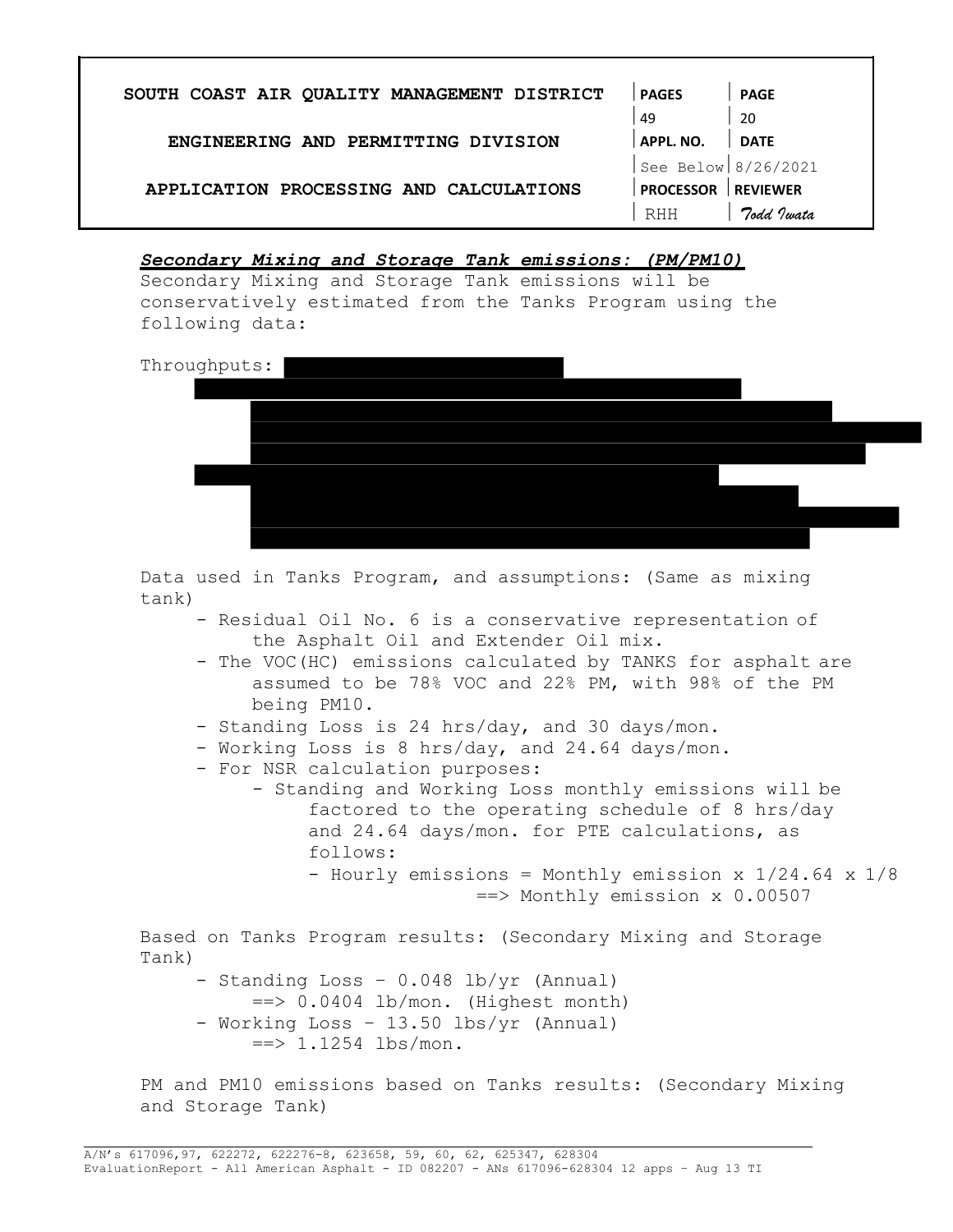| SOUTH COAST AIR QUALITY MANAGEMENT DISTRICT | <b>PAGES</b>        | <b>PAGE</b>     |
|---------------------------------------------|---------------------|-----------------|
|                                             | 49                  | 21              |
| ENGINEERING AND PERMITTING DIVISION         | APPL, NO.           | <b>DATE</b>     |
|                                             | See Below 8/26/2021 |                 |
| APPLICATION PROCESSING AND CALCULATIONS     | <b>PROCESSOR</b>    | <b>REVIEWER</b> |
|                                             | <b>RHH</b>          | Todd Justa      |
|                                             |                     |                 |

R1: (hourly, uncontrolled)

#### PM:

= (Monthly standing loss + Monthly working loss) x 0.00507 x 0.22  $= (0.0404 + 1.1254) \times 0.00507 \times 0.22$  $= 0.0013$  lb/hr

#### PM10:

- $=$  (Monthly standing loss + Monthly working loss) x 0.00507 x 0.22 x 0.98  $= (0.0404 + 1.1254) \times 0.00507 \times 0.22 \times 0.98$
- $= 0.0012$  lb/hr

#### VOC: (Based on source tests)

```
- Emission results, VOC: (Total Gaseous Non-Methane/Ethan Organics) 
     - Inlet Concentration – 591.0 ppmvd 
     - Inlet Emission Rate – 0.97 lb/hr 
     - Outlet Concentration – 11.2 ppmvd 
     - Outlet Emission Rate – 0.020 lb/hr (97.94) 
- Production rate: (During tests) 
     - Run 1: March 17 - 80.987 tons/8.75 hrs 
     - Run 2: March 18 – 77.312 tons/8.1 hrs 
     - Run 3: March 19 – 59.306 tons/8.15 hrs 
     - Total: 217.505 tons/25.0 hrs 
     - Average: 8.704 tons/hr 
- Production rate: (Proposed for PTE) 
     - Proposed – 35 tons/hr 
- Proposed to Average ratio: 4.02 (==> 35/8.704)
R1: (hourly, uncontrolled)
VOC: 
= 0.97 lb/hr x 4.02
= 3.90 lbs/hr
```
# Total Emissions = Mixing Tank + Secondary Mixing and Storage Tank Emissions (PM/PM) + Source test results (VOC)

R1: (hourly, uncontrolled)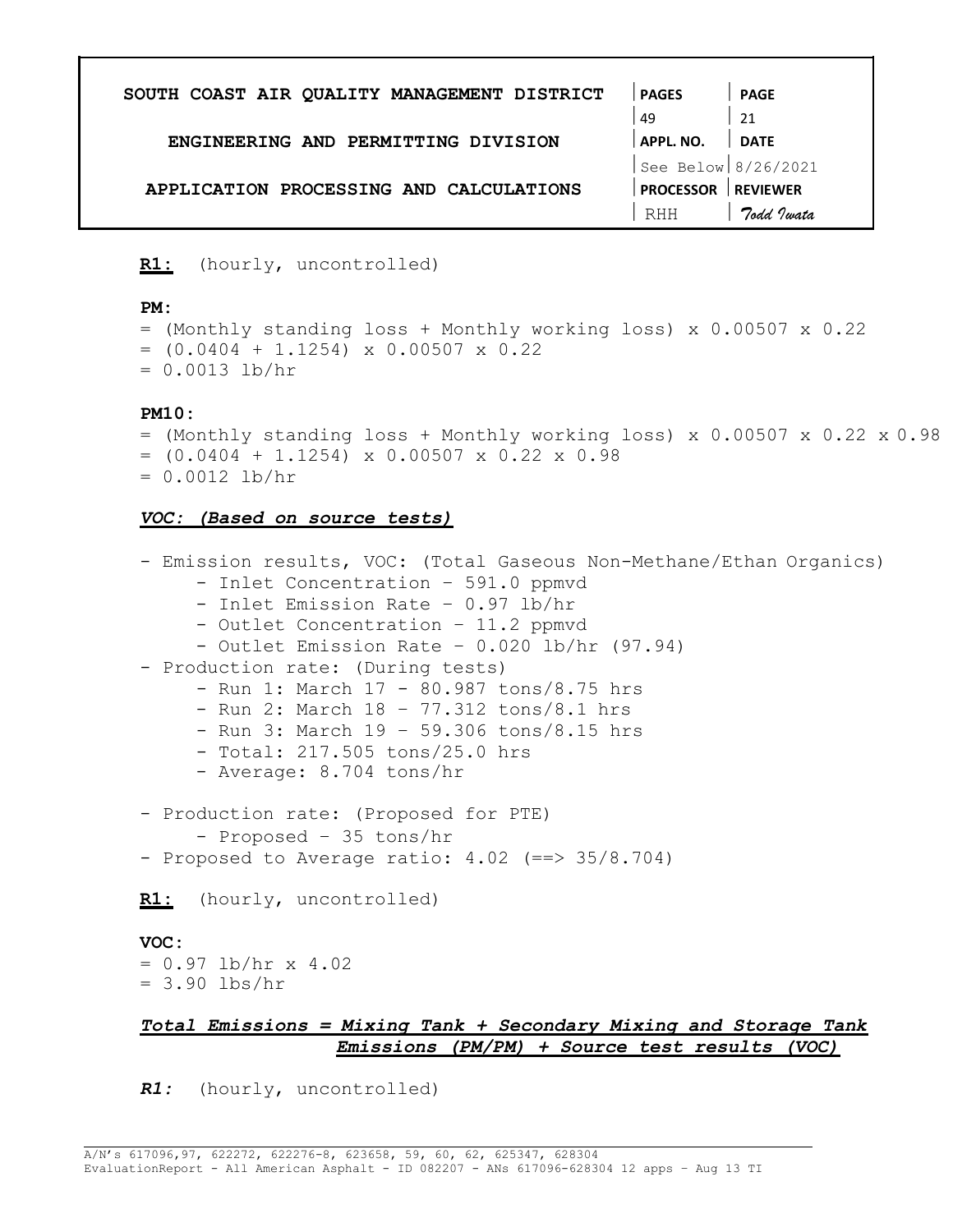| SOUTH COAST AIR QUALITY MANAGEMENT DISTRICT<br>ENGINEERING AND PERMITTING DIVISION<br>APPLICATION PROCESSING AND CALCULATIONS                                                                                                     | <b>PAGES</b><br><b>PAGE</b><br>49<br>APPL. NO. DATE<br>See Below $8/26/2021$<br><b>PROCESSOR REVIEWER</b><br>7odd Jwata<br>RHH |
|-----------------------------------------------------------------------------------------------------------------------------------------------------------------------------------------------------------------------------------|--------------------------------------------------------------------------------------------------------------------------------|
| VOC: $3.90$ lbs/hr<br>PM: 0.0013 lb/hr + 0.0013 lb/hr<br>$\Rightarrow$ 0.0026 lb/hr<br>PM10: $0.0012$ lb/hr + 0.0012 lb/hr<br>$==$ > 0.0024 lb/hr                                                                                 |                                                                                                                                |
| R2: (hourly, controlled)<br>VOC: $3.90$ lb/hr x $(1-0.90)$<br>$\Rightarrow$ 0.39 lb/hr<br>PM: $0.0026$ lb/hr x $(1-0.90)$<br>$\Rightarrow$ 0.00026 lb/hr<br>PM10: 0.00026 lb/hr (controlled PM is considered all PM10)            |                                                                                                                                |
| <b>Daily:</b> (hourly x 8 hrs/day)<br><b>UNCONTROLLED</b><br>$HC: 31.2$ lbs/day<br>PM: 0.0208 lb/day<br>PM10: 0.0192 lb/day<br>CONTROLLED<br>$HC: 3.12$ lbs/day<br>PM: 0.00208 lb/day<br>PM10: 0.00208 lb/day                     |                                                                                                                                |
| Monthly average: (Cont. daily x 24.64/30, based on 24.64 days/mon.,<br>HC: 2.56 lb/day<br>PM: 0.00 lb/day (rounded from 0.0018 lb/day)<br>PM10: 0.00 lb/day (rounded from 0.0018 lb/day)                                          | 12 mon./ $yr)$                                                                                                                 |
| Annual: (Controlled daily x 24.64 days/mon. x 12 mon./yr)<br>HC: $923 \text{ lbs/yr} == 0.46 \text{ton/yr}$<br>1 lb/yr ==> 0.0005 ton/yr<br>PM:<br>PM10: 1 lb/yr ==> 0.0005 ton/yr                                                |                                                                                                                                |
| Rule 404: (PM concentration)<br>Estimated emissions:<br>$=$ (0.00026 lb/hr) (7,000 gr/lb)/(60 min/hr) (688 scfm)<br>$= 0.0000441$ gr/cu.ft.<br>Allowed emissions:<br>$= 0.196$ gr/cu.ft. (688 scfm, based on source test results) |                                                                                                                                |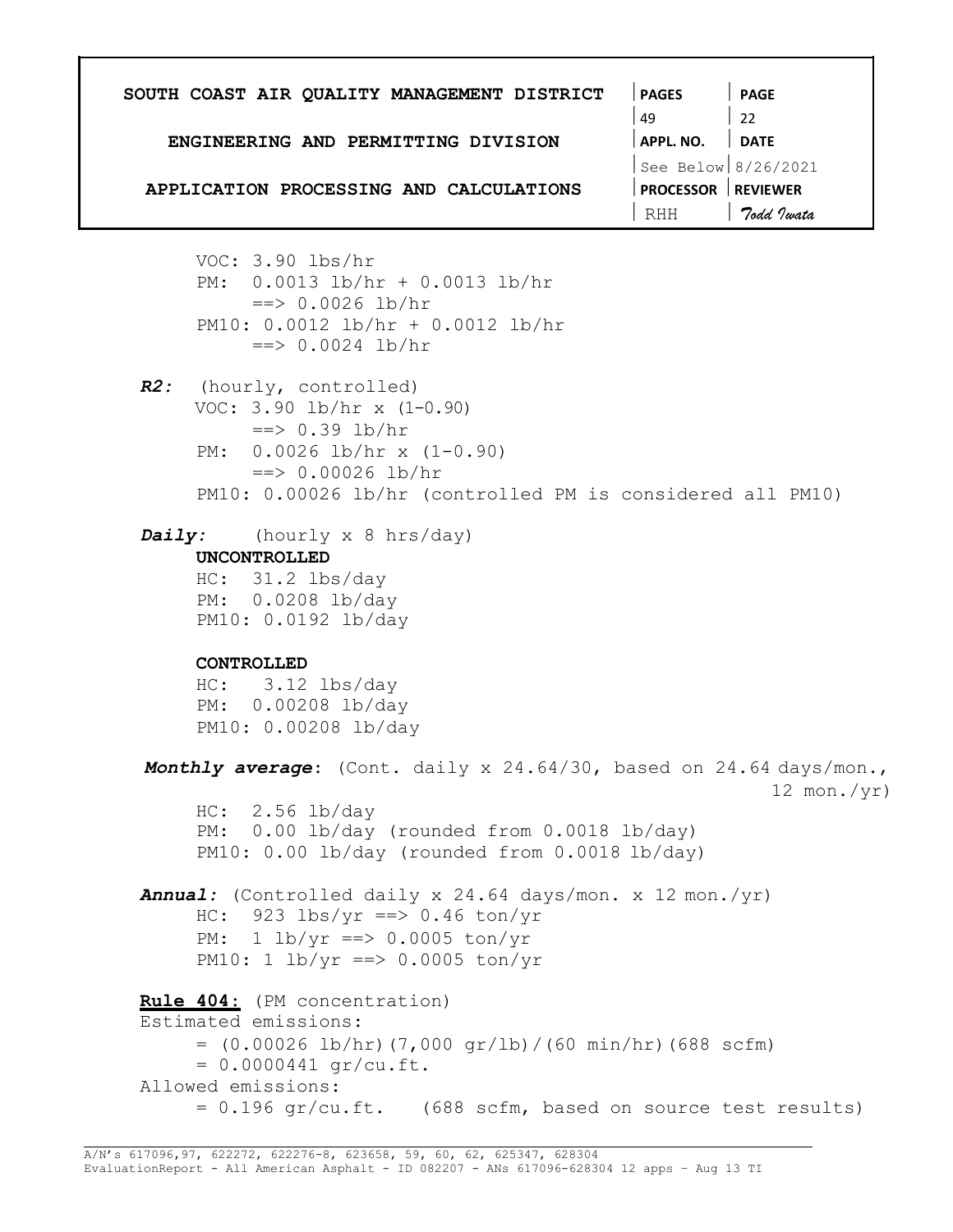| SOUTH COAST AIR QUALITY MANAGEMENT DISTRICT | <b>PAGES</b>        | <b>PAGE</b>     |
|---------------------------------------------|---------------------|-----------------|
|                                             | 49                  | -23             |
| ENGINEERING AND PERMITTING DIVISION         | APPL. NO.           | <b>DATE</b>     |
|                                             | See Below 8/26/2021 |                 |
| APPLICATION PROCESSING AND CALCULATIONS     | <b>PROCESSOR</b>    | <b>REVIEWER</b> |
|                                             | <b>RHH</b>          | Todd Justa      |
|                                             |                     |                 |

#### **COMPLIES**

Rule 405: (PM weight rate) Estimated emissions:  $= 0.00026$  lb/hr Allowed emissions:  $= 15.7$  lbs/hr (35 tons/hr ==> 70,000 lbs/hr) **COMPLIES** 

Rule 1401: (Toxic Air Contaminants)

#### Given:

- Materials processed and toxic compounds:
	- Materials processed:
		- Crumb Rubber
		- Extender Oil
		- Asphalt Oil

- Rule 1401 toxic compounds:

- See source test report, Summary of Results, at the end of this report, which includes the following:
	- TO-15 Inlet, Table 2-3
	- TO-15 Outlet, Table 2-4
	- PAH Inlet, Table 2-5
	- PAH Outlet, Table 2-6
	- Metals Inlet, Table 2-7
	- Metals Outlet, Table 2-8

- Under the Rule 441 permit evaluation, the health risk was calculated using TAC emission factors that were developed by the Bay Area AQMD for asphalt rubber plants. For this evaluation, the health risk will be based on source test results, as follows:

- Test results, based on 8.704 tons/hr produced
- PTE hourly production rate of 35 tons/hr produced o PTE/tested production ratio of ratio of 35/8.704  $\Rightarrow$  4.02
- VOC emissions, as tested o Uncontrolled ==> 0.97 lb/hr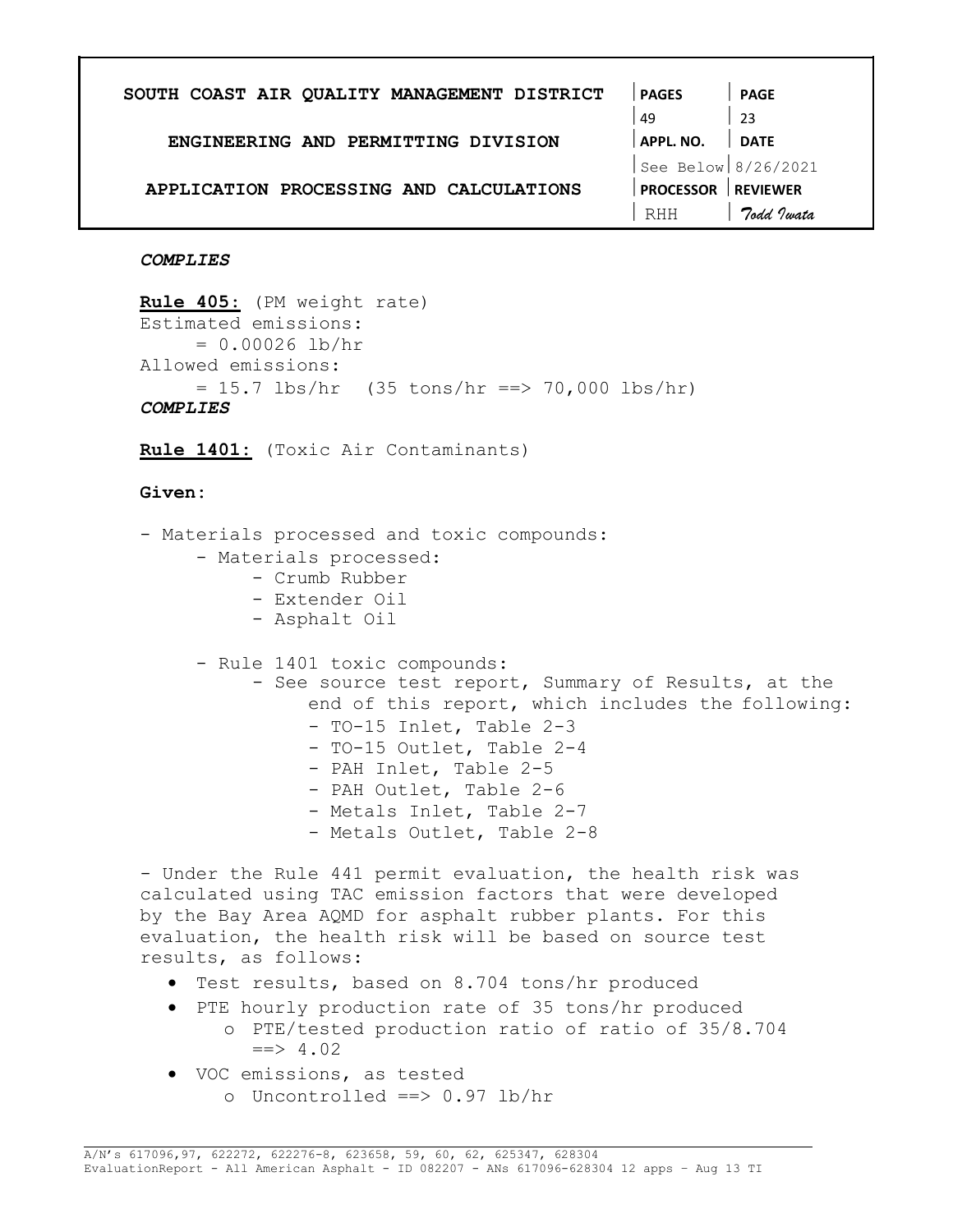| SOUTH COAST AIR QUALITY MANAGEMENT DISTRICT                                    |                                                                                                                                                                                                                                                                                                              | <b>PAGES</b>                                 | <b>PAGE</b>           |  |  |
|--------------------------------------------------------------------------------|--------------------------------------------------------------------------------------------------------------------------------------------------------------------------------------------------------------------------------------------------------------------------------------------------------------|----------------------------------------------|-----------------------|--|--|
|                                                                                |                                                                                                                                                                                                                                                                                                              | 49                                           | 24                    |  |  |
| ENGINEERING AND PERMITTING DIVISION                                            |                                                                                                                                                                                                                                                                                                              | APPL. NO.                                    | DATE                  |  |  |
|                                                                                |                                                                                                                                                                                                                                                                                                              |                                              | See Below $8/26/2021$ |  |  |
| APPLICATION PROCESSING AND CALCULATIONS                                        |                                                                                                                                                                                                                                                                                                              | <b>PROCESSOR REVIEWER</b>                    |                       |  |  |
|                                                                                |                                                                                                                                                                                                                                                                                                              | RHH                                          | Todd Iwata            |  |  |
|                                                                                |                                                                                                                                                                                                                                                                                                              |                                              |                       |  |  |
| efficiency)<br>$\Rightarrow$ 4.854<br>$\Rightarrow$ 4.02 x 4.854<br>$==$ 19.51 | o Controlled ==> $0.02$ lb/hr $(97.94\%$ efficiency)<br>• Controlled ==> 0.097 lb/hr (90% BACT control<br>• Control efficiency ratio (BACT/as tested)<br>$\Rightarrow$ $(1-0.90) / (1-0.9794)$<br>Therefore, as tested controlled factor to PTE throughput<br>(35 tons/hr), and 90% BACT control efficiency: |                                              |                       |  |  |
| As tested<br>Pollutant Emission factor (lb/hr)                                 | Emission (lb/hr) $TO-$                                                                                                                                                                                                                                                                                       | Ratioed to 35 tons/hr,<br>and 90% cont. eff. |                       |  |  |
| 15                                                                             | $0.0*$                                                                                                                                                                                                                                                                                                       | 0.0                                          |                       |  |  |
| 1,3-Butadiene<br>2-Butanone (MEK)                                              | $0.0*$                                                                                                                                                                                                                                                                                                       | 0.0                                          |                       |  |  |
| Benzene                                                                        | $0.0*$                                                                                                                                                                                                                                                                                                       | 0.0                                          |                       |  |  |
| Ethyl Benzene                                                                  | $0.0*$                                                                                                                                                                                                                                                                                                       | 0.0                                          |                       |  |  |
| m-Xylene                                                                       | $0.0*$                                                                                                                                                                                                                                                                                                       | 0.0                                          |                       |  |  |
| p-Xylene                                                                       | $0.0*$                                                                                                                                                                                                                                                                                                       | 0.0                                          |                       |  |  |
| Methanol                                                                       | 0.0045                                                                                                                                                                                                                                                                                                       | 0.0878                                       |                       |  |  |
| o-Xylene                                                                       | $0.0*$                                                                                                                                                                                                                                                                                                       | 0.0                                          |                       |  |  |
| Carbon Disulfide                                                               | $0.0*$                                                                                                                                                                                                                                                                                                       | 0.0                                          |                       |  |  |
| <b>PAH</b>                                                                     |                                                                                                                                                                                                                                                                                                              |                                              |                       |  |  |
| Napthalene                                                                     | 0.000000091                                                                                                                                                                                                                                                                                                  | 0.00000178                                   |                       |  |  |
| Benz (a) anthracene                                                            | $0.0*$                                                                                                                                                                                                                                                                                                       | 0.0                                          |                       |  |  |
| Chrysene                                                                       | 0.0000000041                                                                                                                                                                                                                                                                                                 | 0.0000000800                                 |                       |  |  |
| Benzo (b) fluoranthene                                                         | $0.0*$                                                                                                                                                                                                                                                                                                       | 0.0                                          |                       |  |  |
| Benzo (k) fluoranthene                                                         | $0.0*$                                                                                                                                                                                                                                                                                                       | 0.0                                          |                       |  |  |
| Ideno $(1, 2, 3-c, d)$ pyrene                                                  | 0.0000000027                                                                                                                                                                                                                                                                                                 | 0.0000000527                                 |                       |  |  |
| Dibenz $(a, h)$ anthracene                                                     | $0.0*$<br>0.0                                                                                                                                                                                                                                                                                                |                                              |                       |  |  |
| Metals                                                                         |                                                                                                                                                                                                                                                                                                              |                                              |                       |  |  |
| Arsenic                                                                        | $0.0*$                                                                                                                                                                                                                                                                                                       | 0.0                                          |                       |  |  |
| Beryllium                                                                      | $0.0*$                                                                                                                                                                                                                                                                                                       | 0.0                                          |                       |  |  |
| Cadmium                                                                        | 0.000000051                                                                                                                                                                                                                                                                                                  | 0.000000995                                  |                       |  |  |
| Hexavalent Chromium                                                            | 0.00000068                                                                                                                                                                                                                                                                                                   | 0.0000133                                    |                       |  |  |
|                                                                                |                                                                                                                                                                                                                                                                                                              |                                              |                       |  |  |
| (Based on Chromium only, very conservative)                                    |                                                                                                                                                                                                                                                                                                              | 0.0000234                                    |                       |  |  |
| Copper                                                                         | 0.0000012                                                                                                                                                                                                                                                                                                    |                                              |                       |  |  |
| Lead                                                                           | 0.00000019                                                                                                                                                                                                                                                                                                   | 0.00000371                                   |                       |  |  |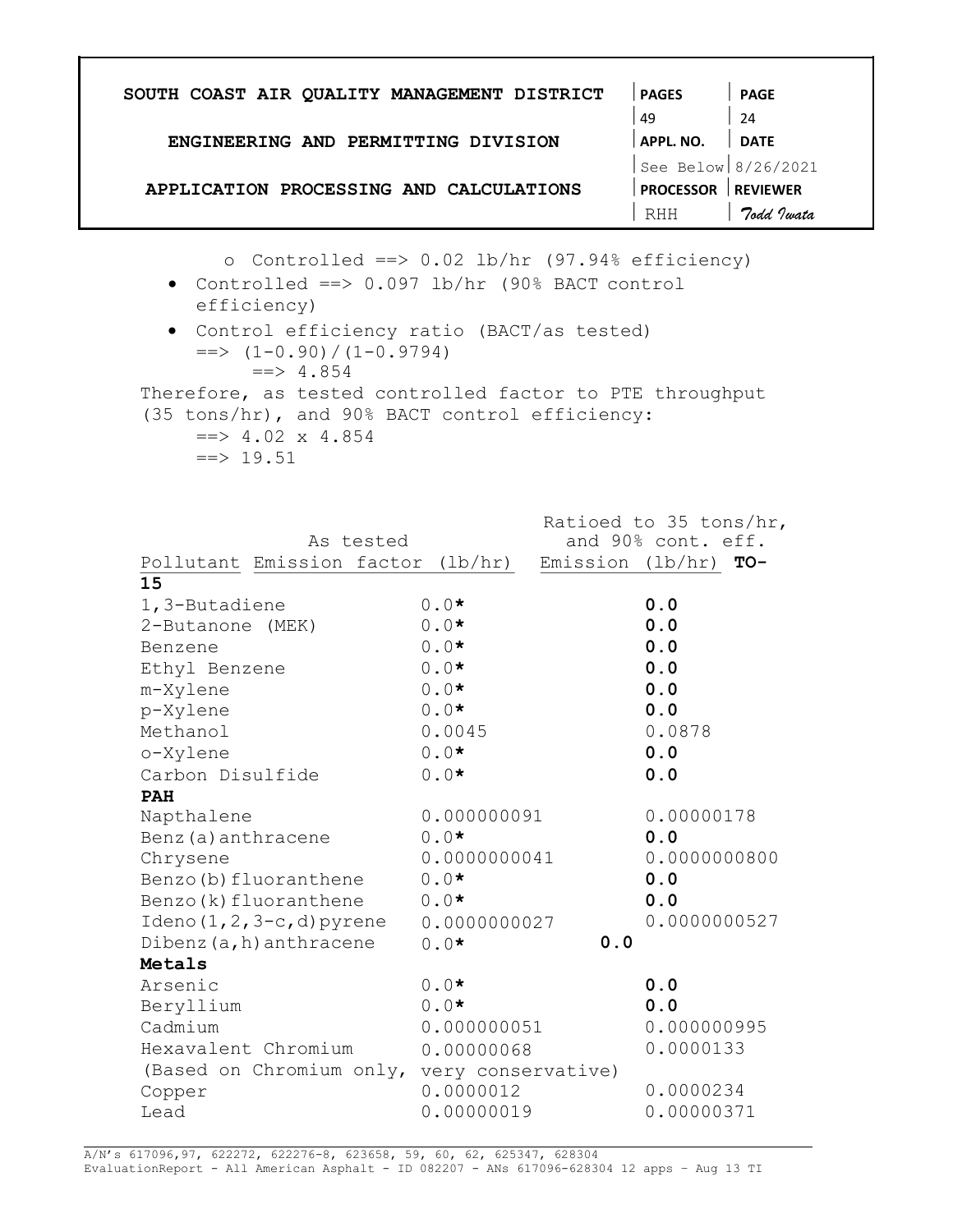| SOUTH COAST AIR QUALITY MANAGEMENT DISTRICT                            | <b>PAGES</b>              | <b>PAGE</b>                               |
|------------------------------------------------------------------------|---------------------------|-------------------------------------------|
|                                                                        | 49                        | $\begin{array}{c} \boxed{25} \end{array}$ |
| ENGINEERING AND PERMITTING DIVISION                                    | APPL. NO.   DATE          |                                           |
|                                                                        | See Below $8/26/2021$     |                                           |
| APPLICATION PROCESSING AND CALCULATIONS                                | <b>PROCESSOR REVIEWER</b> |                                           |
|                                                                        | RHH                       | 7odd Jwata                                |
| 0.000004<br>Manganese                                                  | 0.0000780                 |                                           |
| $0.0*$<br>Mercury                                                      | 0.0                       |                                           |
| Nickel<br>0.00000076                                                   | 0.0000148                 |                                           |
| $0.0*$<br>Selenium                                                     | 0.0                       |                                           |
| Vanadium<br>$0.0*$                                                     | 0.0                       |                                           |
| * Below detection limit                                                |                           |                                           |
| Based on the attached Tier 3 screening analysis, the risk              |                           |                                           |
| assessment results are as follows:                                     |                           |                                           |
| Tier 3 analysis                                                        |                           |                                           |
| Cancer Risk:                                                           |                           |                                           |
| $1.35 \times 10^{-7}$<br>- Residential                                 |                           |                                           |
|                                                                        |                           |                                           |
| $6.83 \times 10^{-9}$<br>- Commercial                                  |                           |                                           |
| 2.42 x 10 <sup>-5</sup><br>Chronic                                     |                           |                                           |
| 4.77 x 10 <sup>-5</sup><br>Acute                                       |                           |                                           |
| A/N 622276 (Oil heater)<br>Given:                                      |                           |                                           |
| - Operating schedule - 11.67 hrs/day, 27 days/mon., 12 mon./yr         |                           |                                           |
| (52 wks/yr will be considered for worst case PTE emissions             |                           |                                           |
| evaluations.)                                                          |                           |                                           |
| - Burner details:                                                      |                           |                                           |
| - Rating - $4.5$ MMBTU/hr                                              |                           |                                           |
| - Fuel type - Natural gas                                              |                           |                                           |
| - NOx emissions:                                                       |                           |                                           |
| - 9 ppmv @ 3% O2 (per manufacturer, BACT req'mt.)                      |                           |                                           |
| ==> 11.54 lbs/mmcu.ft. (using std. conversion factor                   |                           |                                           |
|                                                                        |                           |                                           |
| - 4.1 ppmv @ 3% O2 (per source test results, low fire)                 |                           |                                           |
| - 3.0 ppmv @ 3% 02 (per source test results, maximum)                  |                           |                                           |
| - CO emissions:                                                        |                           |                                           |
| - 50 ppmv @ 3% O2 (per manufacturer)                                   |                           |                                           |
| ==> 38.79 lbs/mmcu.ft. (using std. conversion                          |                           |                                           |
| factor of 1.289 lbs/mmcu.ft./ppmv)                                     |                           |                                           |
| - 0.1 ppmv @ 3% O2 (per source test results, low fire)                 |                           |                                           |
| - 0.2 ppmv @ 3% 02 (per source test results, maximum)                  |                           |                                           |
| - HC, SOx, PM/PM10 emissions:                                          |                           |                                           |
| - Based on EFB standard emission factors:<br>$-$ HC $-$ 7 lbs/mmcu.ft. |                           | of 0.78 lbs/mmcu.ft./ppmv)                |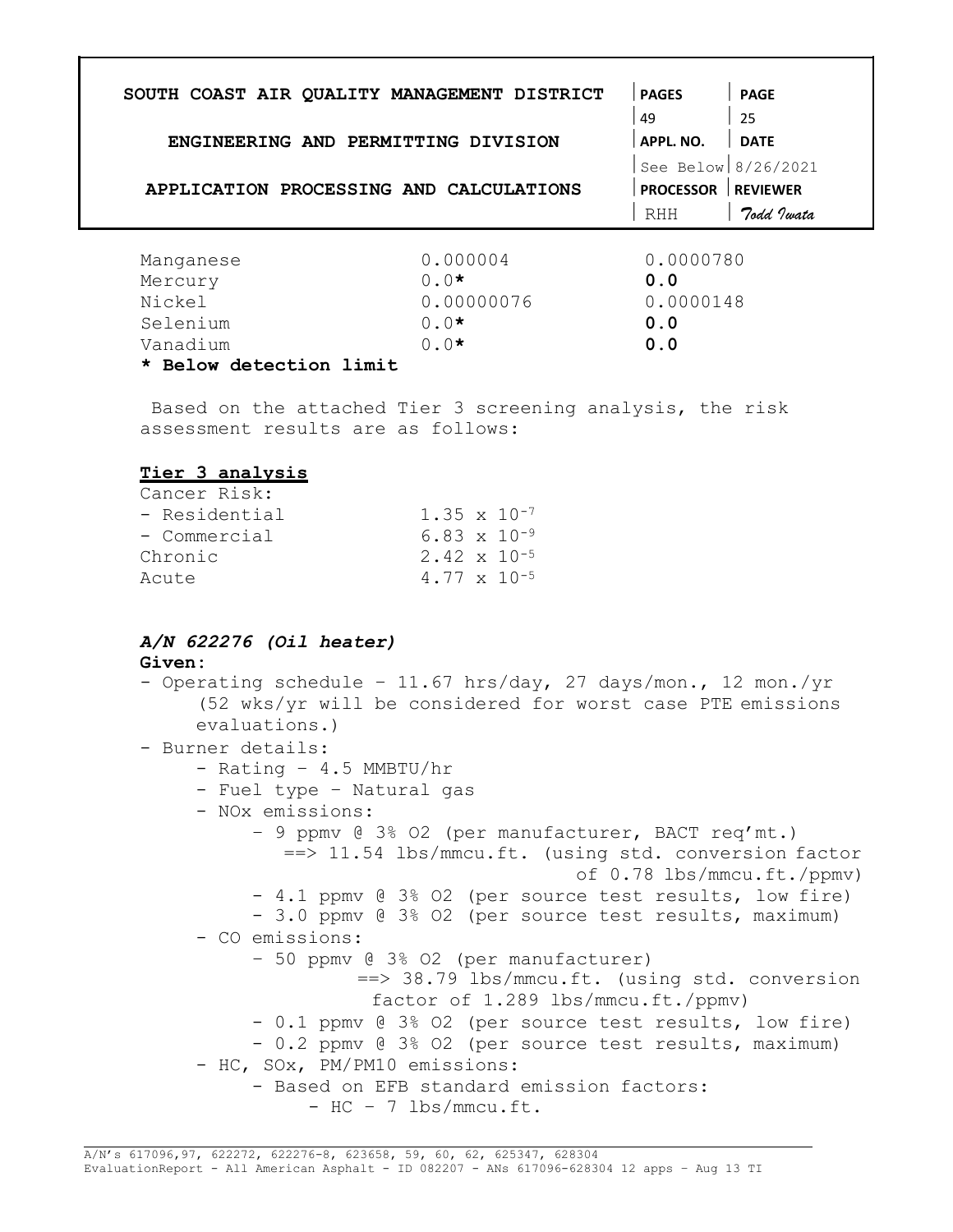PAGES 49 APPL. NO. PAGE 26 DATE SOUTH COAST AIR QUALITY MANAGEMENT DISTRICT ENGINEERING AND PERMITTING DIVISION See Below 8/26/2021 APPLICATION PROCESSING AND CALCULATIONS PROCESSOR REVIEWER RHH 7odd Iwata  $-$  SO $x - 0.6$  lb/mmcu.ft. - PM/PM10 - 7.5 lbs/mmcu.ft. - Fuel usage rate: - 4.5 MMBTU/hr x 1 cu.ft./1,050 BTU  $=$  $>$  $R1 = R2:$  (hourly) HC: 4,286 cu.ft./hr x 7 lbs/mmcu.ft. = 0.030 lb/hr NOx: 4,286 cu.ft./hr x 11.54 lbs/mmcu.ft. = 0.049 lb/hr SOx: 4,286 cu.ft./hr x 0.6 lb/mmcu.ft. = 0.003 lb/hr CO:  $4,286$  cu.ft./hr x 38.79 lbs/mmcu.ft. = 0.166 lb/hr PM/PM10: 4,286 cu.ft./hr x 7.5 lbs/mmcu.ft. = 0.032 lb/hr Daily: (hourly x 11.67 hrs/day) HC: 0.35 lb/day NOx: 0.57 lb/day SOx: 0.04 lb/day CO: 1.94 lbs/day PM/PM10: 0.37 lb/day Monthly average:  $(x \t27/30)$ , based on 6 days/wk, 52 wks/yr) HC: 0.32 lb/day NOx: 0.51 lb/day SOx: 0.04 lb/day CO: 1.75 lbs/day PM/PM10: 0.33 lb/day **Annual:** (daily x 6 days/wk x 52 wks/yr)  $HC: 109$   $lbs/yr == > 0.05$  ton/yr NOx:  $178$  lbs/yr ==> 0.09 ton/yr SOx: 12  $\frac{\text{ls}}{\text{ls}}$  /yr ==> 0.01 ton/yr CO:  $605 \text{ lbs/yr} == 0.30 \text{ton/yr}$  $PM/PM10: 115 lbs/yr == > 0.58 ton/yr$ Rule 404 (PM Concentration) Estimated emissions: = (0.032 lbs/hr)(7,000 lbs/g)/(60 min./hr)(998 scfm)  $= 0.00374$  g/scf Allowed emission = 0.188 g/scf (998 scfm, based on source test results)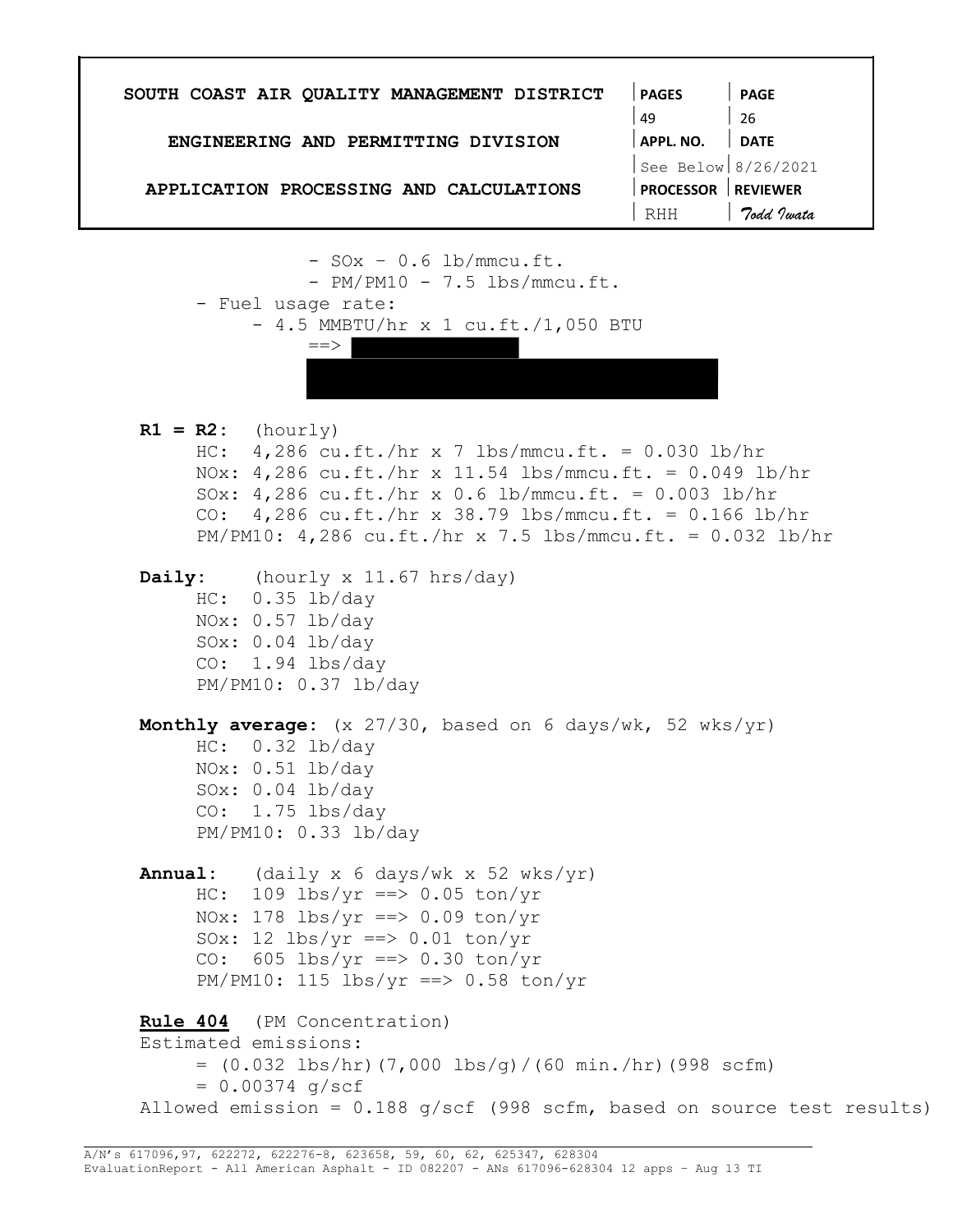| SOUTH COAST AIR QUALITY MANAGEMENT DISTRICT | <b>PAGES</b>        | <b>PAGE</b>     |
|---------------------------------------------|---------------------|-----------------|
|                                             | 49                  | -27             |
| ENGINEERING AND PERMITTING DIVISION         | APPL. NO.           | <b>DATE</b>     |
|                                             | See Below 8/26/2021 |                 |
| APPLICATION PROCESSING AND CALCULATIONS     | <b>PROCESSOR</b>    | <b>REVIEWER</b> |
|                                             | RHH                 | Todd Justa      |
|                                             |                     |                 |

## Complies

GHG emissions: (Based on attached GHG NSR Calculator results) CO2: 526.0 lbs/hr CH4: 0.01 lb/hr

Rule 1401: (Toxic Air Contaminants)

Given:

| - Rule 1401 toxic air contaminants for natural gas firing: |
|------------------------------------------------------------|
| (lbs/MMcu.ft. based on Ventura County Air Pollution        |
| Control District - AB 2588 Combustion Emission             |
| Factors, May 17, 2001.                                     |
| - Benzene - $0.0080$                                       |
| $==$ > 0.0000343 lb/hr                                     |
| - Formaldehyde - 0.0170                                    |
| $==$ > 0.0000729 lb/hr                                     |
| - Polycyclic Aromatic Hydrocarbon (PAH) - 0.0004           |
| $==$ > 0.00000171 lb/hr                                    |
| - Naphthalene - 0.0003                                     |
| $==$ > 0.00000129 lb/hr                                    |
| - Acetaldehyde - 0.0043                                    |
| $==$ > 0.0000184 lb/hr                                     |
| $-$ Acrolein - 0.0027                                      |
| $\Rightarrow$ 0.0000116 lb/hr                              |
| - Propylene (Propene) - 0.7310                             |
| $==$ > 0.00313 lb/hr                                       |
| $-$ Toluene $-$ 0.0366                                     |
| $==$ > 0.000157 lb/hr                                      |
| - Xylenes (Mixed Isomers) - 0.0272                         |
| $==$ > 0.000117 lb/hr                                      |
| - Ethyl Benzene - 0.0095                                   |
| $\Rightarrow$ 0.0000407 lb//hr                             |
| $-$ n-Hexane $-$ 0.0063                                    |
| $==$ > 0.0000270 lb/hr                                     |

Based on the attached Tier 3 screening analysis, the risk assessment results are as follows.

## Tier 3 analysis

Cancer Risk: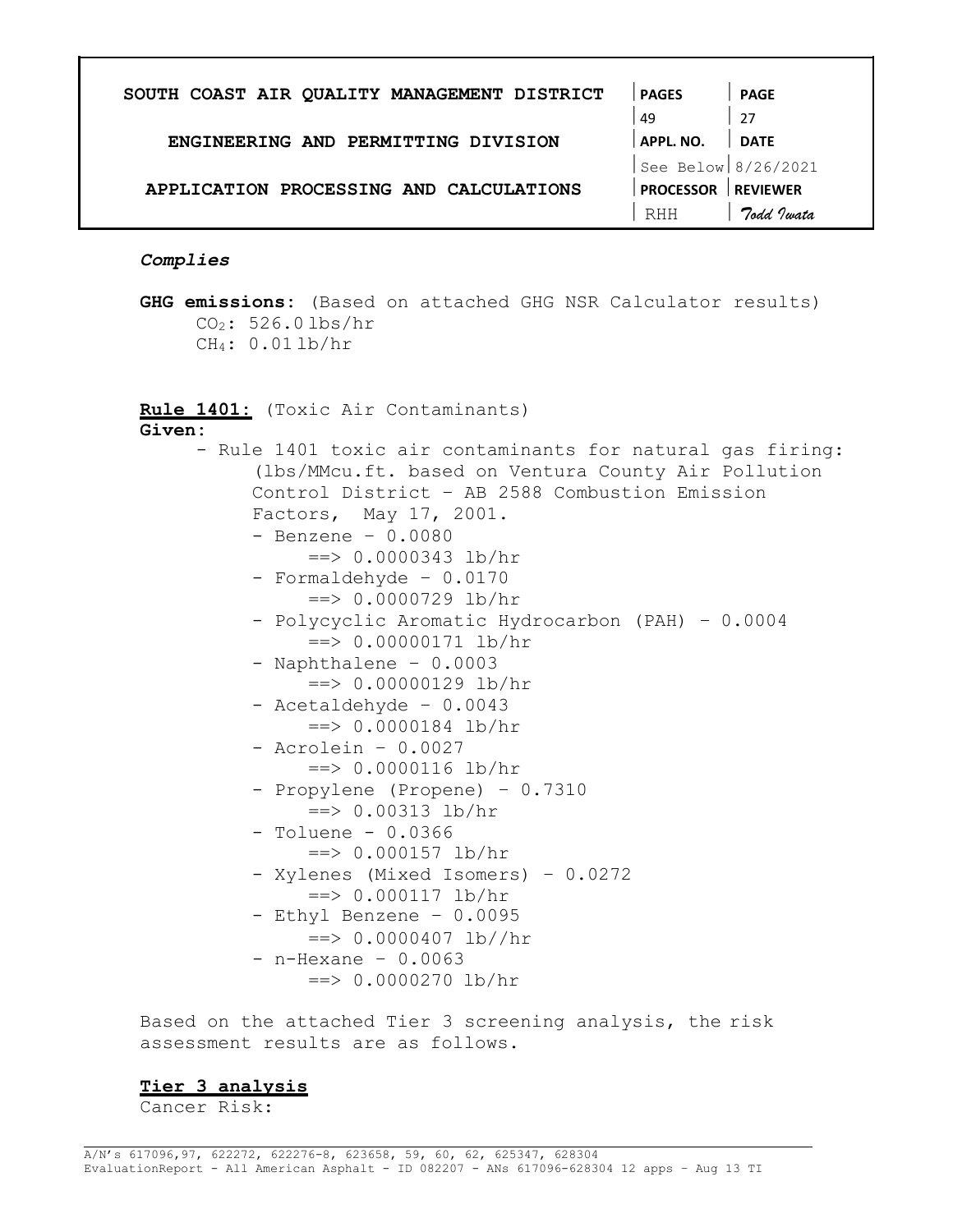| SOUTH COAST AIR QUALITY MANAGEMENT DISTRICT | <b>PAGES</b>          | <b>PAGE</b>     |
|---------------------------------------------|-----------------------|-----------------|
|                                             | 49                    | -28             |
| ENGINEERING AND PERMITTING DIVISION         | APPL. NO.             | <b>DATE</b>     |
|                                             | See Below $8/26/2021$ |                 |
| APPLICATION PROCESSING AND CALCULATIONS     | <b>PROCESSOR</b>      | <b>REVIEWER</b> |
|                                             | RHH                   | Todd Iwata      |
| - Residential<br>$1.84 \times 10^{-9}$      |                       |                 |

| - Residential | $1.84 \times 10^{-9}$  |  |
|---------------|------------------------|--|
| - Commercial  | $1.95 \times 10^{-10}$ |  |
| Chronic       | $1.29 \times 10^{-6}$  |  |
| Acute         | $4.32 \times 10^{-6}$  |  |
|               |                        |  |

## A/N 622277 (ESP)

The 1,000 scfm is considered to be more than adequate to vent the enclosed mixing tank. PM/PM10 emissions will be identified as zero (0) in the NSR database for this control equipment.

## A/N 622278 (ESP)

The 2,000 scfm is considered to be more than adequate to vent the enclosed secondary mixing and storage tank. PM/PM10 emissions will be identified as zero (0) in the NSR database for this control equipment.

## A/N 623658 (Rubber Storage System)

No emission increase is proposed, therefore NSR emission entries will remain unchanged and are summarized below, based on the prior permit emissions evaluation: (Note: PM emissions not previously calculated, but PM10 = PM x 0.5 will be assumed for NSR entry purposes)

Process weight rate:

 $\Rightarrow$  270 tons/mon.

- R1: (hourly, uncontrolled) PM: 2.70 lbs/hr PM10: 1.35 lbs/hr
- R2: (hourly, controlled) PM: 0.02 lb/hr PM10: 0.01 lb/hr

Daily:  $(2 \text{ hrs/day})$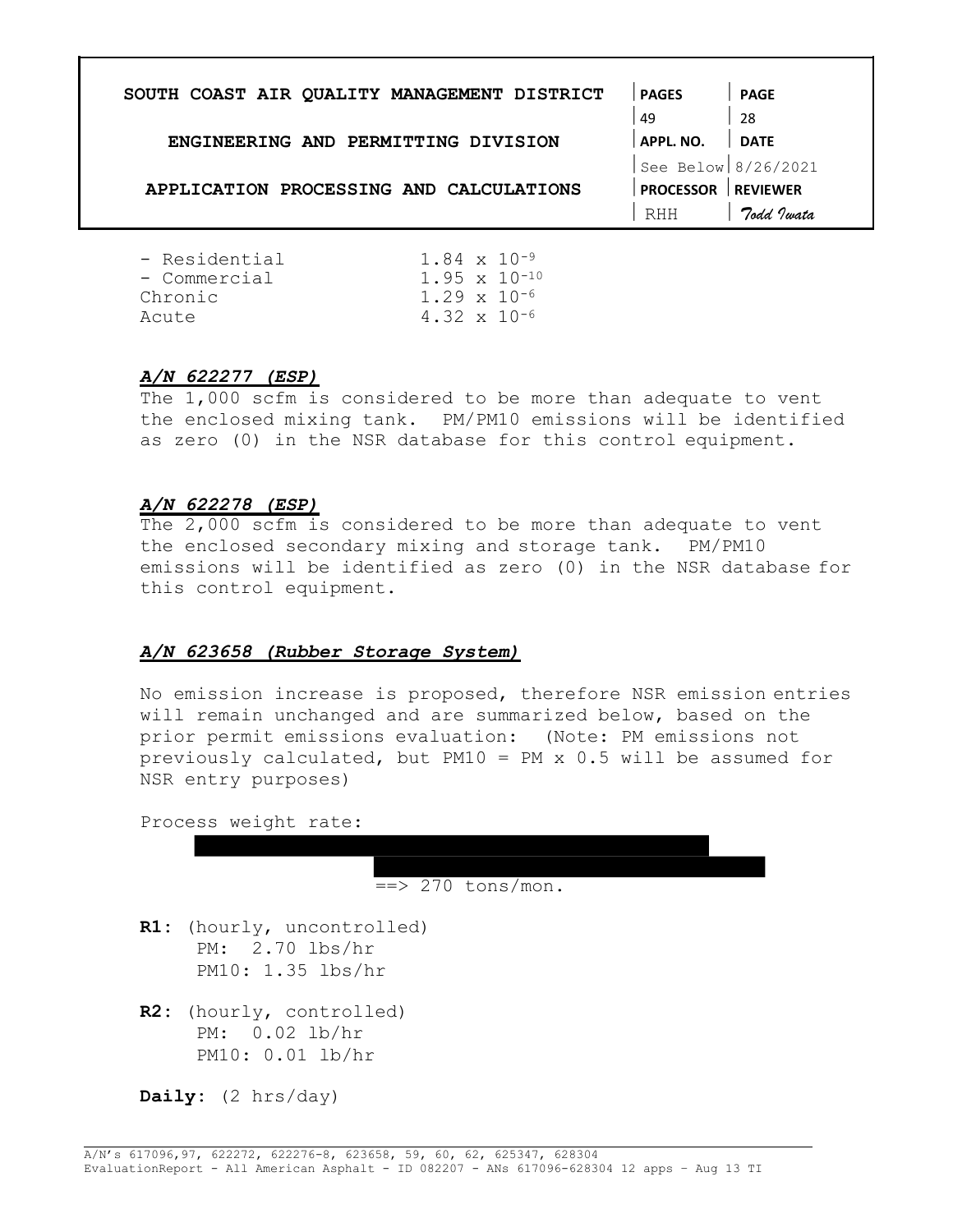| SOUTH COAST AIR QUALITY MANAGEMENT DISTRICT | <b>PAGES</b>        | <b>PAGE</b>     |
|---------------------------------------------|---------------------|-----------------|
|                                             | 49                  | 29              |
| ENGINEERING AND PERMITTING DIVISION         | <b>APPL. NO.</b>    | <b>DATE</b>     |
|                                             | See Below 8/26/2021 |                 |
| APPLICATION PROCESSING AND CALCULATIONS     | <b>PROCESSOR</b>    | <b>REVIEWER</b> |
|                                             | RHH                 | Todd Jwata      |
|                                             |                     |                 |

### Uncontrolled

PM: 5.40 lbs/day PM10: 2.70 lbs/day **Controlled** PM: 0.04 lbs/day PM10: 0.02 lb/day

**30-day average:** (daily controlled x  $27/30$ , 6 days/wk, 52 wks/yr) PM: 0.04 lbs/day (0 lb/day net change) PM10: 0.02 lb/day (0 lb/day net change) Annual: (daily controlled x 6 days/wk x 52 wks/yr) PM: 12 lbs/yr ==> 0.006 ton/yr PM10: 6 lbs/yr ==> 0.003 ton/yr

## A/N 623659 (Baghouse)

- $-Filter ratio 3,000 scfm/450 sq.fit. = 6.67 scfm/sq.fit.$ This is an acceptable ratio for the baghouse w/pulse jet cleaning.
- The rate of 3,000 scfm is more than adequate to effectively control the emissions from the screen.

PM/PM10 emissions will be zero for this air pollution control equipment.

#### A/N 623660 (RAP Receiving, Crushing, Conveying & Storage System)

No emission increase is proposed, therefore NSR emission entries will remain unchanged (as corrected below) and are summarized below, based on the prior permit emissions evaluation: (Note: PM emissions not previously calculated, but PM10 = PM x 0.5 will be assumed for NSR entry purposes)

 $R1 = R2:$  (hourly) PM: 1.24 lbs/hr PM10: 0.62 lb/hr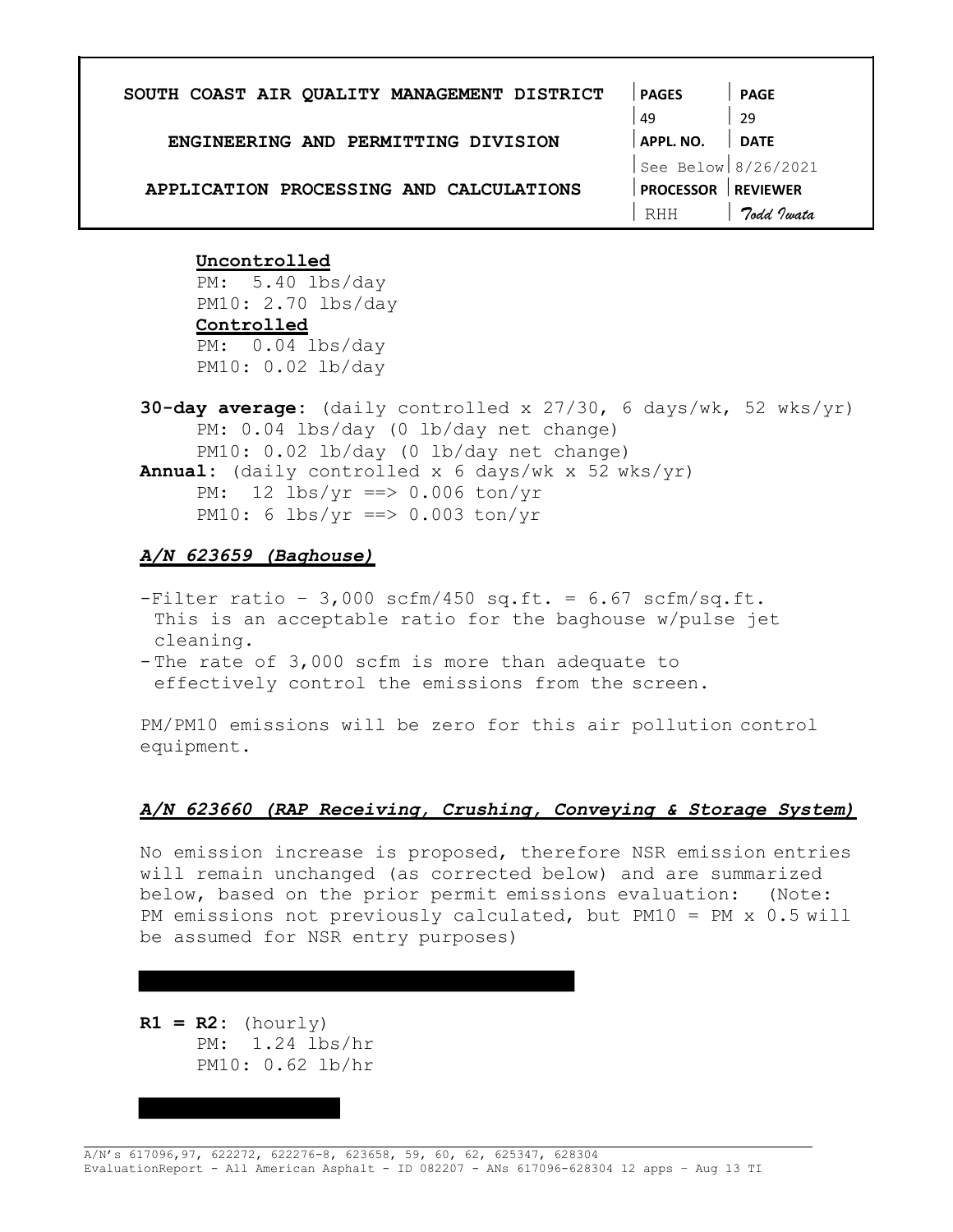| SOUTH COAST AIR QUALITY MANAGEMENT DISTRICT | <b>PAGES</b>        | <b>PAGE</b>     |
|---------------------------------------------|---------------------|-----------------|
|                                             | 49                  | 30              |
| ENGINEERING AND PERMITTING DIVISION         | APPL. NO.           | <b>DATE</b>     |
|                                             | See Below 8/26/2021 |                 |
| APPLICATION PROCESSING AND CALCULATIONS     | <b>PROCESSOR</b>    | <b>REVIEWER</b> |
|                                             | RHH                 | Todd Jwata      |
|                                             |                     |                 |

PM: 7.44 lbs/day PM10: 3.72 lbs/day

- **30-day average:** (daily controlled x  $27/30$ , 6 days/wk, 52 wks/yr) PM: 6.70 lbs/day (0 lb/day net change, no prior NSR entry) PM10: 3.35 lbs/day (4.00 lbs/day in prior NSR entry due to rounding, not a net decrease. 0 lb/day net change.)
- **Annual:** (daily controlled x 6 days/wk x 52 wks/yr) PM: 2,321 lbs/yr ==> 1.16 tons/yr PM10: 1,161 lbs/yr ==> 0.58 ton/yr

## A/N 623662 (HMA Plant)

No emission increase is proposed, therefore NSR emission entries will remain unchanged and are summarized below, based on the prior permit emissions evaluation: (Note: PM emissions not previously calculated, but PM10 = PM x 0.5 will be assumed for NSR entry purposes)

Process weight rate: - 121,050 tons/mon.

R1: (hourly, uncontrolled) ROG: 6.87 lbs/hr NOx: 5.04 lbs/hr SOx: 0.28 lb/hr CO: 5.65 lbs/hr PM: 5,401.10 lbs/hr PM10: 2,700.55 lbs/hr

R2: (hourly, controlled) ROG: 6.87 lbs/hr NOx: 5.04 lbs/hr SOx: 0.28 lb/hr CO: 5.65 lbs/hr PM: 5.74 lbs/hr PM10: 2.87 lbs/hr

Daily:  $(8.075 \text{ hrs/day})$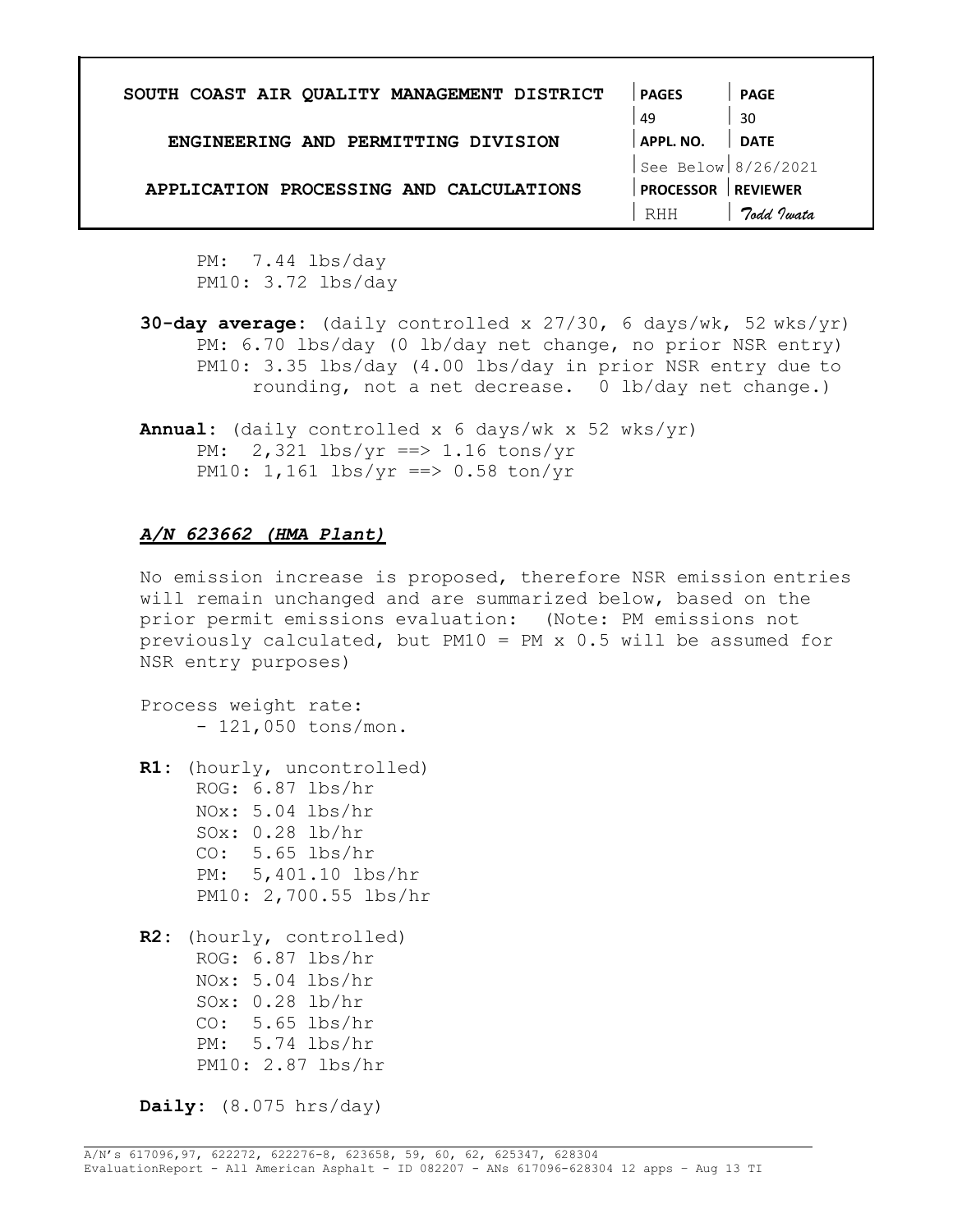| SOUTH COAST AIR QUALITY MANAGEMENT DISTRICT | <b>PAGES</b>        | <b>PAGE</b>     |
|---------------------------------------------|---------------------|-----------------|
|                                             | 49                  | 31              |
| ENGINEERING AND PERMITTING DIVISION         | <b>APPL. NO.</b>    | <b>DATE</b>     |
|                                             | See Below 8/26/2021 |                 |
| APPLICATION PROCESSING AND CALCULATIONS     | <b>PROCESSOR</b>    | <b>REVIEWER</b> |
|                                             | RHH                 | Todd Jwata      |

ROG: 55.48 lbs/day NOx: 40.7 lbs/day SOx: 2.26 lbs/day CO: 45.62 lbs/day PM: 43,614 lbs/day PM10: 21,807 lbs/day

# **Controlled**

ROG: 55.48 lbs/day NOx: 40.7 lbs/day SOx: 2.26 lbs/day CO: 45.62 lbs/day PM: 29.80 lbs/day PM10: 14.90 lbs/day

**30-day average:** (daily controlled x  $25/30$ ,  $25$  days/mon.,  $12$  mon./yr) ROG: 46.23 lbs/day NOx: 34.02 lbs/day SOx: 1.89 lbs/day

CO: 38.14 lbs/day PM: 24.84 lbs/day PM10: 12.42 lbs/day

Annual: (daily controlled x 25 days/mon. x 12 mon./yr) ROG: 13,869 lbs/yr ==> 6.93 tons/yr NOx: 12,246 lbs/yr ==>  $6.12$  tons/yr SOx: 681  $\frac{\text{ls}}{\text{ls}}$  ==> 0.34 ton/yr CO: 13,731 lbs/yr ==>  $6.87$  tons/yr PM:  $8,940$  lbs/yr ==> 4.47 tons/yr PM10:  $4,470$  lbs/yr ==> 2.24 tons/yr

## A/N 625347 (Cyclone/Baghouse)

 $-Finter$  ratio - 46,287 scfm/13,010 sq.ft. = 3.56 scfm/sq.ft. This is an acceptable ratio for the baghouse w/pulse jet cleaning.

- The scfm rate is more than adequate to effectively control the emissions from the drum mixer.

PM/PM10 emissions will be zero for this air pollution control equipment.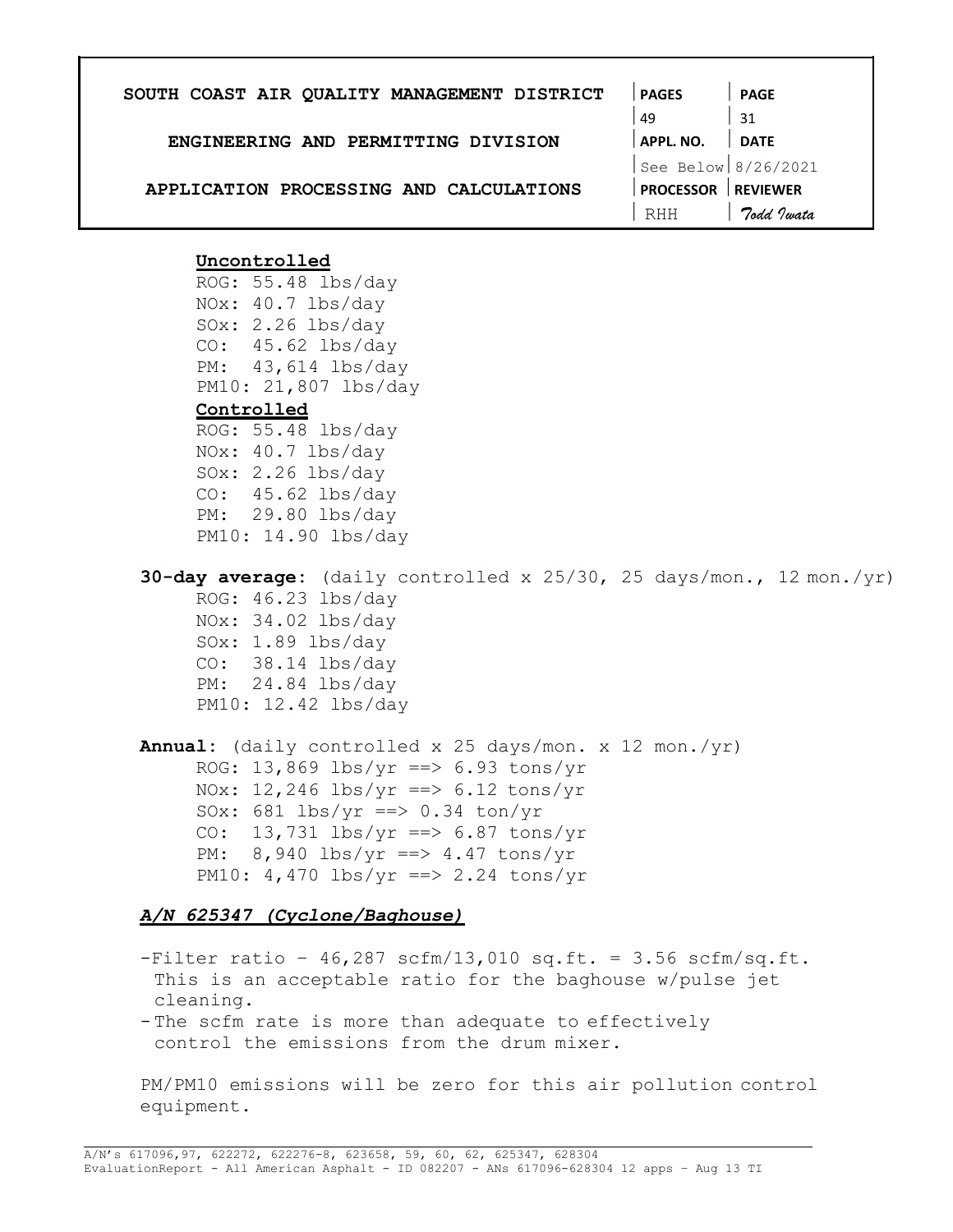| SOUTH COAST AIR QUALITY MANAGEMENT DISTRICT | <b>PAGES</b>        | <b>PAGE</b>     |
|---------------------------------------------|---------------------|-----------------|
|                                             | 49                  | 32              |
| ENGINEERING AND PERMITTING DIVISION         | APPL. NO.           | <b>DATE</b>     |
|                                             | See Below 8/26/2021 |                 |
| APPLICATION PROCESSING AND CALCULATIONS     | <b>PROCESSOR</b>    | <b>REVIEWER</b> |
|                                             | RHH                 | Todd Justa      |

# A/N 628304 (Based on Rule 441 Research Operations permit evaluation)

The carbon adsorber controls VOC emissions from the tanks of the crumb rubber/asphalt oil blending system. VOC emissions from the tanks are first vented to the primary canister (first in series) where VOCs are controlled by at least 90%. VOC leaving the primary canister vent to the secondary canister for further control. As the primary canister is loaded with VOC, the carbon will eventually become saturated and will need to be replaced. To determine the carbon change-out frequency, the following parameters are used:

Carbon adsorptive capacity for incoming VOC: 25% VOC measured at the inlet of the primary canister (from test),  $R1 = 0.97$  lb/hr

R1 (adjusted) =  $0.97 \times 4.02 = 3.9 \text{ lb/hr}$ VOC emissions from the tanks entering the primary canister: 31.2 lb/day (3.9 lb/hr x 8 hrs/day)

2000 lbs of carbon per canister

Based on an adsorptive capacity of 25%, the carbon will become fully saturated after the loading of 500 lbs of organic gases (2000 lbs x 0.25)

Approximate carbon change-out frequency =  $500$  lbs  $\div$  31.2  $lb/day = 16 days.$ 

AAA will be required to measure total organic concentrations at the inlet and outlet of the primary and secondary canisters, at least once every 14 days the crumb rubber/asphalt oil blending system is operated, using a photoionization detector or any other South Coast AQMD-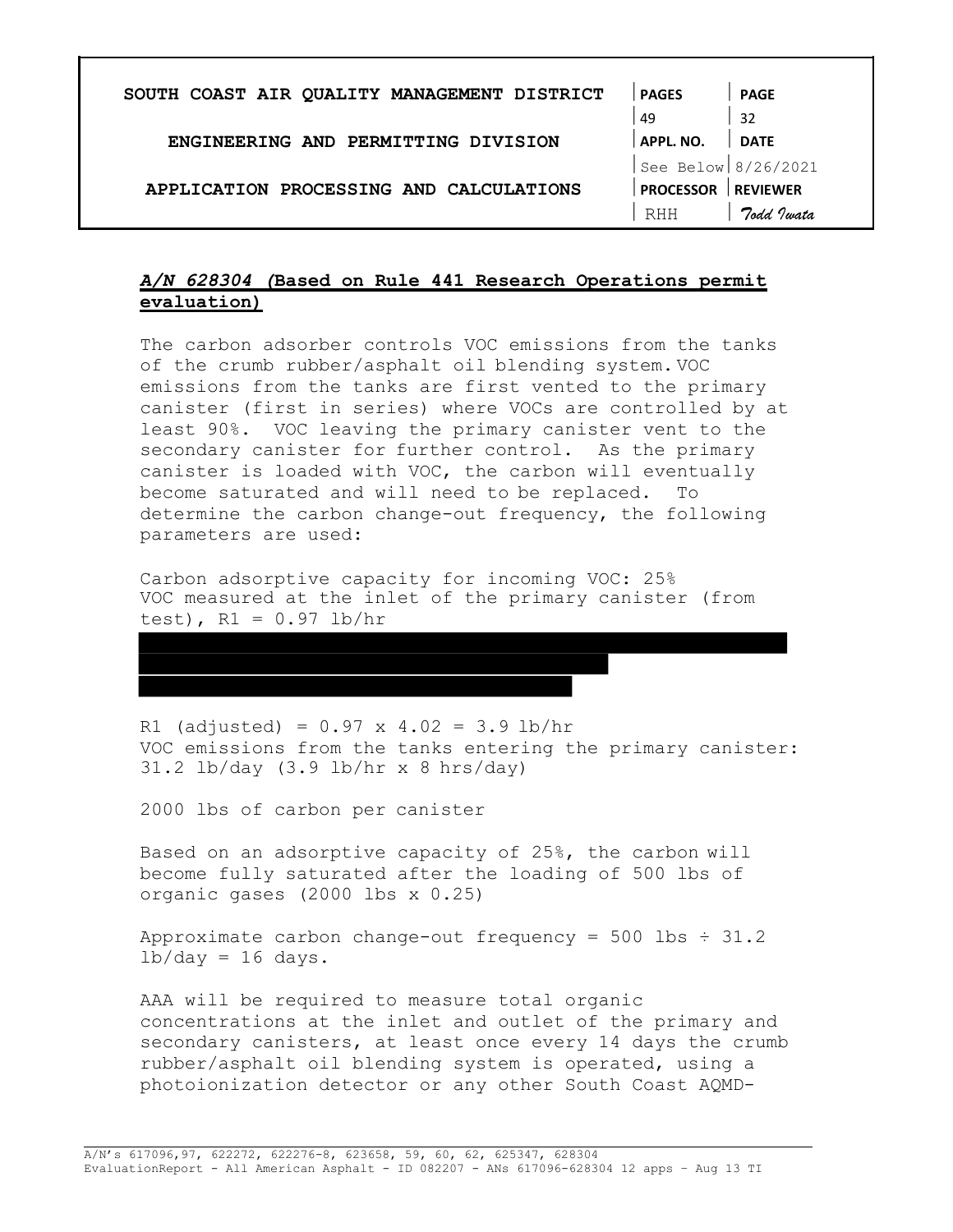| SOUTH COAST AIR QUALITY MANAGEMENT DISTRICT | <b>PAGES</b>        | <b>PAGE</b>     |
|---------------------------------------------|---------------------|-----------------|
|                                             | 49                  | -33             |
| ENGINEERING AND PERMITTING DIVISION         | APPL. NO.           | <b>DATE</b>     |
|                                             | See Below 8/26/2021 |                 |
| APPLICATION PROCESSING AND CALCULATIONS     | <b>PROCESSOR</b>    | <b>REVIEWER</b> |
|                                             | <b>RHH</b>          | Todd Justa      |

approved organic vapor analyzer calibrated in parts per million by volume (ppmv) as hexane.

AAA will be required to replace the carbon of the primary canister within seven days after the control efficiency of the primary canister (Outlet conc./Inlet conc. x 100) is less than 90%. AAA will have the option of either adding fresh carbon into the primary canister or to redirect the exhaust from the tanks to the secondary canister and add fresh carbon in the primary canister and place it in the secondary position. If AAA only replaces the spent carbon in the primary canister, over time, the carbon in the secondary canister will become saturated. Thus, they will have to replace the spent carbon in the secondary canister before the control efficiency is less than 90%.

| A/N<br>Current  | <b>VOC</b>                                               | <b>NOx</b>                 | SOx            | $\underline{\mathsf{co}}$ | $\underline{PM}$ | <u>PM10</u> |
|-----------------|----------------------------------------------------------|----------------------------|----------------|---------------------------|------------------|-------------|
| Facility        |                                                          |                            |                |                           |                  |             |
| Balance         | 47                                                       | 34                         | $\overline{2}$ | 42                        |                  | 17          |
|                 | Net Emission Change based on equipment permit proposals: |                            |                |                           |                  |             |
| 617096          |                                                          |                            |                |                           | 0                | 0           |
| 617097          |                                                          |                            |                |                           | ი                | 0           |
| 622272          | 2.56                                                     |                            |                |                           | 0                | 0           |
| 622276          | 0.32                                                     | 0.51                       | 0.04           | 1.75                      | 0.33             | 0.33        |
| 622277          |                                                          |                            |                |                           | 0                | 0           |
| 622278          |                                                          |                            |                |                           | 0                | 0           |
| 623658          |                                                          |                            |                |                           | 0                | 0           |
| 623659          |                                                          |                            |                |                           | 0                | 0           |
| 623660          |                                                          |                            |                |                           | 0                | 0           |
| 623662          |                                                          |                            |                |                           | 0                | 0           |
| 625347          |                                                          |                            |                |                           |                  |             |
| 628304          |                                                          |                            |                |                           |                  |             |
| Change          | $+2.88$                                                  | $+ 0.51$<br>$\overline{+}$ | 0.04<br>$\div$ | 1.75                      | $+ 0.33$         | + 0.33      |
| New Total 49.88 |                                                          | 34.51                      | 2.04           | 43.75                     | 0.33             | 17.33       |

### NSR SUMMARY (30-day average, lbs/day)

- VOC: Net emission increase from the crumb rubber/asphalt oil blending system is 2.56 lbs/day. Net emission increase from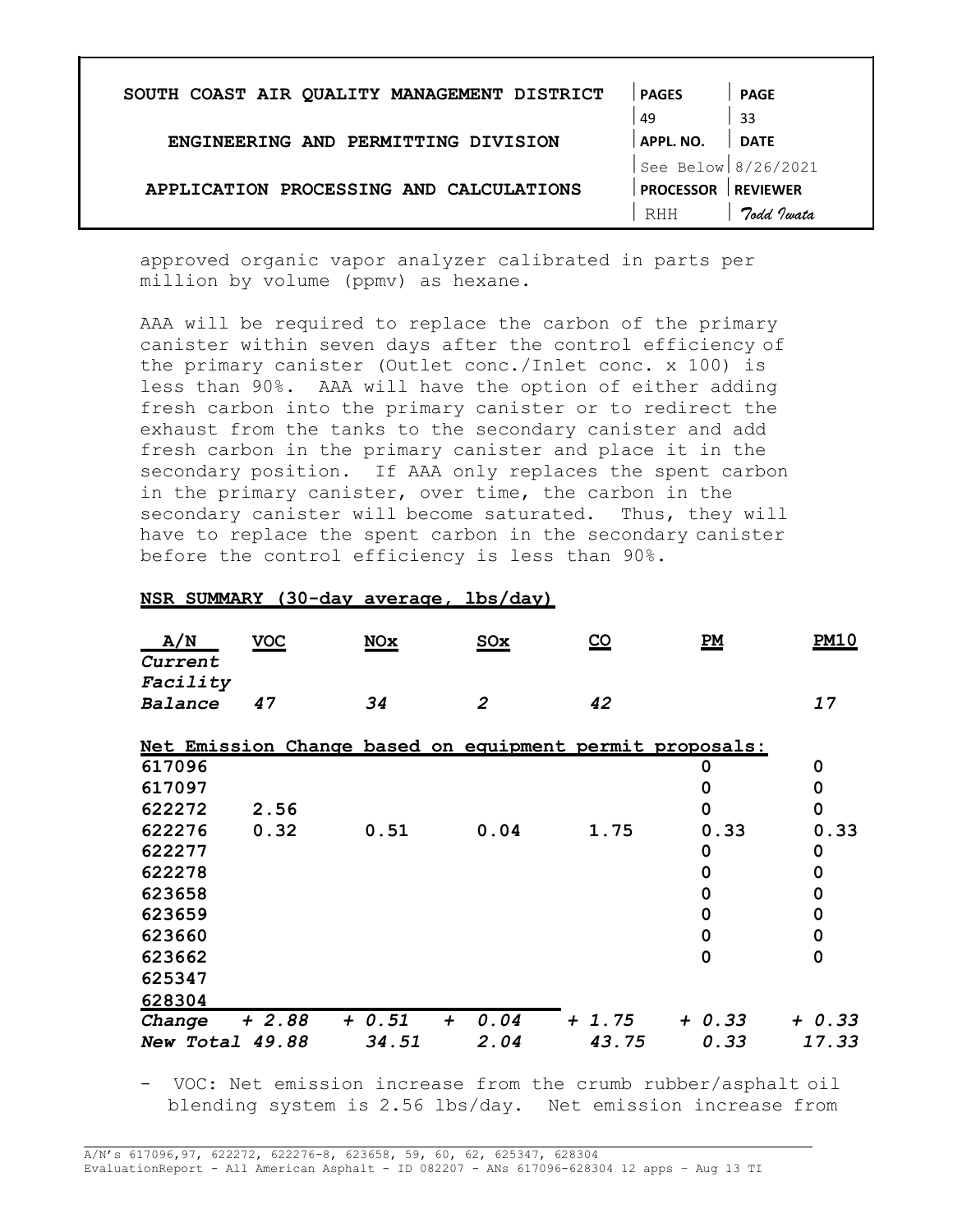| SOUTH COAST AIR QUALITY MANAGEMENT DISTRICT | <b>PAGES</b>        | <b>PAGE</b>     |
|---------------------------------------------|---------------------|-----------------|
|                                             | 49                  | 34              |
| ENGINEERING AND PERMITTING DIVISION         | APPL. NO.           | <b>DATE</b>     |
|                                             | See Below 8/26/2021 |                 |
| APPLICATION PROCESSING AND CALCULATIONS     | <b>PROCESSOR</b>    | <b>REVIEWER</b> |
|                                             | RHH                 | Todd Justa      |

the oil heater burner is 0.32 lb/day. Total VOC emission increase for the project is 2.88 lbs/day. Therefore, 3 lbs/day (rounded from  $2.88 \times 1.2 = 3.46$ ) of VOC offsets required prior to issuance of permit for A/N 622272.

- NOx: Net emission increase from the oil heater is 0.51 lb/day. Therefore, 1 lb/day (rounded up from  $0.51 \times 1.2 = 0.61$ ) of NOx offsets required prior to issuance of permit for A/N 622276.
- SOX: Facility emissions are less than 4 tons/yr (21 lbs/day), therefore no offsets required.
- CO: Facility emissions are less than 29 tons/yr (159 lbs/day) additionally CO is an attainment air contaminant, therefore no offsets required.
- PM emission increase does not need to be offset, as PM is no longer a criteria air contaminant that requires increases to be offset. Additionally, most prior NSR entries did not include PM emissions, and therefore count as zero for prior emissions.
- Facility PM10 emissions are less than 4 tons/yr, therefore no offsets required.

#### RULES COMPLIANCE

#### Form 400-CEQA:

The CEQA form that was revised and subsequently submitted with this project was reviewed and all questions on the form were answered as "no", except as follows:

# SECTION B:

2. A functionally identical permit unit replacement with no increase in equipment unit rating or emissions? Functional identical replacements of the previous various locations equipment, under A/Ns 622272 and 622276, and functional identical replacement of the BLDS system for the APC system, under A/N 625347. No increase in emissions will occur with these permitting actions.

# SECTION C:

Is this project specifically evaluated in a previously certified or adopted CEQA document? The County of Orange approved two CEQA documents for the facility. The first was a Negative Declaration filed on October 16, 1992, which was for the operation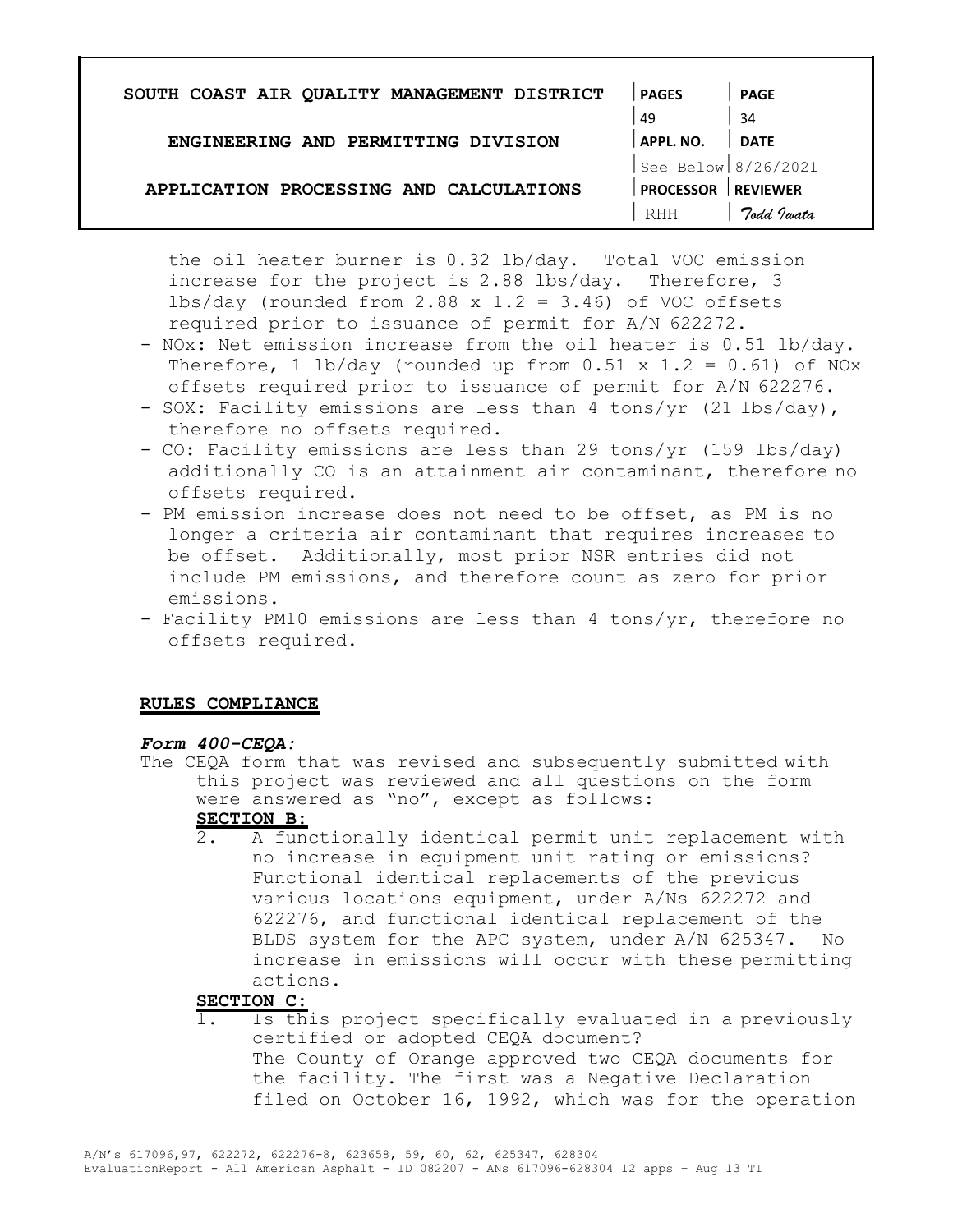| SOUTH COAST AIR QUALITY MANAGEMENT DISTRICT | <b>PAGES</b>        | <b>PAGE</b>     |
|---------------------------------------------|---------------------|-----------------|
|                                             | 49                  | 35              |
| ENGINEERING AND PERMITTING DIVISION         | APPL. NO.           | <b>DATE</b>     |
|                                             | See Below 8/26/2021 |                 |
| APPLICATION PROCESSING AND CALCULATIONS     | <b>PROCESSOR</b>    | <b>REVIEWER</b> |
|                                             | RHH                 | Todd Jwata      |

of an asphalt batch plant and a concrete and asphalt recycling facility on a 9.7-acre site. The second was a Negative Declaration posted on November 18, 2004, which was for approval of a Site Development Permit for grading on sand and gravel site to expand its staging and current operations area and materials to be processed on-site. These documents are included in the application package. Operation of the existing facility has been evaluated under CEQA and these permits involve negligible or no expansion of the existing use.

- 5. Will the project emit any air toxic listed on Form 400-CEQA, Table 2 – Other Air Toxics and Their Screening Levels? This appears to have been marked just in case the compounds on the list showed up in the final source test results. None of the Table 2 compounds were detected during testing, therefore, no further analysis of the listed compounds is required.
- 7. Will the project utilize a boiler, engine, or other combustion equipment that uses fuel? As required, a GHG calculation has been provided, for the oil heater combustion.

Since the approval of the CEQA documents noted in Form 400- CEQA, Section C. 1, numerous odor complaints have been filed against the facility. As stated in the report submitted by Taylor Environmental Services on May 10, 2021 to satisfy Condition 3 of the Rule 441 research permit, the facility retained Dr. Paul Rosenfeld of Soil Water Air Protection Enterprise (SWAPE) to conduct an evaluation of the operations, the potential sources of odors, and measures to reduce odors. Based on the investigation conducted at the facility by Dr. Rosenfeld, the "Memorandum Regarding Odor Investigation At The All American Asphalt Facility In Irvine, California" dated July 31, 2020, from SWAPE found that the odor sources are the electrostatic precipitators associated with the Blending Tank and Storage Trailer, and recommended an activated carbon study to determine the feasibility and effectiveness of using activated carbon vessel as an odor control technology. The "Memorandum Regarding Activated Carbon Study At The All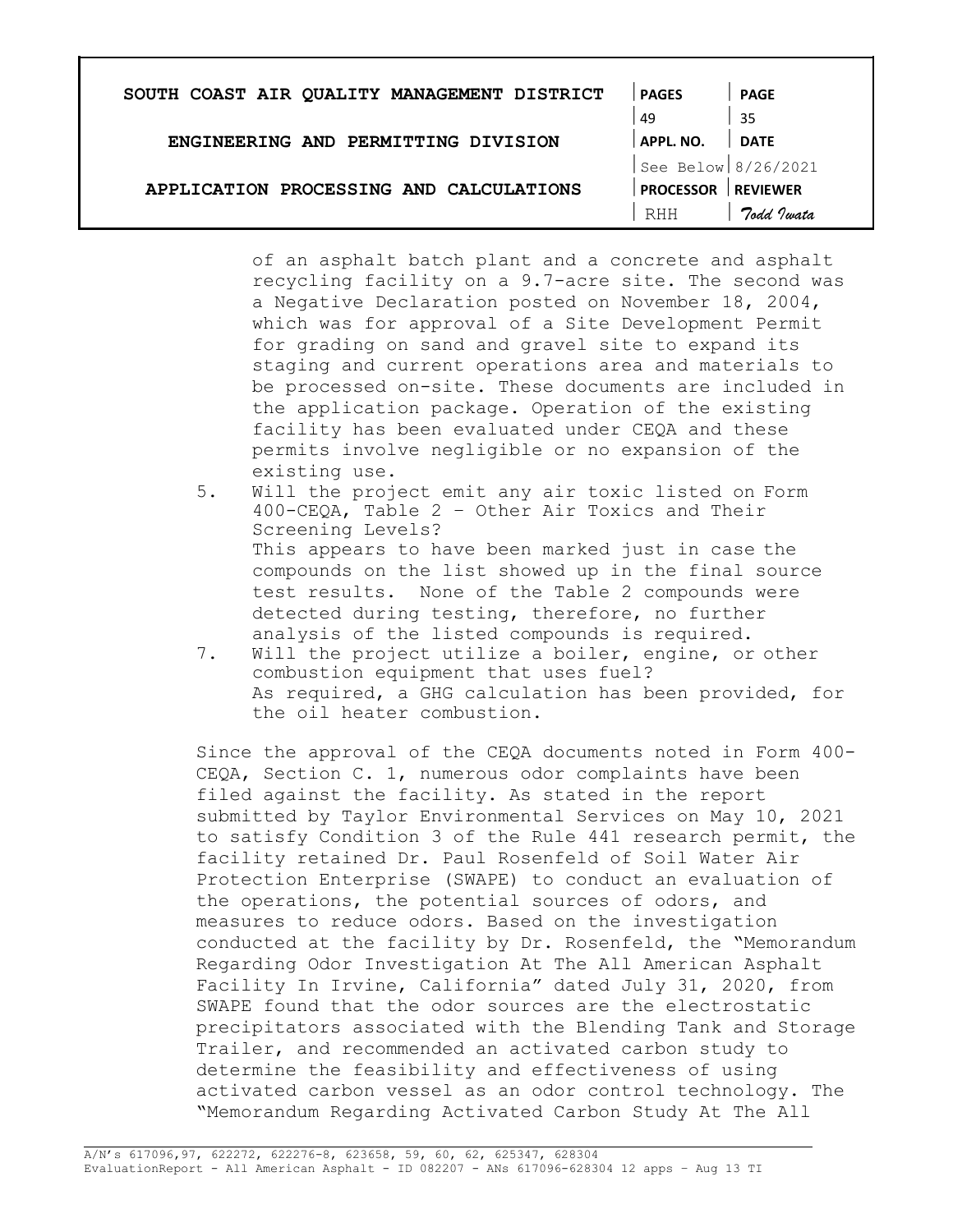| SOUTH COAST AIR QUALITY MANAGEMENT DISTRICT | <b>PAGES</b>          | <b>PAGE</b>     |
|---------------------------------------------|-----------------------|-----------------|
|                                             | -49                   | -36             |
| ENGINEERING AND PERMITTING DIVISION         | APPL. NO.             | <b>DATE</b>     |
|                                             | See Below $8/26/2021$ |                 |
| APPLICATION PROCESSING AND CALCULATIONS     | <b>PROCESSOR</b>      | <b>REVIEWER</b> |
|                                             | RHH                   | Todd Justa      |

American Asphalt Facility In Irvine, California" dated August 25, 2020, summarized results from the granular activated carbon study and found that carbon adsorption can effectively filter out sulfur compounds and hydrocarbons, thereby reducing odors from the blending process. A/N 628304 is for the carbon adsorption system which would reduce emissions of sulfur compounds and hydrocarbons.

The 2021 settlement agreement between South Coast AQMD and All American Asphalt includes Supplemental Environmental Projects listed as 3a and 3b, which require providing instructions for trucks departing the facility with a load of asphalt to cover the trucks before leaving the facility and providing instructions regarding the current City of Irvine truck routes to all trucks departing the facility with a load of asphalt, respectively. These measures do not have an expiration date and therefore are still in effect to assist with reducing odor impacts to the surrounding community.

Additionally, an odor analysis was conducted using the sulfur emissions from the exhaust stream of the carbon adsorption unit. To ensure a conservative analysis, the analysis used the detection limit as the sulfur measured was below detection limits, and it was assumed that all the sulfur measured is either in the form of sulfur dioxide (SO2) or hydrogen sulfide (H2S). These are the two sulfur compounds which are known to cause odors and have established thresholds which can be compared against. Using US EPA's AERSCREEN dispersion model, the maximum downwind concentration was used to compare to the thresholds.

For SO2, the maximum downwind concentration is  $2 \times 10^{-10}$ ppm, which is less than the threshold of 0.3 ppm.

For H2S, the maximum downwind concentration is 0.17  $\mu q/m^3$ , which is less than the threshold of 42  $\mu q/m^3$ .

The air quality permits for the facility were first issued in 1993 and the facility has been in operation since then. The facility provides asphalt for state, county, and city roadway projects. In October 2013, AB513, also referred to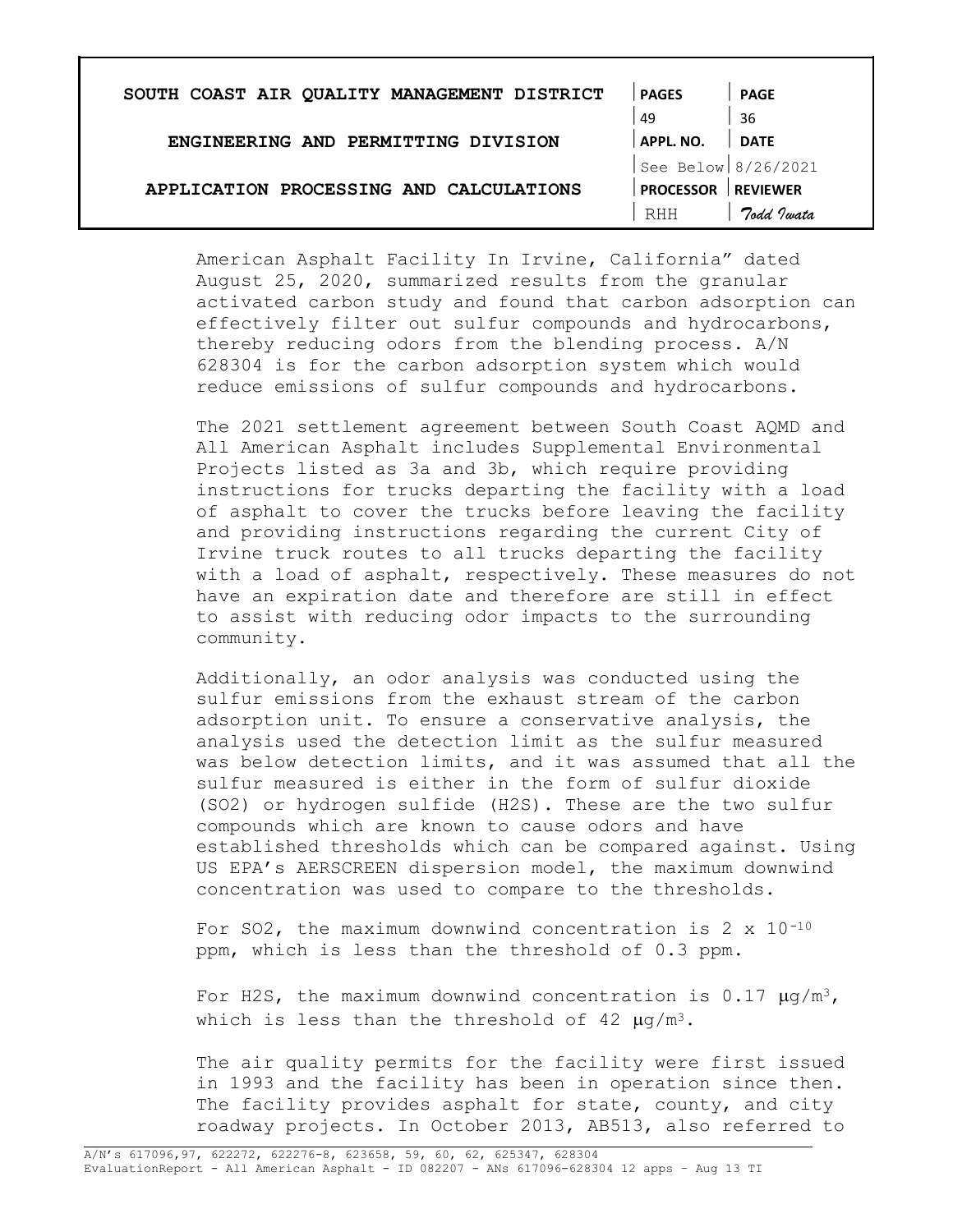| SOUTH COAST AIR QUALITY MANAGEMENT DISTRICT | <b>PAGES</b>                 | <b>PAGE</b>     |
|---------------------------------------------|------------------------------|-----------------|
|                                             | 49                           | 37              |
| ENGINEERING AND PERMITTING DIVISION         | APPL. NO.                    | <b>DATE</b>     |
|                                             | $\text{See Below} 8/26/2021$ |                 |
| APPLICATION PROCESSING AND CALCULATIONS     | <b>PROCESSOR</b>             | <b>REVIEWER</b> |
|                                             | RHH                          | Todd Twata      |

as the Rubberized Asphalt Concrete Market Development Act, was signed which increased the demand for rubberized

asphalt. Rubberized asphalt is a type of asphalt which uses crumb rubber and AB513 incentivized the use of rubberized asphalt in public roadway projects. The facility has been producing rubberized asphalt to meet the demand brought on by AB513 by using crumb rubber supplied by an outside source or using a permitted portable crumb rubber unit. A crumb rubber unit was permanently brought onto the site and operational since approximately November 2017. According to the plant manager, the asphalt production of the facility generally doesn't vary from year to year, but it is not possible to predict future public roadway project demands. Therefore, issuing the stationary permit for the crumb rubber unit and associated odor control equipment will involve "negligible or no expansion of use".

Based on the above information, the permits are exempt from CEQA pursuant to CEQA Guidelines Sections 15061(b)(3) – Common Sense Exemption and 15301 – Existing Facilities.

Further, there is no substantial evidence indicating that any of the exceptions to the categorical exemption pursuant to CEQA Guidelines Section 15300.2 apply.

Based on a report by the U.S. EPA (Hot Mix Asphalt Plants Emission Assessment Report dated December 2000, available at: https://www3.epa.gov/ttnchie1/ap42/ch11/related/eareport.pdf and accessed on December 12, 2021), in 1996, there were an estimated 3,600 active asphalt plants in the United States, of which 2,300 are batch plants similar to this facility. Currently, there are more than 85 asphalt plants permitted to operate and scattered within South Coast AQMD's jurisdiction. There is nothing unusual about the size or location of this facility when compared to other asphalt plants within South Coast AQMD's jurisdiction. The permits will not result in damage to scenic resources within a highway officially designated as a state scenic highway; the facility is not on a site included on any list compiled pursuant to Section 65962.5 of the Government Code; and the permits will not cause a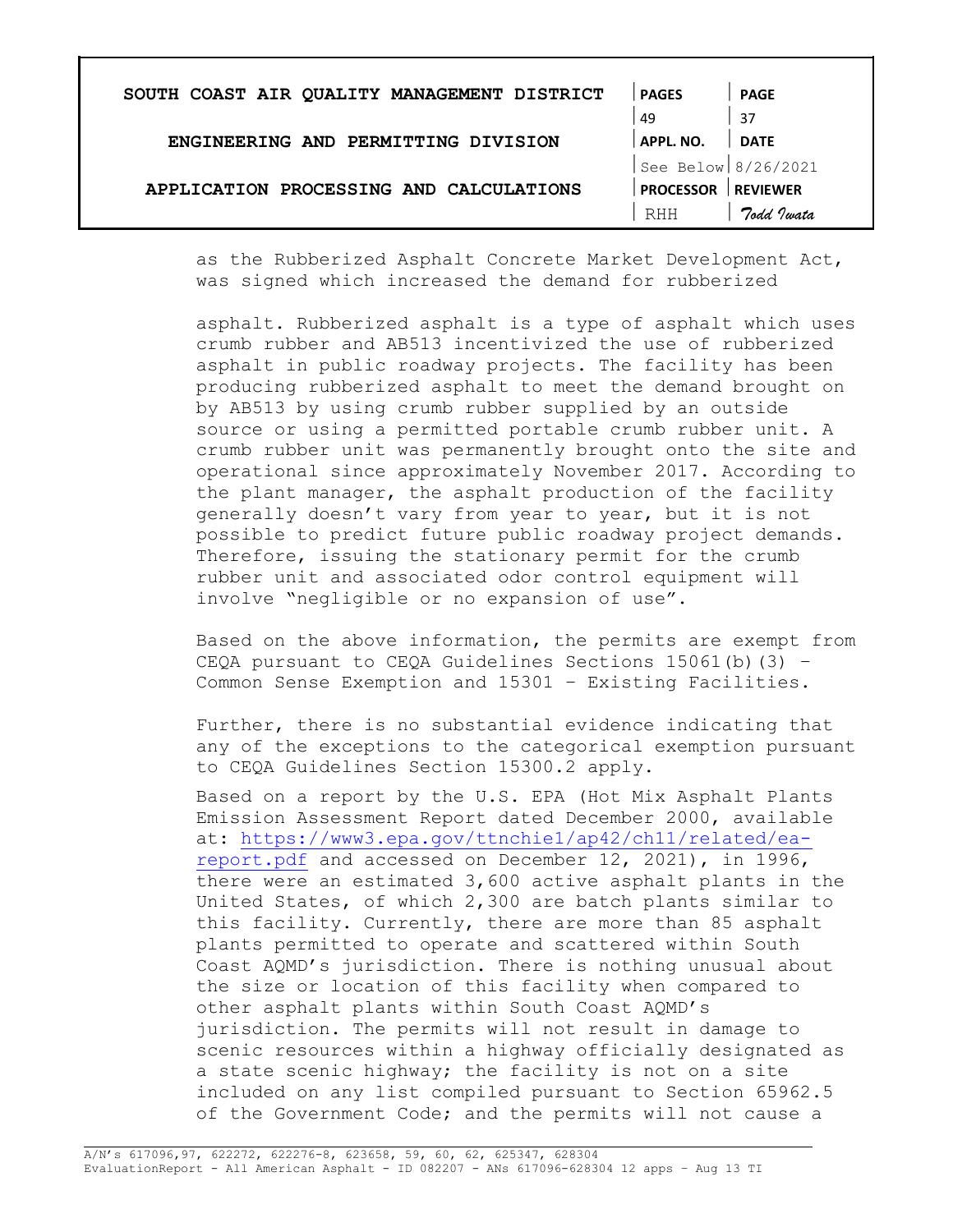| SOUTH COAST AIR QUALITY MANAGEMENT DISTRICT | <b>PAGES</b>        | <b>PAGE</b>     |
|---------------------------------------------|---------------------|-----------------|
|                                             | 49                  | -38             |
| ENGINEERING AND PERMITTING DIVISION         | <b>APPL, NO.</b>    | <b>DATE</b>     |
|                                             | See Below 8/26/2021 |                 |
| APPLICATION PROCESSING AND CALCULATIONS     | <b>PROCESSOR</b>    | <b>REVIEWER</b> |
|                                             | RHH                 | Todd Twata      |

substantial adverse change in the significance of a historical resource.

The facility's proposal to include the carbon adsorber to reduce VOC and sulfur containing compounds would result in additional odor control beyond what has been occurring at the facility with the operation of the crumb rubber unit.

## Rule 212:

 $(c)$  (1) - This section requires a public notice for all new and modified permit units that emit air contaminants located within 1,000 feet from the outer boundary of a school. The nearest school (Northwood High School, Irvine) located from this equipment is approximately 6,800 feet. Therefore a public notice is not required.

(c)(2) – This section requires a public notice for all new or modified facilities that have on-site emission increases exceeding any of the daily maximums as specified by Rule 212(g). The proposed project will not result in any emission increase exceeding Rule 212(g) limits. Therefore, a Rule  $212(c)(2)$  notice will not be required for this project.

 $(c)$  (3) – This section requires a public notice for all new or modified permit unit with increases in emissions of Rule 1401 resulting in MICR greater than 1E-6 per permit unit or greater than 10E-6 per facility.

Using emission factors developed by the Bay Area AQMD, the estimated cancer risks are less than one in a million. Therefore Public Notice is not required under this section of the rule.

Cancer Risk: (Total project)

- Residential:

| - Crumb Rubber/Asphalt Oil Blending   | $1.35 \times 10^{-7}$ |  |
|---------------------------------------|-----------------------|--|
| - Oil Heater                          | $1.84 \times 10^{-9}$ |  |
| $-$ Total $-1.37 \times 10^{-7}$      |                       |  |
| - Commercial                          |                       |  |
| $-$ Crumb Pubbor/Lophalt Oil Plonding | $602 \times 10^{-9}$  |  |

Crumb Rubber/Asphalt Oil Blending 6.83 x 10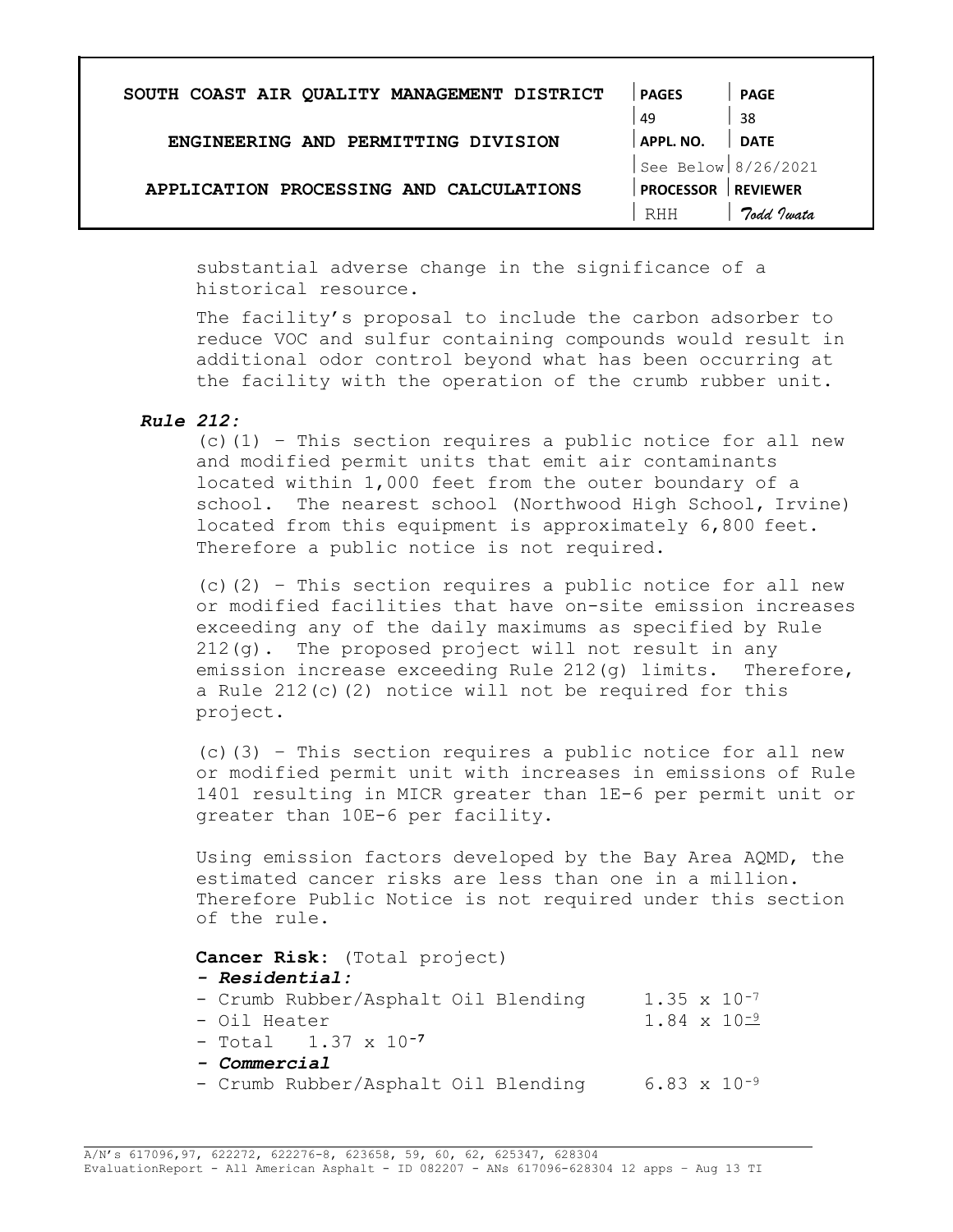| SOUTH COAST AIR QUALITY MANAGEMENT DISTRICT | <b>PAGES</b>        | PAGE            |
|---------------------------------------------|---------------------|-----------------|
|                                             | 49                  | 39              |
| ENGINEERING AND PERMITTING DIVISION         | APPL. NO.           | <b>DATE</b>     |
|                                             | See Below 8/26/2021 |                 |
| APPLICATION PROCESSING AND CALCULATIONS     | <b>PROCESSOR</b>    | <b>REVIEWER</b> |
|                                             | RHH                 | Todd Jwata      |
|                                             |                     |                 |

- Oil Heater 1.95 x 10<sup>-10</sup>  $-$  Total  $7.03 \times 10^{-9}$ 

(g) Project emissions are much less than threshold limits. Therefore, no public notice is required.

- Rule 401 No visible emission is expected with proper operation of the equipment. The minimal increase in PM10 emissions is not expected to impact the expected compliance with this rule.
- Rule 402 No nuisance is expected with proper operation of the equipment. The use of the proposed carbon adsorption system is expected to control the odor from the process and therefore eliminate the potential for continued odor complaints from the facility. The minimal increase in PM10 emissions is not expected to impact the expected compliance with this rule.
- Rule 403 No excessive fugitive dust is expected with proper operation of the equipment. The minimal increase in PM10 emissions is not expected to impact the expected compliance with this rule.
- Rule 404 Continued compliance is expected based on the evaluations of the emissions in the emission calculations of the basic permit units.

A/N 622272 (Crumb Rubber/Asphalt Oil Blending)

Estimated emissions:  $= (0.00026 \text{ lb/hr})$  $(7,000 \text{ gr/lb}) / (60 \text{ min/hr})$  $(688 \text{ scfm})$  $= 0.0000441$  gr/cu.ft. Allowed emissions:  $= 0.196$  gr/cu.ft. (688 scfm, based on source test results)

## A/N 622276 (Oil Heater)

Estimated emissions:  $= (0.032 \text{ lbs/hr})$  $(7,000 \text{ lbs/q}) / (60 \text{ min./hr})$  $(998 \text{ scfm})$  $= 0.00374$  g/scf Allowed emissions:  $= 0.188$  g/scf (998 scfm, based on source test results)

Rule 405 - Continued compliance is expected based on the evaluations of the emissions in the emission calculations of the applicable basic permit unit.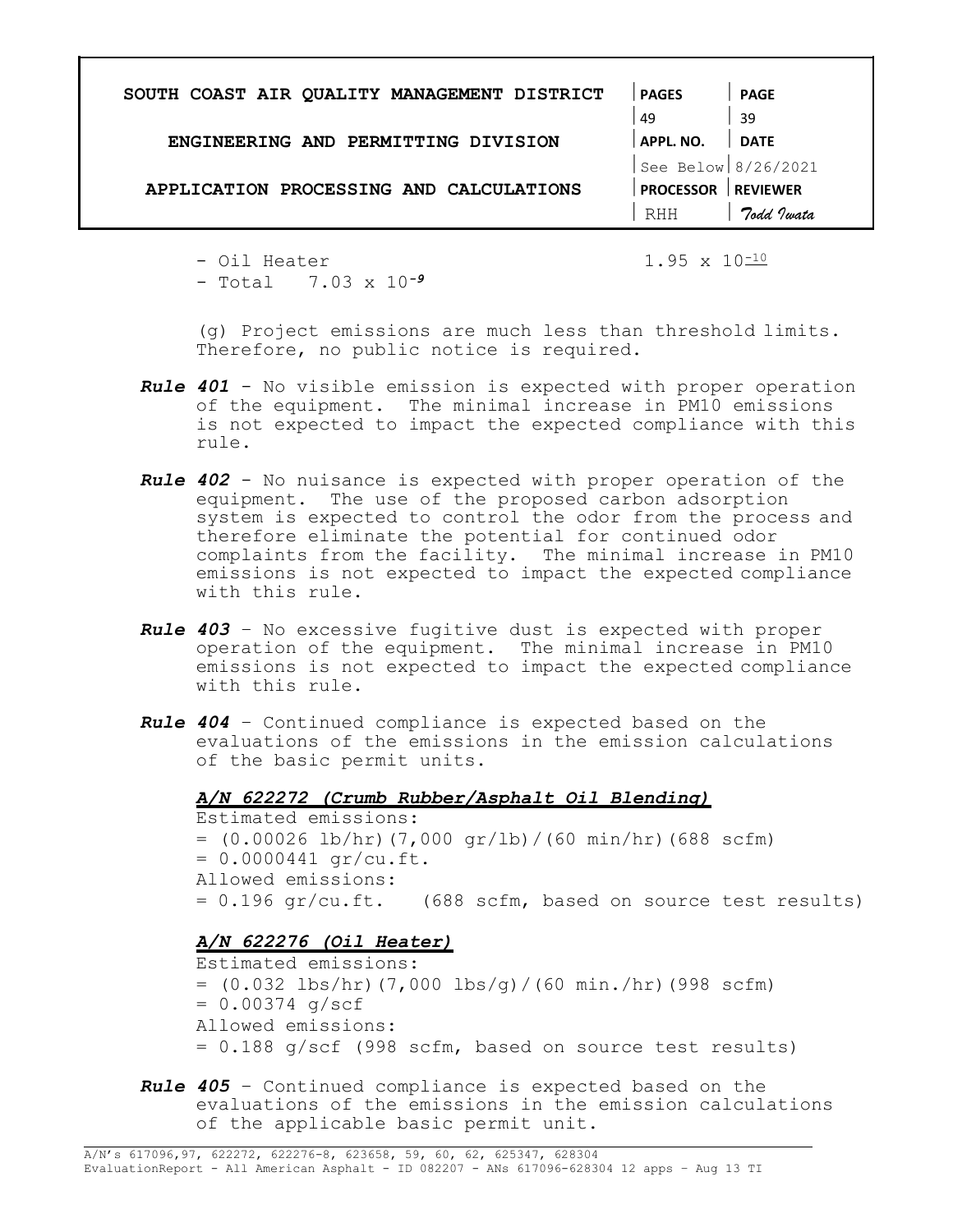| SOUTH COAST AIR QUALITY MANAGEMENT DISTRICT | <b>PAGES</b>        | <b>PAGE</b>     |
|---------------------------------------------|---------------------|-----------------|
|                                             | 49                  | 40              |
| ENGINEERING AND PERMITTING DIVISION         | <b>APPL. NO.</b>    | <b>DATE</b>     |
|                                             | See Below 8/26/2021 |                 |
| APPLICATION PROCESSING AND CALCULATIONS     | <b>PROCESSOR</b>    | <b>REVIEWER</b> |
|                                             | RHH                 | Todd Justa      |

A/N 622272 (Crumb Rubber/Asphalt Oil Blending)

Estimated emissions:  $= 0.00026$  lb/hr Allowed emissions:  $= 15.7$  lbs/hr (35 tons/hr ==> 70,000 lbs/hr)

- Reg. IX 40 CFR 60, Subpart I, Standards of Performance for Asphaltic Concrete Plants.
	- **•** Section 60.92 Standard for particulate matter. (a) On and after the date on which the performance test required to be conducted by §60.8 is completed, no owner or operator subject to the provisions of this subpart shall discharge or cause the discharge into the atmosphere from any affected facility any gases which:

(1) Contain particulate matter in excess of 90 mg/dscm  $(0.04$  gr/dscf).

(2) Exhibit 20 percent opacity, or greater. Estimated emissions from the Crumb Rubber/Asphalt Blending System  $(A/N 622272)$  are 0.00000758 gr/cu.ft., and since the emissions are processed through BACT air pollution control equipment the emission opacity are expected to be much less than 20 percent opacity. Therefore, compliance with this CFR provision is attained, and testing for this portion of the facility will not be required, based on the estimated emissions significantly lower than the standard. Additionally, 40 CFR 60, Subpart A, Section 60(b)(4) states "(b) Performance tests shall be conducted and data reduced in accordance with the test methods and procedures contained in each applicable subpart unless the Administrator (4) waives the requirement for performance tests because the owner or operator of a source has demonstrated by other means to the Administrator's satisfaction that the affected facility is in compliance with the standard". In this case, the demonstration is that the estimated emissions are much lower than the standards. For the asphalt drum mix plant (A/N 623662), no change in emissions is proposed. Therefore, continued compliance is expected.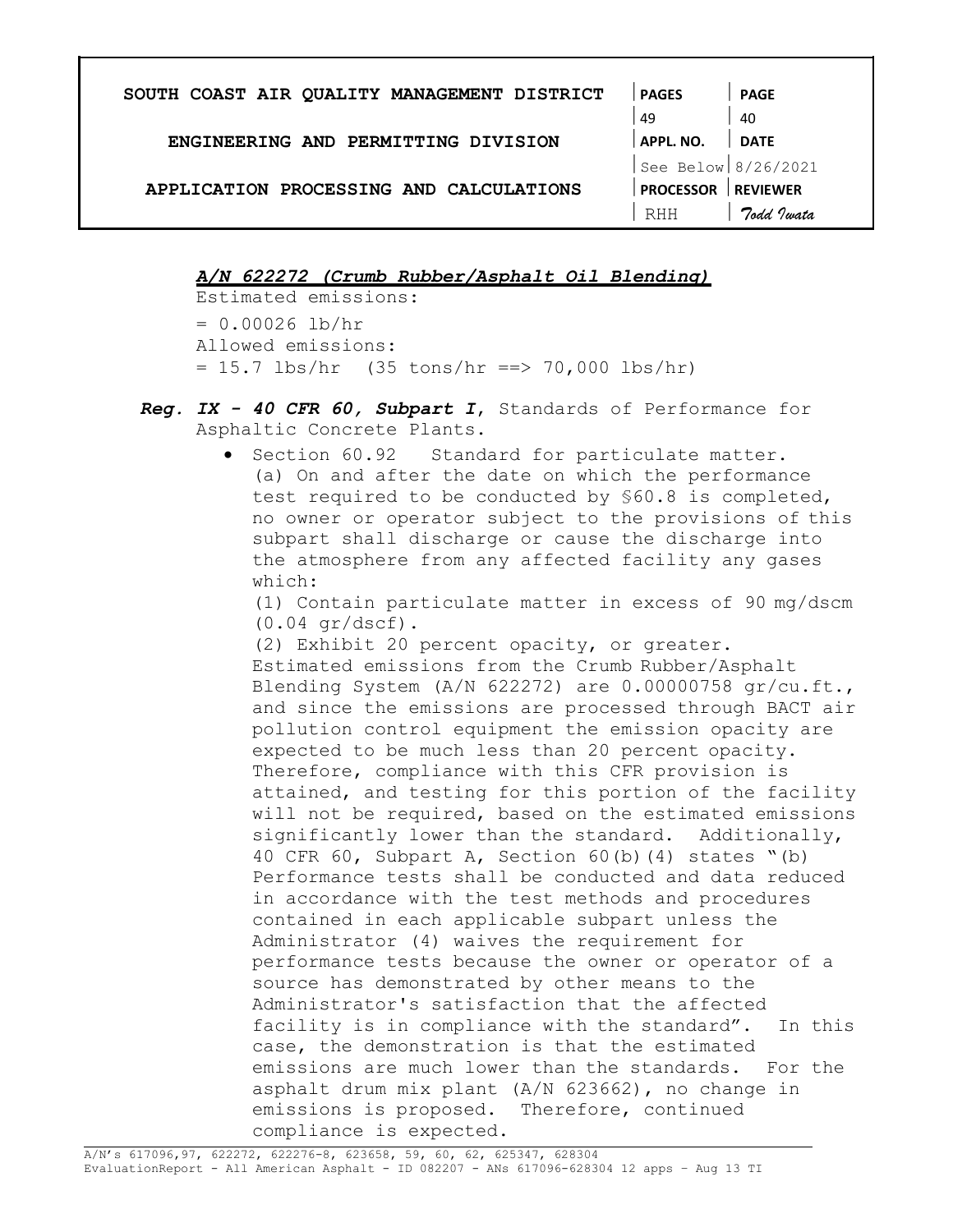| SOUTH COAST AIR QUALITY MANAGEMENT DISTRICT | <b>PAGES</b>        | <b>PAGE</b>     |
|---------------------------------------------|---------------------|-----------------|
|                                             | 49                  | 41              |
| ENGINEERING AND PERMITTING DIVISION         | APPL. NO.           | <b>DATE</b>     |
|                                             | See Below 8/26/2021 |                 |
| APPLICATION PROCESSING AND CALCULATIONS     | <b>PROCESSOR</b>    | <b>REVIEWER</b> |
|                                             | <b>RHH</b>          | Todd Jwata      |

- Rule 1146.1 The oil heater is expected to operate in compliance with the applicable requirements of this rule. This rule requires a burner exhibiting emission limitations of 12 ppmv NOx  $\theta$  3% O2, and 400 ppmv CO  $\theta$  3% O2. The test results verified these limitations with results of 3.0-4.1 ppmv NOx @ 3% O2, and 2.9-3.2 ppmv CO@ 3% O2.
- Rule 1155 The baghouses are expected to operate in compliance with the applicable requirements of this rule, including (d)(1), (e)(1),  $(f)(1)$  and  $(f)(2)$ .
- Rule 1157 Continued compliance is expected, as there is no changes to any of the emissions evaluations for the permit units handling aggregate.

#### Reg. XIII –

### BACT:

BACT is the use of PM and blue smoke controls for the crumb rubber/asphalt oil blending system. The appropriate controls are applied. Additionally, for the asphalt oil heater, a low NOx burner is utilized and operates in compliance with the BACT requirement of 9 ppm NOx @ 3% O2. The source testing of the oil heater burner validated compliance with the 9 ppm limit  $(3.0-4.1$  ppmv NOx  $(0.38)$  O2).

## Offsets:

Based on the NSR summary, 3 lbs of offsets are required for VOC, and 1 lb of offsets are required for NOx, prior to issuance of the permit for A/N 622272 (Crumb Rubber/Asphalt Oil Blending), and A/N 622276 (Asphalt Oil Heater), respectively. The company has submitted the required ERCs.

## Modeling:

Rule 1303, Table A-1 provides allowable emission increases of NOx, CO, and PM10, for combustion and non-combustion sources before modeling is required. The following are comparisons for the two applicable permit units included in this evaluation:

A/N 622272: (Non-combustion source) PM10: Estimated Emissions = 0.00026 lb/hr

Table  $A-1$  limit =  $0.41$  lb/hr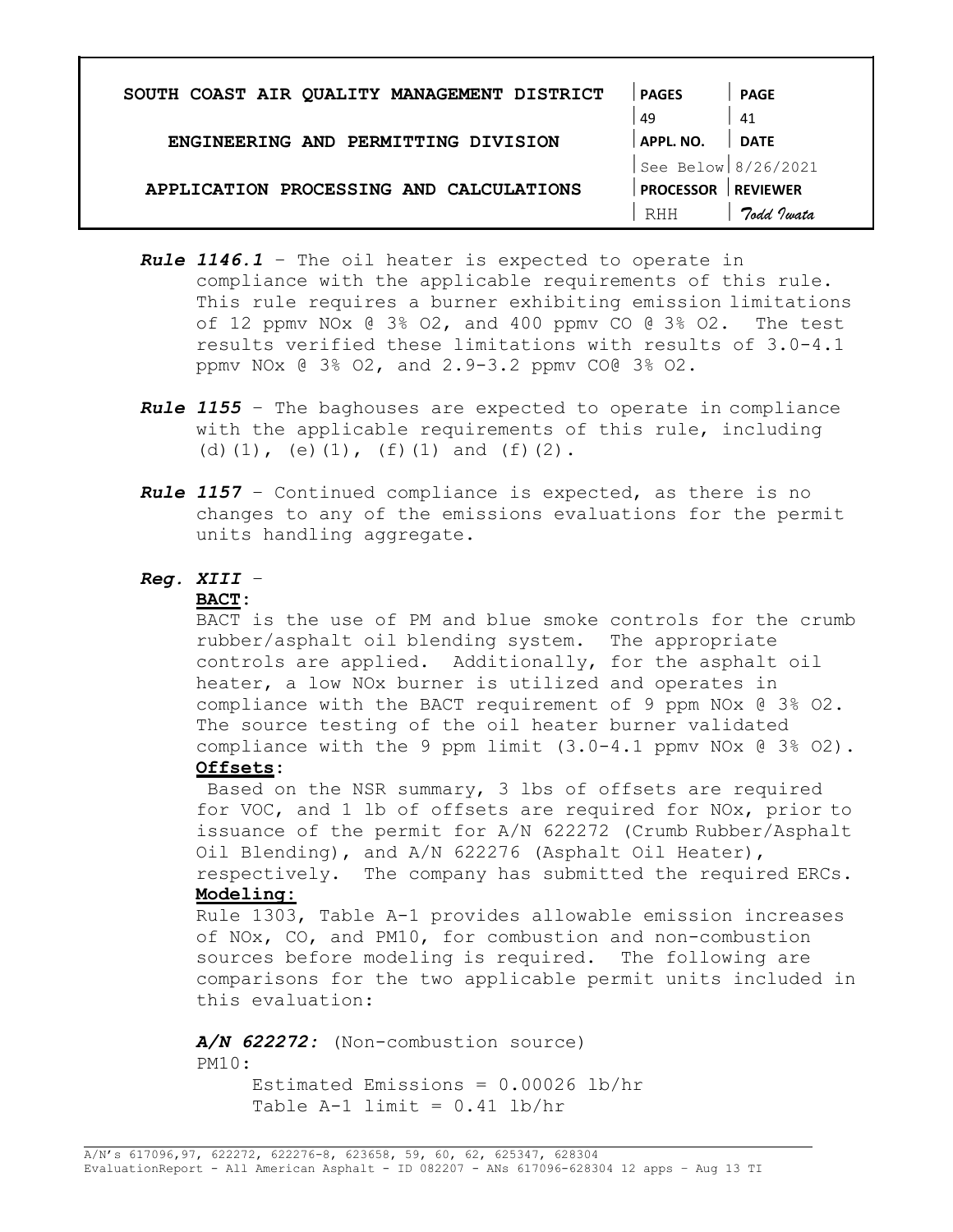| SOUTH COAST AIR QUALITY MANAGEMENT DISTRICT | <b>PAGES</b>          | <b>PAGE</b>     |
|---------------------------------------------|-----------------------|-----------------|
|                                             | 49                    | -42             |
| ENGINEERING AND PERMITTING DIVISION         | APPL, NO.             | <b>DATE</b>     |
|                                             | See Below $8/26/2021$ |                 |
| APPLICATION PROCESSING AND CALCULATIONS     | <b>PROCESSOR</b>      | <b>REVIEWER</b> |
|                                             | RHH                   | Todd Justa      |

Complies

```
A/N 622276: (Combustion source, 4.5 MMBtu/hr)
NOx: 
CO: 
     Estimated Emissions = 0.049 lb/hr
     Table A-1 limit = 0.31 lb/hr
     Complies 
     Estimated Emissions = 0.166 lb/hr 
     Table A-1 limit = 17.1 lbs/hr
     Complies 
PM10: 
     Estimated Emissions = 0.032 lb/hr 
     Table A-1 limit = 1.9 lbs/hr
     Complies
```

```
Reg. XIV:
```
Rule 1401

#### A/N 622272 (Crumb Rubber/Asphalt Oil Blending)

|               | Cancer Risk: (Tier 3 analysis) |  |
|---------------|--------------------------------|--|
| - Residential | $1.35 \times 10^{-7}$          |  |
| - Commercial  | 6.83 $\times$ 10 <sup>-9</sup> |  |
| Chronic       | $2.42 \times 10^{-5}$          |  |
| Acute         | 4.77 $\times$ 10 <sup>-5</sup> |  |

#### A/N 622276 (Oil Heater)

| Cancer Risk: (Tier 3 analysis)         |  |
|----------------------------------------|--|
| $1.84 \times 10^{-9}$<br>- Residential |  |
| $1.95 \times 10^{-10}$<br>- Commercial |  |
| $1.29 \times 10^{-6}$<br>Chronic       |  |
| $4.32 \times 10^{-6}$<br>Acute         |  |

Rule 1401.1 - This is not a new or relocated facility, so the provisions of this rule do not apply.

#### RECOMMENDATIONS & CONDITIONS

Issue Permits to Operate (P/Os) based on this evaluation and the following conditions.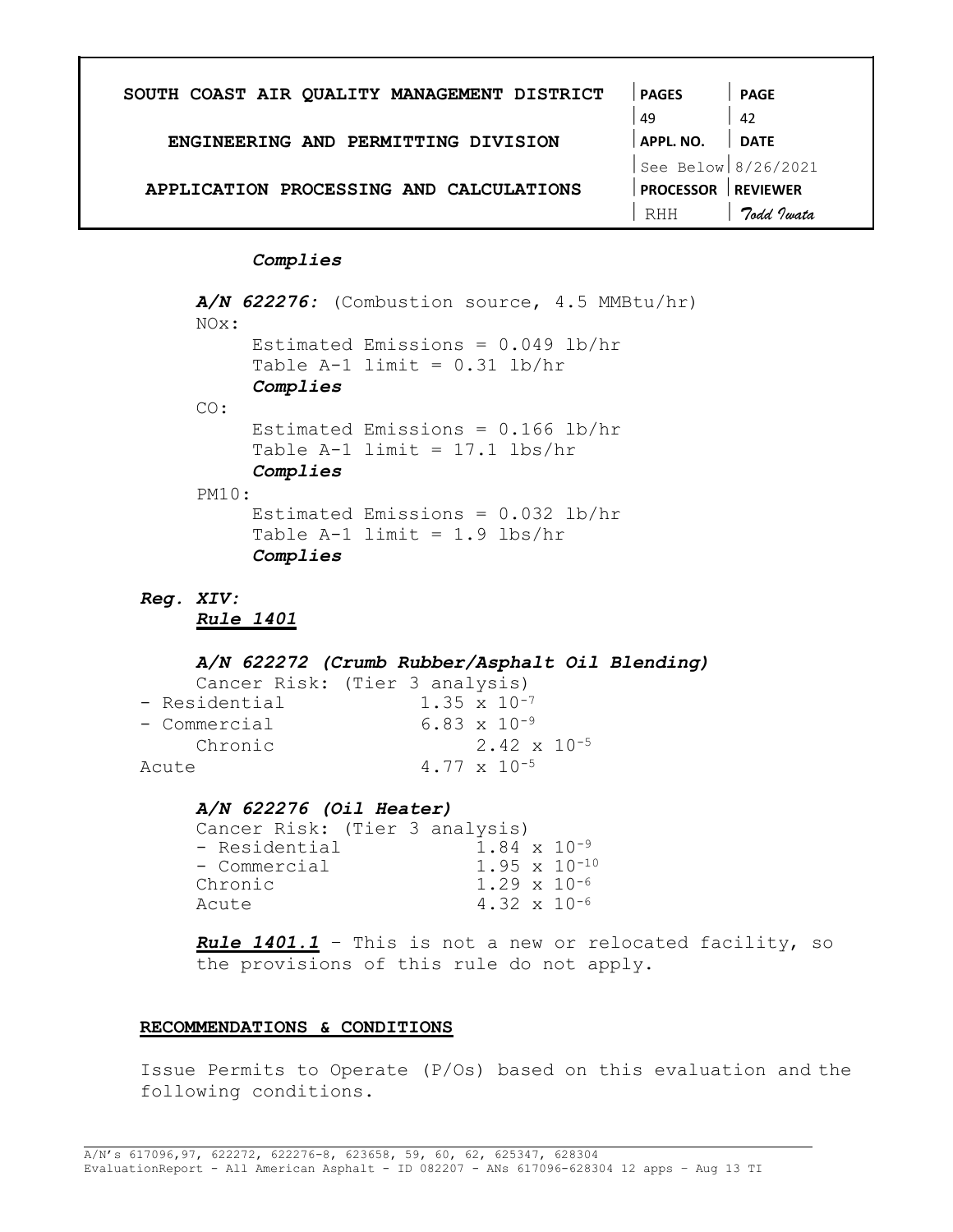| <b>PAGES</b>     | <b>PAGE</b>         |
|------------------|---------------------|
| 49               | -43                 |
| : APPL. NO.      | <b>DATE</b>         |
|                  |                     |
| <b>PROCESSOR</b> | <b>REVIEWER</b>     |
| RHH              | Todd Justa          |
|                  | See Below 8/26/2021 |

# A/N 617096 (Baghouse)

- This equipment shall be operated in compliance with all applicable requirements of Rule 1155.
- Dust collected shall be discharged only into enclosed containers or returned to process and shall not be handled in a manner that may result in the re-release of collected material to the atmosphere.
- The operator shall install and maintain a differential pressure gauge to accurately indicate the static pressure differential, in inches water column, across the filter bags.
- In operation, the pressure differential shall be maintained between 0.5 to 6 inches of water column.
- Records shall be maintained to demonstrate compliance with the Conditions on this permit. Records shall be kept in a format acceptable to the South Coast AQMD, shall be retained at the facility for a minimum of five years, and shall be made available to South Coast AQMD personnel upon request.

# A/N 617097 (Baghouse)

- This equipment shall be operated in compliance with all applicable requirements of Rule 1155.
- Dust collected shall be discharged only into enclosed containers or returned to process and shall not be handled in a manner that may result in the re-release of collected material to the atmosphere.
- The operator shall install and maintain a differential pressure gauge to accurately indicate the static pressure differential, in inches water column, across the filter bags.
- In operation, the pressure differential shall be maintained between 0.5 to 6 inches of water column.
- Records shall be maintained to demonstrate compliance with the Conditions on this permit. Records shall be kept in a format acceptable to the South Coast AQMD, shall be retained at the facility for a minimum of five years, and shall be made available to South Coast AQMD personnel upon request.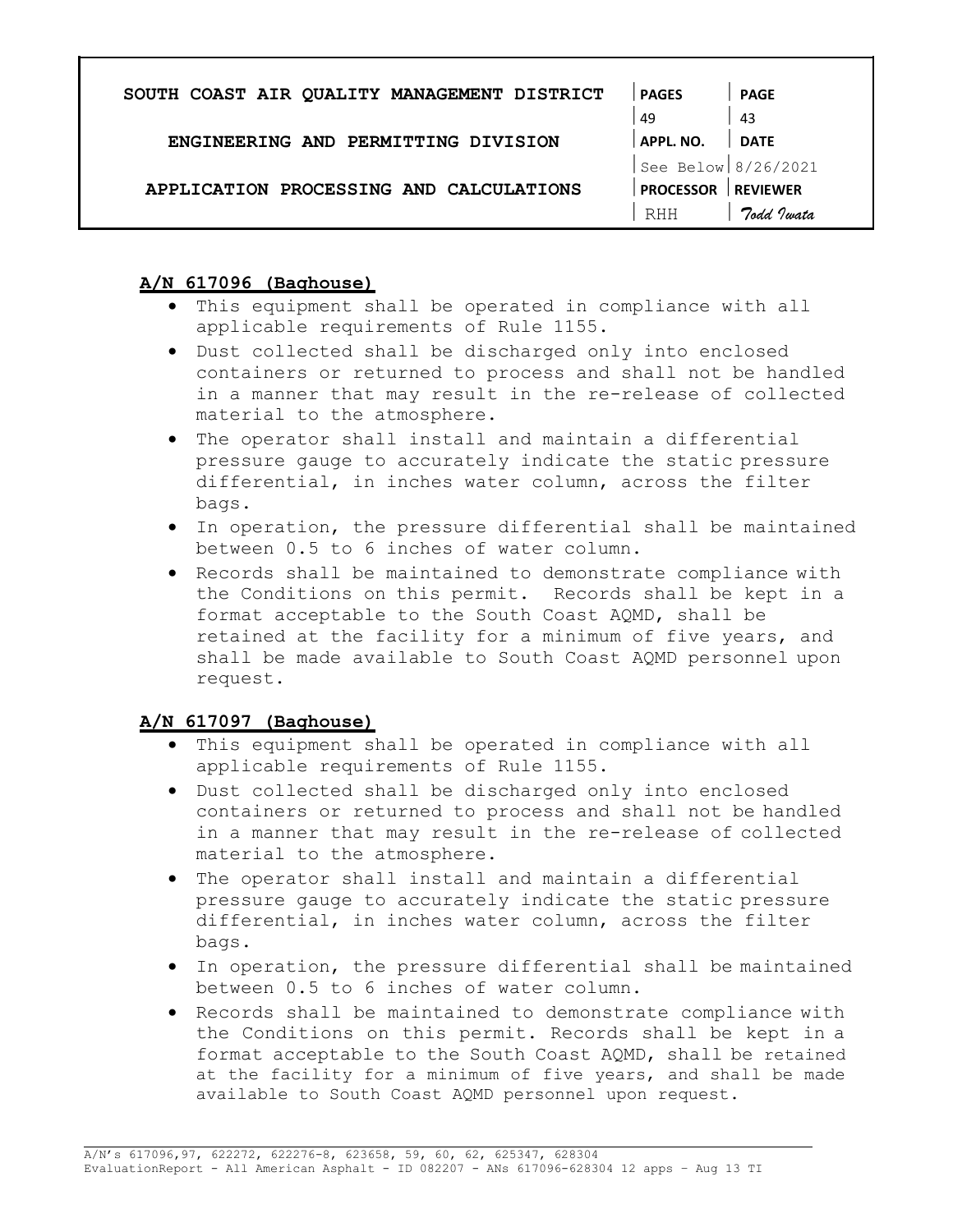| SOUTH COAST AIR QUALITY MANAGEMENT DISTRICT | <b>PAGES</b>        | <b>PAGE</b>     |
|---------------------------------------------|---------------------|-----------------|
|                                             | 49                  | 44              |
| ENGINEERING AND PERMITTING DIVISION         | APPL. NO.           | <b>DATE</b>     |
|                                             | See Below 8/26/2021 |                 |
| APPLICATION PROCESSING AND CALCULATIONS     | <b>PROCESSOR</b>    | <b>REVIEWER</b> |
|                                             | RHH                 | Todd Jwata      |

# A/N 622272 (Crumb Rubber/Asphalt Oil Blending)

- This equipment shall not be operated unless the mixing tank, and the secondary mixing and storage tank are vented to air pollution control equipment which is in full use and has been issued a valid Permit to Operate by the Executive Officer. The air pollution control equipment shall include a condenser and steel wool for each tank, an ESP for the mixing tank and secondary mixing tank, and a common carbon adsorber serving both tank exhausts.
- The total quantity of material processed by this equipment shall not exceed 6,900 tons in any calendar month.
- The total quantity of asphaltic concrete produced at this facility shall not exceed 121,050 tons in any calendar month.
- The maximum operating temperature of the material processed in this equipment shall not exceed 450 deg. F. The maximum material operating temperature occurs at the feed line of the asphalt oil into the mixing tank. The temperature shall be measured and read daily while the plant is in production with the use of a micro motion readout on the local control panel.
- Safety data sheets for all materials used at this facility and subject to South Coast AQMD rules shall be kept current and made available to South Coast AQMD personnel upon request.
- Records shall be maintained to demonstrate compliance with the conditions on this permit. Records shall be kept in a format acceptable to the South Coast AQMD, shall be retained at the facility for a minimum of two years, and shall be made available to South Coast AQMD personnel upon request.

# A/N 622276 (Oil Heater)

- This equipment shall be operated in compliance with all applicable requirements of Rule 1146.1.
- The operator shall install and maintain a non-resettable totalizing fuel meter to accurately indicate, in cubic feet, the total quantity of natural gas consumed by this equipment.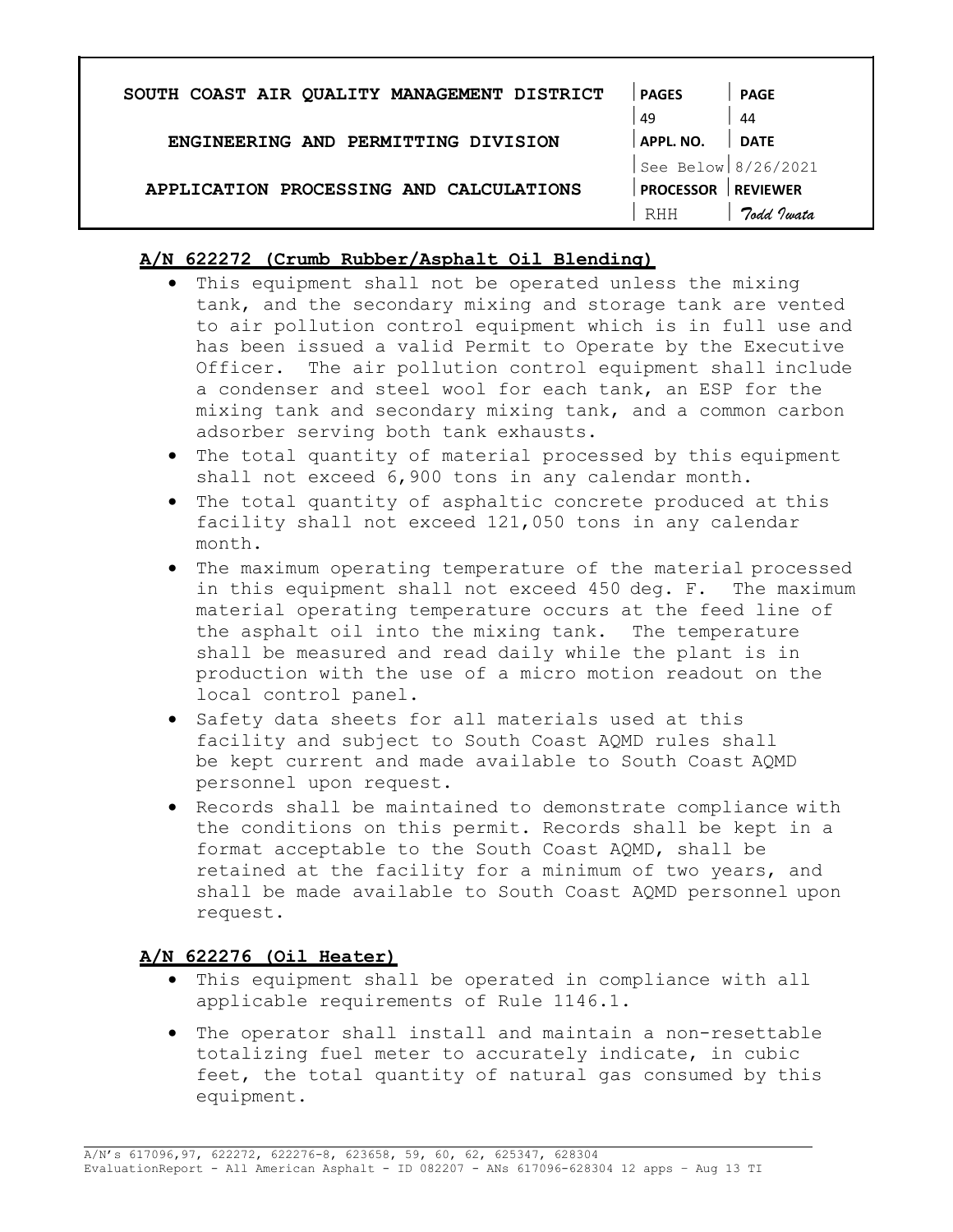| SOUTH COAST AIR QUALITY MANAGEMENT DISTRICT | <b>PAGES</b>          | PAGE            |
|---------------------------------------------|-----------------------|-----------------|
|                                             | 49                    | -45             |
| ENGINEERING AND PERMITTING DIVISION         | APPL, NO.             | <b>DATE</b>     |
|                                             | See Below $8/26/2021$ |                 |
| APPLICATION PROCESSING AND CALCULATIONS     | <b>PROCESSOR</b>      | <b>REVIEWER</b> |
|                                             | RHH                   | Todd Jwata      |
|                                             |                       |                 |

- The total quantity of natural gas burned in this equipment shall not exceed 1,350,000 cubic feet in any calendar month.
- Oxides of Nitrogen (NOx) discharged from the heater burner shall not exceed 9 parts per million by volume (ppmv) expressed as NO2 on a dry basis corrected to 3% oxygen, averaged over 30 consecutive minutes.
- Records shall be maintained to demonstrate compliance with the conditions on this permit. Records shall be kept in a format acceptable to the South Coast AQMD, shall be retained at the facility for a minimum of two years, and shall be made available to South Coast AQMD personnel upon request.

# A/N 622277 (ESP)

- This equipment shall be in full use whenever the mixing tank is in operation.
- This equipment shall not be operated unless it is vented to air pollution control equipment which is in full use and has been issued a valid Permit to Operate by the Executive Officer.
- The operator shall clean and maintain this equipment in accordance to the manufacturer's specifications.

# A/N 622278 (ESP)

- This equipment shall be in full use whenever the secondary mixing and storage tank is in operation.
- This equipment shall not be operated unless it is vented to air pollution control equipment which is in full use and has been issued a valid Permit to Operate by the Executive Officer.
- The operator shall clean and maintain this equipment in accordance to the manufacturer's specifications.

# A/N 623658 (Rubber Storage)

- This equipment shall be operated in compliance with all applicable requirements of Rule 1155.
- The total quantity of material processed by this equipment shall not exceed 270 tons in any calendar month.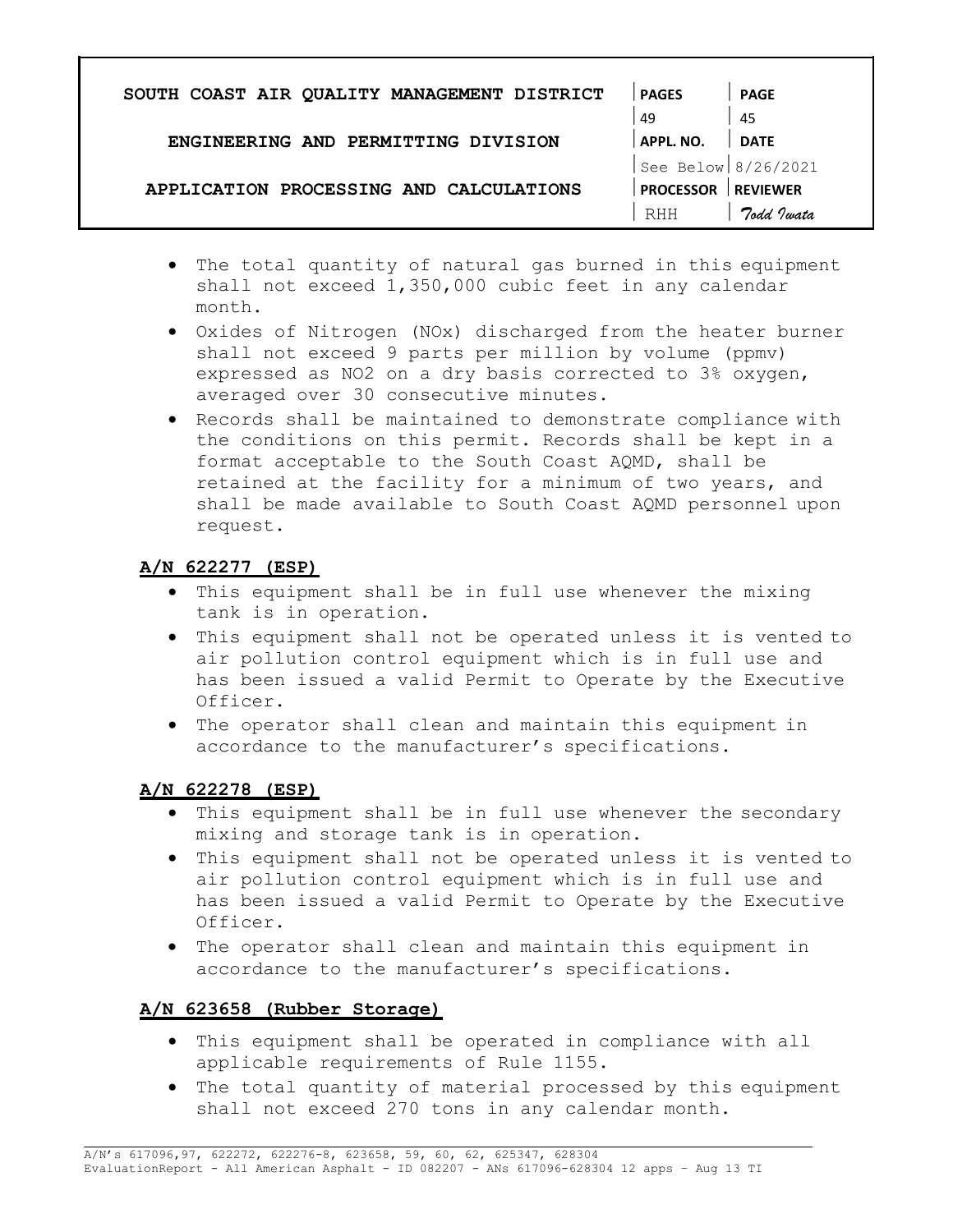| SOUTH COAST AIR QUALITY MANAGEMENT DISTRICT | <b>PAGES</b>        | <b>PAGE</b>     |
|---------------------------------------------|---------------------|-----------------|
|                                             | 49                  | -46             |
| ENGINEERING AND PERMITTING DIVISION         | APPL. NO.           | <b>DATE</b>     |
|                                             | See Below 8/26/2021 |                 |
| APPLICATION PROCESSING AND CALCULATIONS     | <b>PROCESSOR</b>    | <b>REVIEWER</b> |
|                                             | <b>RHH</b>          | Todd Jwata      |

- Safety data sheets for all materials used at this facility and subject to South Coast AQMD rules shall be kept current and made available to South Coast AQMD personnel upon request.
- Records shall be maintained to demonstrate compliance with the Conditions on this permit. Records shall be kept in a format acceptable to the South Coast AQMD, shall be retained at the facility for a minimum of two years, and shall be made available to South Coast AQMD personnel upon request.

# A/N 623659 (Baghouse)

- This equipment shall be operated in compliance with all applicable requirements of Rule 1155.
- Dust collected shall be discharged only into enclosed containers or returned to process and shall not be handled in a manner that may result in the re-release of collected material to the atmosphere.
- The operator shall install and maintain a differential pressure gauge to accurately indicate the static pressure differential, in inches water column, across the filter bags.
- In operation, the pressure differential shall be maintained between 0.5 to 6 inches of water column.
- Records shall be maintained to demonstrate compliance with the Conditions on this permit. Records shall be kept in a format acceptable to the South Coast AQMD, shall be retained at the facility for a minimum of five years, and shall be made available to South Coast AQMD personnel upon request.

# A/N 623660 (RAP Receiving, Crushing, Conveying, and Storage)

- Material charged and material in process shall be kept sufficiently moist to prevent excessive dust emissions.
- This equipment shall not be operated unless the crusher (HSI-2) is vented only to air pollution control equipment which is in full use and which has been issued a Permit to Operate by the Executive Officer.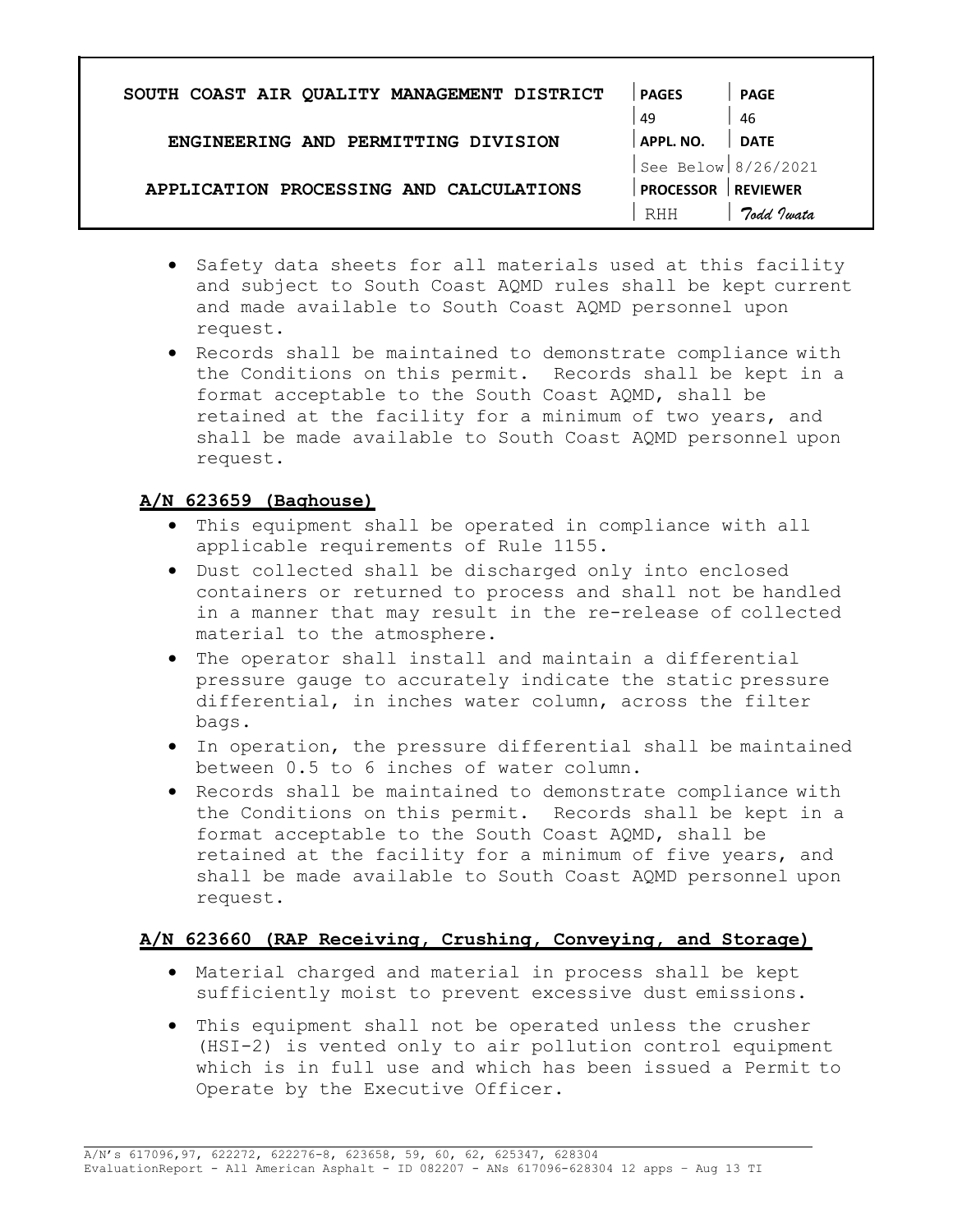| SOUTH COAST AIR QUALITY MANAGEMENT DISTRICT | <b>PAGES</b>        | <b>PAGE</b>     |
|---------------------------------------------|---------------------|-----------------|
|                                             | 49                  | 47              |
| ENGINEERING AND PERMITTING DIVISION         | APPL. NO.           | <b>DATE</b>     |
|                                             | See Below 8/26/2021 |                 |
| APPLICATION PROCESSING AND CALCULATIONS     | <b>PROCESSOR</b>    | <b>REVIEWER</b> |
|                                             | RHH                 | Todd Justa      |
|                                             |                     |                 |

- The total quantity of Recycled Asphalt Pavement (RAP) processed by this equipment shall not exceed 121,500 tons in any calendar month.
- The total quantity of asphaltic concrete produced at this facility shall not exceed 121,050 tons in any calendar month.
- Records shall be maintained to demonstrate compliance with the Conditions on this permit. Records shall be kept in a format acceptable to the South Coast AQMD, shall be retained at the facility for a minimum of two years, and shall be made available to South Coast AQMD personnel upon request.

# A/N 623662 (HMA Plant)

- This equipment shall not be operated unless the dryer/drum mixer, bucket elevator, five asphalt storage silos, truck loading station, screen (S-1), and the horizontal shaft impact crusher are vented only to air pollution control equipment which has been issued a Permit to Operate by the Executive Officer.
- The operator shall install and maintain a non-resettable totalizing fuel meter to accurately indicate the fuel usage of the dryer/drum mixer.
- The total quantity of natural gas usage by the dryer/drum mixer shall not exceed 24,107,143 cubic feet in any one calendar month.
- The total quantity of asphaltic concrete produced at this facility shall not exceed 121,050 tons in any calendar month.
- Oxides of Nitrogen (NOx) discharged from the heater burner shall not exceed 33 parts per million by volume (ppmv) expressed as NO2 on a dry basis corrected to 3% oxygen, averaged over 30 consecutive minutes.
- Aggregate charged and aggregate in process shall be kept sufficiently moist to prevent excessive dust emissions.
- This facility shall be operated in compliance with the applicable requirement of Rule 1157.
- Records shall be maintained to demonstrate compliance with the Conditions on this permit. Records shall be kept in a format acceptable to the South Coast AQMD, shall be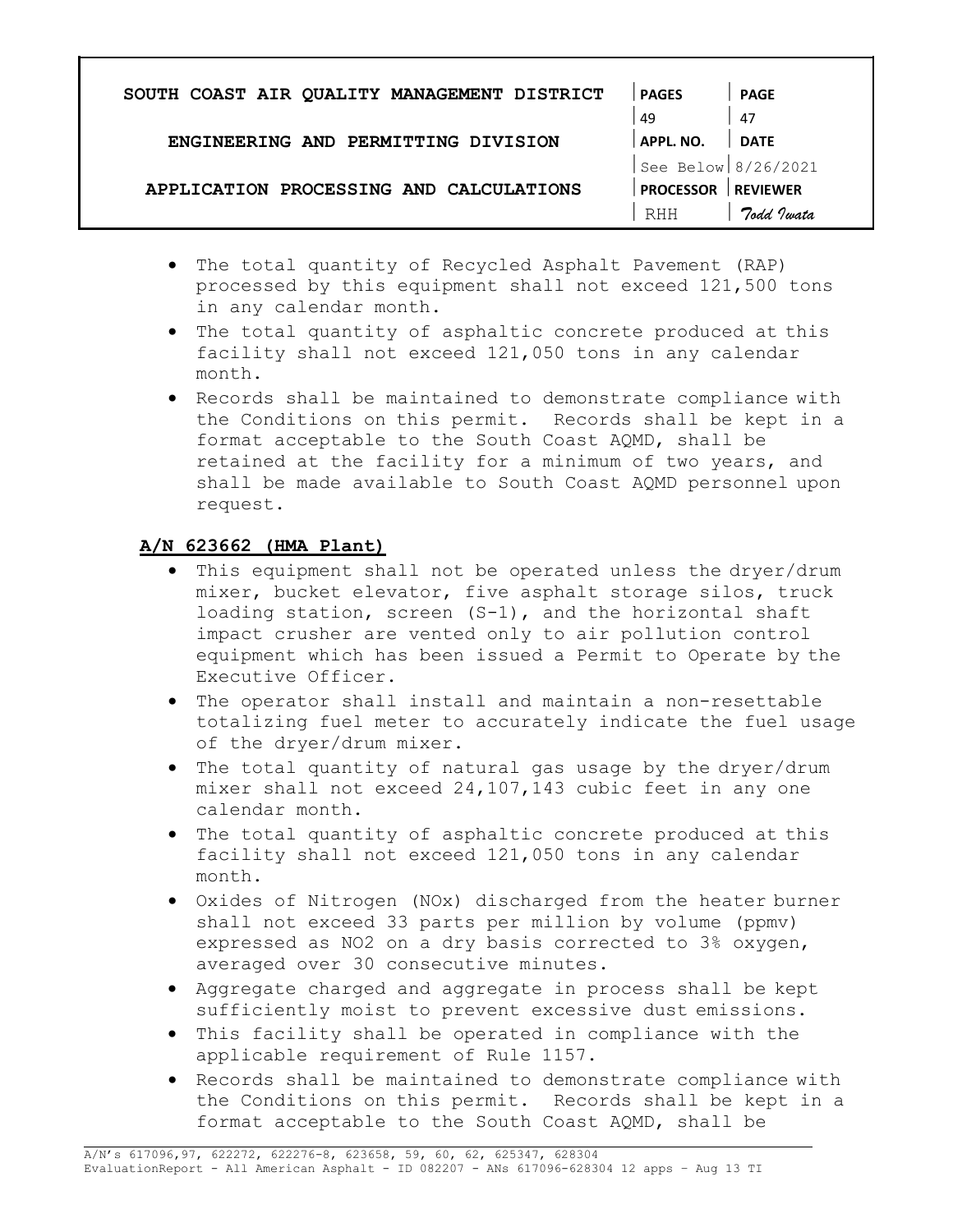| SOUTH COAST AIR QUALITY MANAGEMENT DISTRICT | <b>PAGES</b>        | <b>PAGE</b>     |
|---------------------------------------------|---------------------|-----------------|
|                                             | 49                  | 48              |
| ENGINEERING AND PERMITTING DIVISION         | APPL. NO.           | <b>DATE</b>     |
|                                             | See Below 8/26/2021 |                 |
| APPLICATION PROCESSING AND CALCULATIONS     | <b>PROCESSOR</b>    | <b>REVIEWER</b> |
|                                             | RHH                 | Todd Justa      |

retained at the facility for a minimum of five years, and shall be made available to South Coast AQMD personnel upon request.

# A/N 625347 (Cyclone/Baghouse venting drum mixer)

- This equipment shall be operated in compliance with all applicable requirements of Rule 1155.
- Dust collected shall be discharged only into enclosed containers or returned to process and shall not be handled in a manner that may result in the re-release of collected material to the atmosphere.
- The operator shall install and maintain a differential pressure gauge to accurately indicate the static pressure differential, in inches water column, across the filter bags.
- In operation, the pressure differential shall be maintained between 0.1 to 6 inches of water column.
- This equipment shall not be operated unless the bag leak detection system is in full use.
- Records shall be maintained to demonstrate compliance with the Conditions on this permit. Records shall be kept in a format acceptable to the South Coast AQMD, shall be retained at the facility for a minimum of five years, and shall be made available to South Coast AQMD personnel upon request.

## A/N 628304 (Carbon Adsorption unit)

- An identification tag(s) or nameplate(s) shall be displayed on the equipment to show the amount of carbon in each carbon bed. The tag(s) or plate(s) shall be adhered to the equipment in a permanent and conspicuous position.
- This equipment shall be in full use whenever the mixing tank and/or secondary mixing and storage tank are in operation.
- The operator shall use fresh carbon with an initial Carbon Tetrachloride Activity Number of not less than 60% as measured by ASTM Method D3467, or a Butane Activity Number of not less than 23.5% as measured by ASTM Method D5742.
- The operator shall measure the Total Organic Compound (TOC) concentration at the inlet and outlet of the primary and secondary canisters using a photoionization detector or any